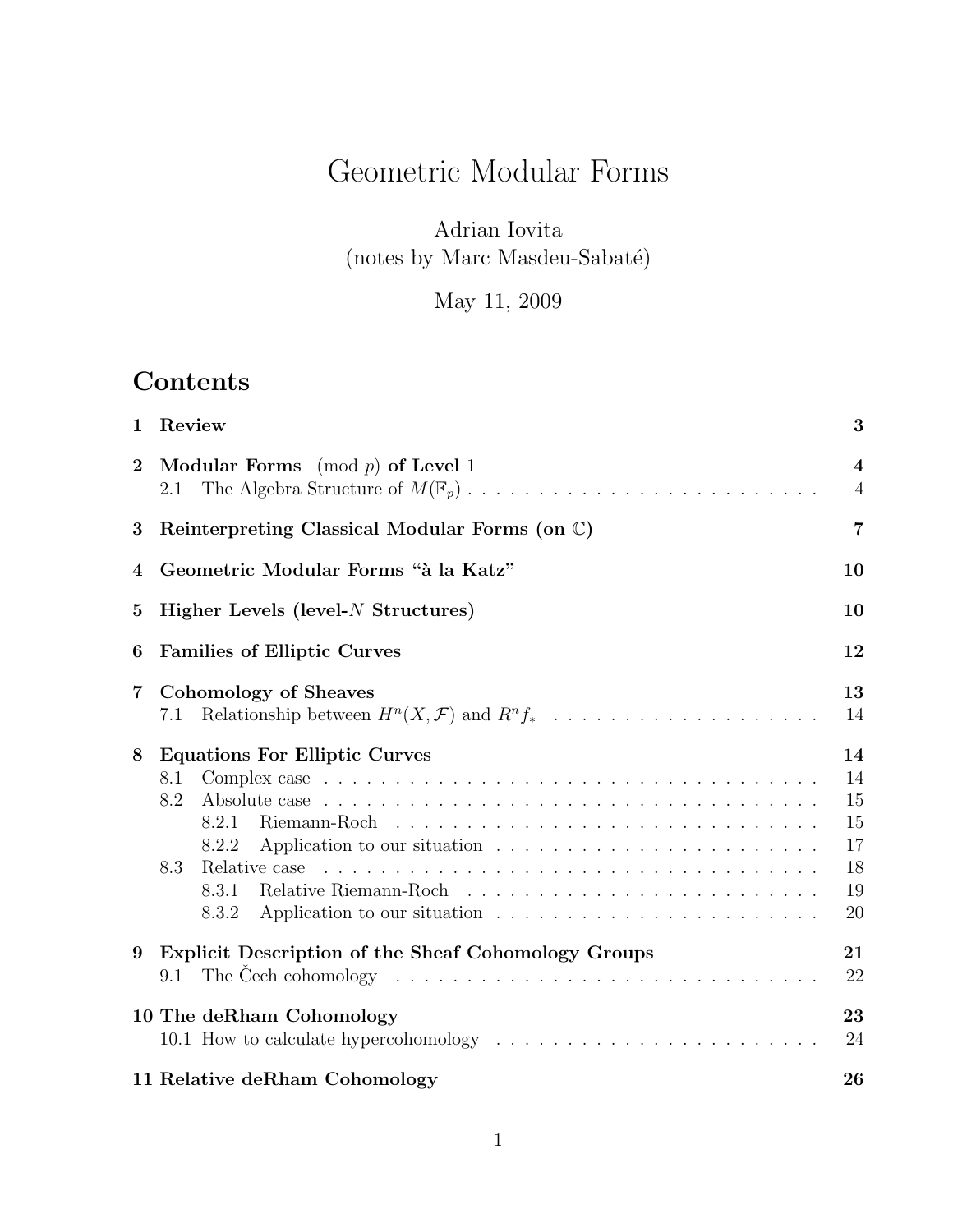| 12 Application to Elliptic Curves                                                                                                                        | 26                   |
|----------------------------------------------------------------------------------------------------------------------------------------------------------|----------------------|
| 13 Connections                                                                                                                                           | 28                   |
| 14 The Gauss-Manin Connection                                                                                                                            | 30                   |
| 15 The Poincaré Pairing (lite)                                                                                                                           | 31                   |
| 16 The Gauss-Manin Connection on an family of Elliptic Curves                                                                                            | 33                   |
| 17 The Kodaira-Spencer Map                                                                                                                               | 36                   |
| 18 Relationship between Katz's and Classical Modular Forms                                                                                               | 37<br>37             |
|                                                                                                                                                          | 38<br>38             |
| 19 q-expansions and Holomorphicity at $\infty$<br>19.4 The q-expansion Principle $\ldots \ldots \ldots \ldots \ldots \ldots \ldots \ldots \ldots \ldots$ | 39<br>39<br>41<br>41 |

# Disclaimer

This notes have been taken at a course given by Adrian Iovita in the framework of the AlGANT program in Padova (Italia), during the summer of 2008. The typos, innaccuracies and plain mistakes should be attributed to lack of understanding of the note-taker. Use at your own risk and please, send any suggestions/corrections to marc.masdeu@gmail.com.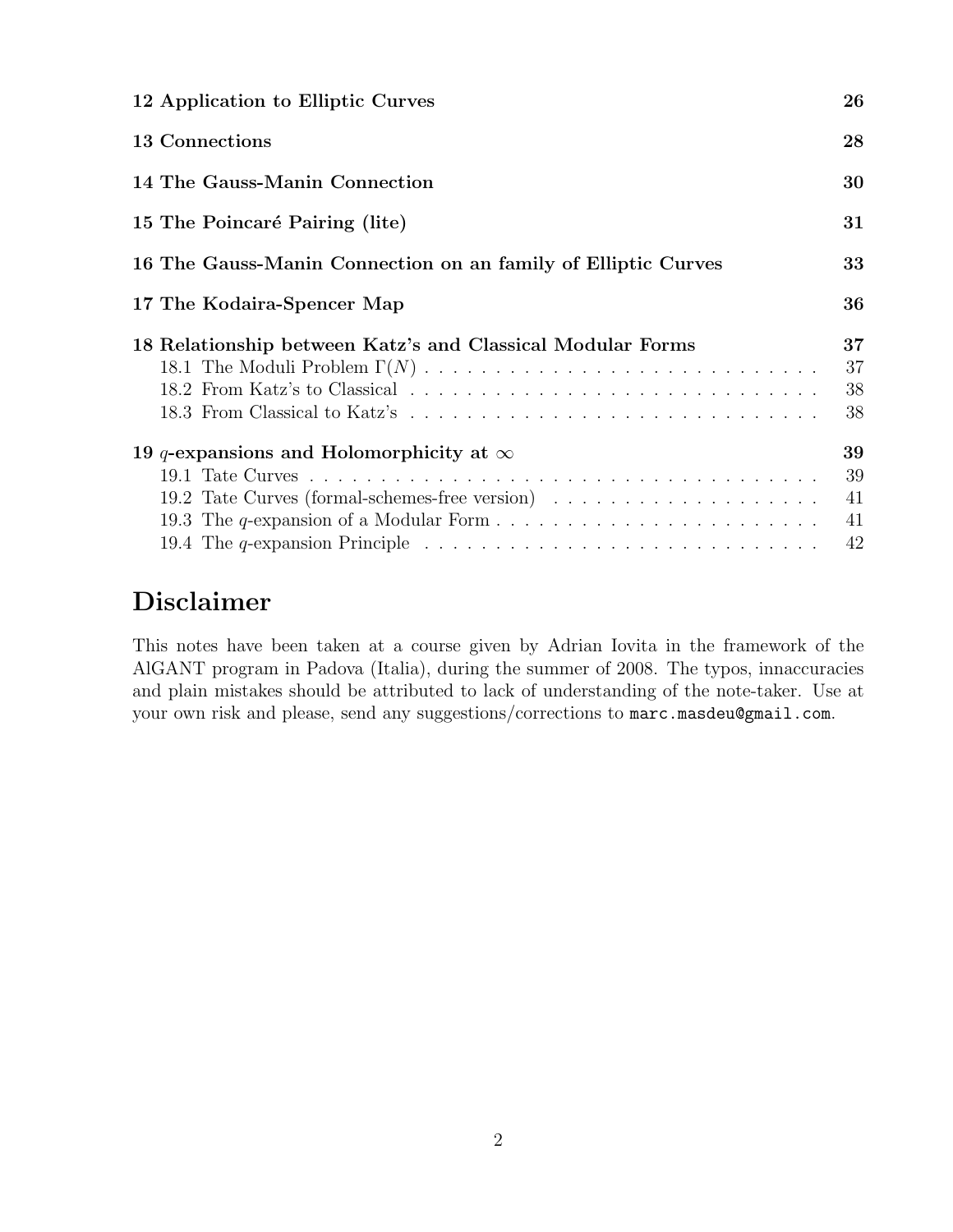# 1 Review

Recall what are modular forms of level 1: for them, we consider the group  $\Gamma = SL_2(\mathbb{Z})$ , acting on the complex upper-half plane  $\mathfrak{h} = {\tau \in \mathbb{C} \mid \Im \tau > 0}.$ 

If  $k \in 2\mathbb{Z}_{\geq 0}$ , then f is a modular form on  $\Gamma$  of weight k if:

1.  $f: \mathfrak{h} \to \mathbb{C}$  is holomorphic.

2. 
$$
f(\frac{a\tau+b}{c\tau+d}) = (c\tau+d)^k f(\tau)
$$
 for all  $\tau \in \mathfrak{h}$  and for all  $\begin{pmatrix} a & b \\ c & d \end{pmatrix} \in \Gamma = \mathrm{SL}_2(\mathbb{Z})$ .

3. f is holomorphic at  $\infty$ : it has a Fourier expansion  $f(\tau) = \sum_{n\geq 0} a_n q^n$ , where  $q = e^{2\pi i \tau}$ .

We denote by  $M_k(\mathbb{C})$  the set of modular forms of weight k on  $\Gamma = SL_2(\mathbb{Z})$ . This turns out to be a finite-dimensional C-vectorspace.

Let  $M(\mathbb{C}) \stackrel{\text{def}}{=} \bigoplus_{k \in 2\mathbb{Z}_{\geq 0}} M_k(\mathbb{C}) \hookrightarrow \mathbb{C}[[q]]$ , which is a graded ring (the grading given by k).

Example. For  $k \in 2\mathbb{Z}_{\geq 4}$ , define the weight-k Eisenstein series as:

$$
G_k(\tau) \stackrel{\text{def}}{=} \sum_{(m,n)\in \mathbb{Z}^2\backslash 0} (m\tau + n)^{-k}
$$

which is a modular form of weight k. Also,  $G_k(\infty) \neq 0$  (meaning that  $a_0(G_k) \neq 0$ ).

Define also the normalized Eisenstein series as:

$$
E_k(\tau) \stackrel{\text{def}}{=} \frac{k!}{2^{k-2}\pi^k B_k} G_k(\tau)
$$

where  $B_k$  is the  $k^{th}$  Bernoulli number, given by the formula:

$$
\frac{x}{e^x - 1} = \sum_{n=0}^{\infty} B_n \frac{x^n}{n!}
$$

This is done so that:

$$
E_k(q) = 1 - \frac{2k}{B_k} \sum_{n=1}^{\infty} \sigma_{k-1}(n) q^n \in \mathbb{Q}[\![q]\!]
$$

where  $\sigma_{k-1}(n) = \sum_{d|n} d^{k-1}$ .

In particular, we give shorter names to some of these modular forms (this notation is due to Ramanujan):

$$
Q \stackrel{\text{def}}{=} E_4 = 1 + 240 \sum \sigma_3(n) q^n \in \mathbb{Z}[\![q]\!]
$$

$$
R \stackrel{\text{def}}{=} E_6 = 1 - 504 \sum \sigma_5(n) q^n \in \mathbb{Z}[\![q]\!]
$$

#### Theorem 1.1.

1. The set  ${Q^iR^j}_{4i+6j=k}$  (where i, j are taken always to be positive) is a basis for  $M_k(\mathbb{C})$ (for all  $k \geq 0$ ). In particular,  $M_2(\mathbb{C}) = \{0\}$  and  $M_0(\mathbb{C}) = \mathbb{C}$ .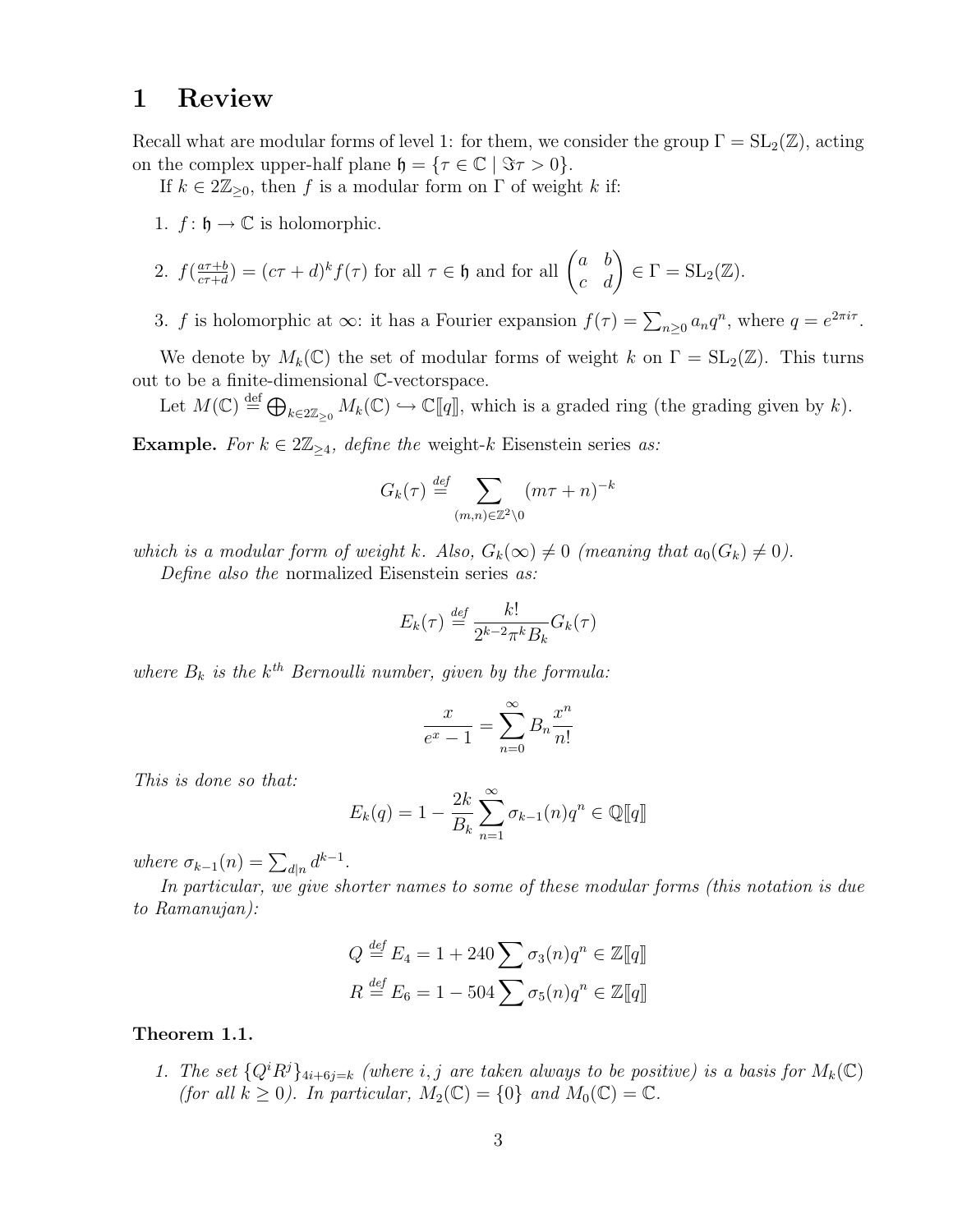2.  $M(\mathbb{C}) \simeq \mathbb{C}[Q, R]$  as graded  $\mathbb{C}$ -algebras, where Q has degree 4 and R has degree 6.

We have a map:

$$
M_k(\mathbb{C}) \to \mathbb{C} \quad f \mapsto f(\infty) = a_0(f)
$$

and the space of cusp forms  $S_k(\mathbb{C})$  is defined to be its kernel.

**Example.** The smallest-weight nonzero cusp form is:

$$
\Delta(\tau) \stackrel{\text{def}}{=} q \prod_{n=1}^{\infty} (1 - q^n)^{24} \in S_{12}(\mathbb{C})
$$

and one can write it in terms of  $Q$  and  $R$  as:

$$
\Delta = \frac{Q^3 - R^2}{1728}
$$

# 2 Modular Forms  $p \mod p$  of Level 1

Fix a prime  $p \geq 5$ . Write  $\mathcal{O} \stackrel{\text{def}}{=} \mathbb{Z}_p \cap \mathbb{Q} = \mathbb{Z}_{(p)}$ . The ring  $\mathcal O$  is local, with maximal ideal  $p\mathcal{O}$ . We have a canonical map  $\mathcal{O} \to \mathbb{F}_p$ , and the following commutes:



The kernel of the reduction map  $\mathcal{O} \to \mathbb{F}_p$  is exactly  $p\mathcal{O}$ .

For  $k \geq 0$  an even integer, define  $M_k(\mathcal{O}) \stackrel{\text{def}}{=} \{f \in M_k(\mathbb{C}) \mid f = \sum a_n(f)q^n \in \mathcal{O}[[q]]\}$ , and again, let  $M(\mathcal{O}) \stackrel{\text{def}}{=} \sum_{k\geq 0} M_k(\mathcal{O}) \hookrightarrow \mathcal{O}[[q]]$ . Note that  $Q, R \in M(\mathcal{O})$ .

Write  $M_k(\mathbb{F}_p) \stackrel{\text{def}}{=} M_k(\mathcal{O}) \otimes_{\mathcal{O}} \mathbb{F}_p$ , which is a finite-dimensional  $\mathbb{F}_p$ -vectorspace.

Note also that, for each  $k \geq 0$ ,  $M_k(\mathbb{F}_p) \hookrightarrow \mathbb{F}_p[[q]]$ . Again, write  $M(\mathbb{F}_p)$  for the sum of all  $M_k(\mathbb{F}_p)$ , seen as subrings of  $\mathbb{F}_p[[q]]$ . This is no longer equal to  $\bigoplus_{k\geq 0} M_k(\mathbb{F}_p)$ , as different modular forms (necessarily of distinct weight) may have congruent ( (mod  $p$ )) q-expansions.

However, the ring  $M(\mathbb{F}_p)$  still has an  $\mathbb{F}_p$ -algebra structure, and we'd like to investigate it. We will call the elements of  $M(\mathbb{F}_p)$  modular forms (mod p) of level 1.

#### 2.1 The Algebra Structure of  $M(\mathbb{F}_p)$

First, note that we have a commutative diagram:

$$
M(\mathbb{C}) \xleftarrow{\simeq} \mathbb{C}[Q, R]
$$

$$
\int\limits_{M(\mathcal{O})} \underbrace{\int}_{\mathcal{O}} \underbrace{\int}_{\mathcal{O}[Q, R]}
$$

The map  $\varphi$  is defined by sending Q and R to their respective q-expansions (which have coefficients in  $\mathcal{O}$ , as we have observed earlier).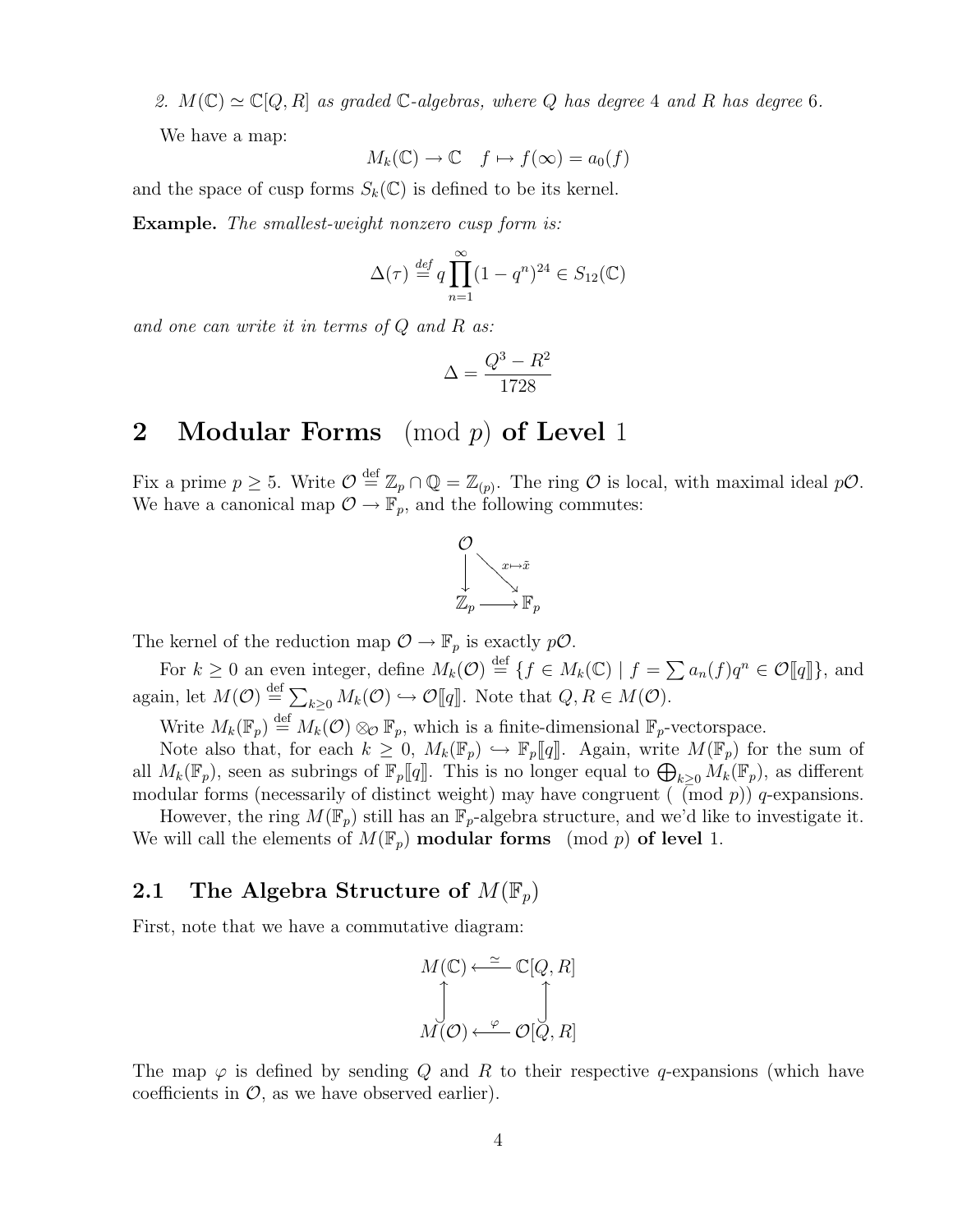**Lemma 2.1.** The map  $\varphi$  is an isomorphism of  $\mathcal{O}$ -graded algebras.

Proof. We just need to prove surjectivity. The argument is quite standard, and we sketch it here. We want to prove that, if  $f \in M_k(\mathcal{O})$  is

$$
f = \sum_{4i+6j=k} a_{ij} Q^i R^j
$$

then  $a_{ij} \in \mathcal{O} \forall (i, j)$ . This is clear for  $k \leq 10$ , and we proceed by induction to the case of weight k. Write  $f = \sum_{n\geq 0} a_n q^n$ . Then the form  $g \stackrel{\text{def}}{=} f - a_0 Q^i R^j$  is a cusp form, where we pick i, j non-negative and such that  $4i + 6j = k$ . So  $g \in S_k(\mathcal{O})$ , and so

$$
\frac{g}{\Delta} \in M_{k-12}(\mathcal{O})
$$

By the induction hypothesis,

$$
\frac{g(\tau)}{\Delta(\tau)} = \sum b_{ls} Q^l R^s, \quad b_{ls} \in \mathcal{O} \forall (l, s)
$$

and then  $g(\tau) = \Delta(\tau) \sum b_{ls} Q^l R^s \in \mathcal{O}[Q, R]$  because 1728 = 12<sup>3</sup> is a unit in  $\mathcal{O}$ . So  $f(\tau)$  =  $a_0Q^iR^j + g(\tau)$  lies in  $\mathcal{O}[Q, R]$  as well, as we wanted to prove.  $\Box$ 

By reducing (mod  $p$ ), we get another commutative diagram:

$$
M(\mathcal{O}) \xleftarrow{\simeq} \mathcal{O}[Q, R]
$$
  
\$\downarrow\$  

$$
M(\mathbb{F}_p) \xleftarrow{\psi} \mathbb{F}_p[Q, R]
$$

To determine  $M(\mathbb{F}_p)$ , it is thus enough to determine ker  $\psi$ . For this, we introduce the main tool used in its calculation.

Define, on  $\mathbb{C}[q]$ , the derivation  $\theta$ , given by:

$$
\theta \stackrel{\text{def}}{=} \frac{1}{2\pi i} \frac{d}{d\tau} = q \frac{d}{dq}
$$

In general, if  $f = \sum a_n q^n \in M_k(\mathbb{C})$ , then  $\theta(f) = \sum na_n q^n$  will not be a modular form. Let  $P \stackrel{\text{def}}{=} E_2$  (following Ramanujan), which has q-expansion given by:

$$
P = 1 - 24 \sum_{n \ge 1} \sigma_1(q) q^n
$$

This is not a modular form (although it transforms well with respect to  $\tau \mapsto \tau + 1$ , which translates into it having a q-expansion). However, the following formula holds:

$$
P\left(\frac{-1}{\tau}\right) = \tau^2 P(\tau) + \frac{12\tau}{2\pi i}
$$

Define then  $\partial \stackrel{\text{def}}{=} 12\theta - kP$ ,  $\partial \colon M(\mathbb{C}) \to \mathbb{C}[[q]]$ .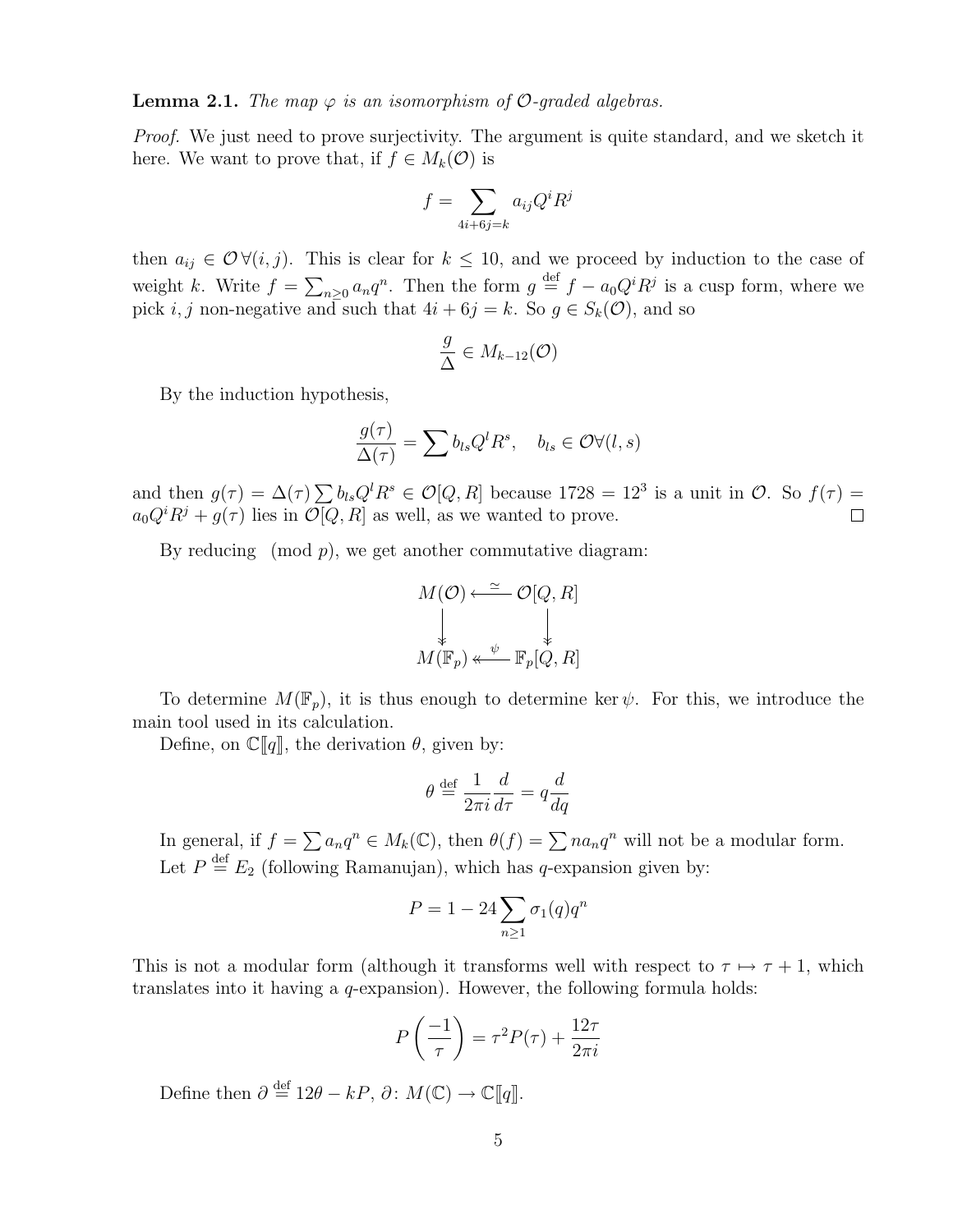#### Lemma 2.2.

- 1. If  $f \in M_k(\mathbb{C})$ , then  $\partial f \in M_{k+2}(\mathbb{C})$ .
- 2.  $\partial(M(\mathcal{O})) \subseteq M(\mathcal{O}).$
- 3.  $\partial$  is a derivation on  $M(\mathcal{O})$ .

*Proof.* It's a simple calculation (differentiate the transformation formula for a modular form, and compare with how P transforms).  $\Box$ 

Again, by reducing, we get a derivation  $\partial \colon M(\mathbb{F}_p) \to M(\mathbb{F}_p)$ , given by  $\partial(\tilde{f}) = 12\theta(\tilde{f}) - 12\theta(\tilde{f})$  $k\tilde{f}\tilde{P}.$ 

We will use the classical fact that, for any prime p,  $B_{p-1} \in \mathbb{Q}$  has p-adic valuation  $-1$ , so that  $\frac{p-1}{B_{p-1}} \equiv 0 \pmod{p\mathcal{O}}$ . This already implies that  $E_{p-1} \equiv 1 \pmod{p\mathcal{O}[[q]]}$ , and hence  $E_{p-1} = 1 \in M(\mathbb{F}_p).$ 

Write  $A(Q, R) \in \mathcal{O}[Q, R]$  for the polynomial such that  $A(Q, R) = E_{p-1}$ . Then, if  $\psi: \mathbb{F}_p[Q, R] \to M(\mathbb{F}_p)$  is the previously defined map, it is clear that  $A - 1 \in \text{ker }\psi$ .

**Theorem 2.3 (Swinnerton-Dyer).** The kernel of  $\psi$  is the principal ideal generated by  $A - 1$ .

Proof. Ommitted.

**Corollary 2.4.** We get the structure of  $M(\mathbb{F}_p)$ :

$$
M(\mathbb{F}_p) \simeq \mathbb{F}_p[Q,R]/(\tilde{A}(Q,R) - 1)
$$

In particular, it is the ring of regular functions on a normal (hence smooth) curve in the affine plane.

We have thus found a modular form "of weight  $p-1$ " whose q-expansion is the constant 1. It is called the *Hasse invariant* and written  $A(Q, R) = E_{p-1}$ .

One can show that  $M(\mathbb{F}_p)$  has a grading by the group  $\mathbb{Z}/(p-1)\mathbb{Z}$ , by noting that  $A-1$ is a homogeneous polynomial with respect to this group (because deg  $A = p - 1$ ).

Consider now  $E_{p+1}$ . By Kummer's congruences, as  $p+1 \equiv 2 \pmod{p-1}$  we have:

$$
\frac{B_{p+1}}{2(p+1)} \equiv \frac{B_2}{2 \cdot 2} \pmod{p\mathcal{O}}
$$

and both of them are units in  $\mathcal{O}$ . Hence their inverses are also congruent modulo  $p\mathcal{O}$ . Moreover,  $\sigma_p(n) \equiv \sigma_1(n) \pmod{p\mathcal{O}}$ , as an easy argument shows, and therefore:

$$
E_{p+1} \equiv E_2 \pmod{p\mathcal{O}[\![q]\!]}
$$

This implies that  $\tilde{P}$  is actually a (mod p) modular form!

Also, 12 is invertible in  $\mathcal{O}$ , and hence the  $\theta$  operator becomes a differential operator in  $M(\mathbb{F}_p)$ , because it can be expressed as a linear combination of  $\partial$  and  $E_{p+1}$ .

In what follows, we will understand things more geometrically, as well as generalize the (mod p) modular forms to levels  $N \geq 1$ .

 $\Box$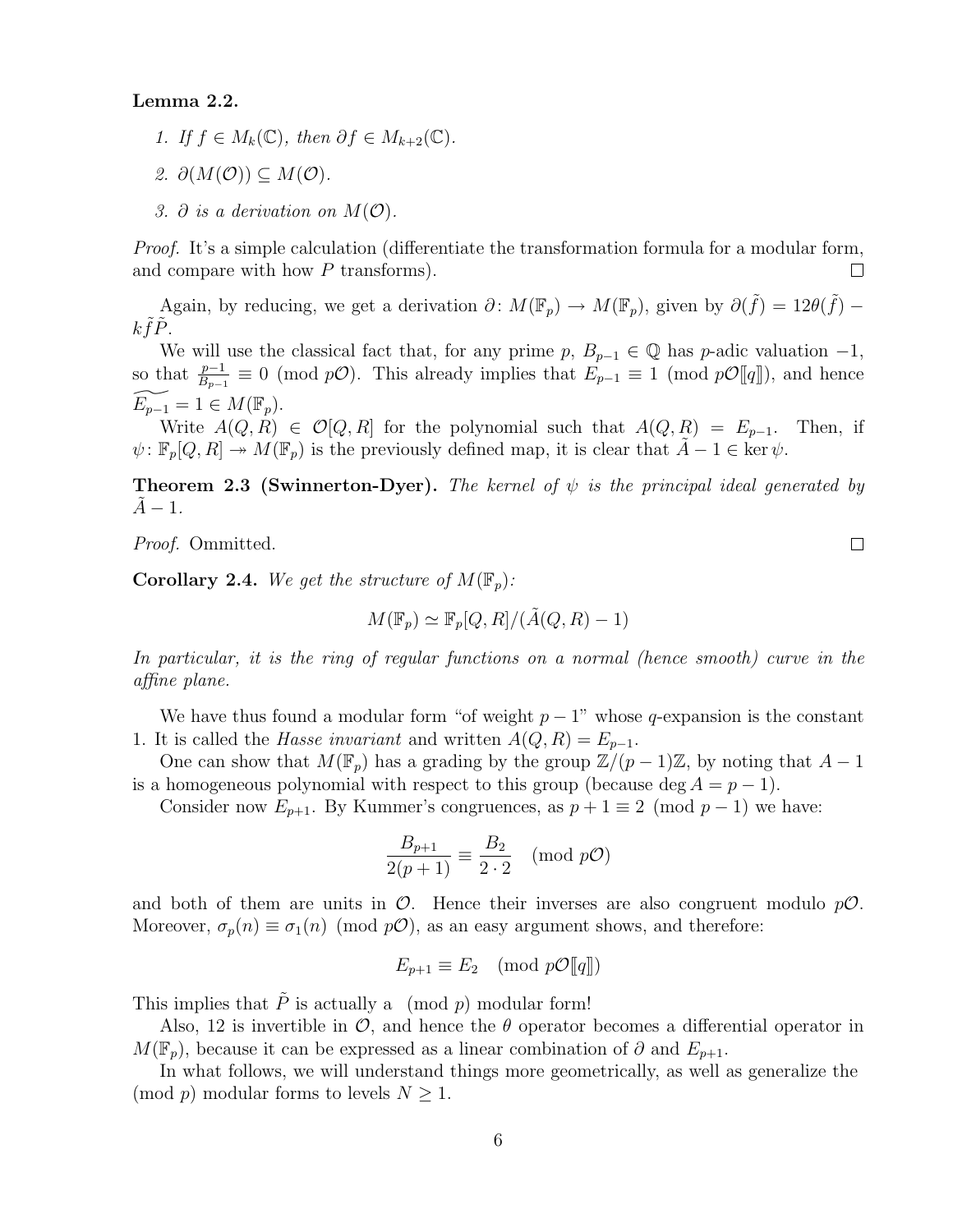### 3 Reinterpreting Classical Modular Forms (on C)

We consider again the level 1 modular group  $\Gamma = \Gamma(1) = SL_2(\mathbb{Z})$ . One can quotient out h by Γ, and then compactify (by adding one point) both objects. We call  $Y(1) \stackrel{\text{def}}{=} \Gamma(1)\backslash \mathfrak{h}$ , and  $X(1) \stackrel{\text{def}}{=} \overline{Y(1)} = \Gamma(1) \setminus \overline{\mathfrak{h}}$ . Note then that both  $Y(1)$  and  $X(1)$  are Riemann surfaces (and thus smooth algebraic curves), and that  $X(1)$  is also compact (so a projective curve), while  $Y(1)$ is an affine curve.

Given  $f: \mathfrak{h} \to \mathbb{C}$  a modular form of weight k, define:

$$
\omega_f \stackrel{\text{def}}{=} f(z)dz^{\otimes \frac{k}{2}} \in \left(\Omega_{\mathfrak{h} / \mathbb{C}}^1\right)^{\otimes \frac{k}{2}}(\mathfrak{h})
$$

If  $\gamma \in \Gamma$ , then we can compute:

$$
\gamma^* \omega_f = f(\gamma z) d(\gamma z)^{\otimes \frac{k}{2}} = (cz+d)^k f(z) \left(\frac{d}{dz} \frac{az+b}{cz+d}\right)^{\frac{k}{2}} (dz)^{\otimes \frac{k}{2}} = \omega_f
$$

and hence  $\omega_f$  is Γ-invariant, so it can be seen as a differential on  $Y(1)$ :

$$
\omega_f \in \left(\Omega^1_{Y(1)/\mathbb{C}}\right)^{\otimes \frac{k}{2}} (Y(1))
$$

This module is actually the algebra of Kähler differentials on  $Y(1)$  (recall that it's an affine curve!).

We now seek more ways of interpreting modular forms. For that, let  $\mathcal R$  be the set of lattices in  $\mathbb C$  (that is,  $L \subseteq \mathbb C$  is a lattice if it is a free Z-module of rank 2, such that  $L \otimes_{\mathbb Z} \mathbb R \simeq \mathbb C$ ).

If  $L \in \mathcal{R}$ , then  $L = \mathbb{Z}\omega_1 \oplus \mathbb{Z}\omega_2$ , with  $\omega_1, \omega_2$  two R-linear-independent complex numbers. Then  $\mathbb{C}/L$  is a compact torus, and we can make it an elliptic curve by decreeting  $\mathcal{O} \stackrel{\text{def}}{=} \overline{0} \in$ 

 $\mathbb{C}/L$ .

Let now  $\mathcal{M} \stackrel{\text{def}}{=} \{(\alpha_1, \alpha_2) \in (\mathbb{C}^\times)^2 \mid \Im(\frac{\alpha_1}{\alpha_2})\}$  $\frac{\alpha_1}{\alpha_2}$  > 0. We have a map:

$$
\varphi \colon \mathcal{M} \to \mathcal{R}
$$

$$
(\alpha_1, \alpha_2) \mapsto \mathbb{Z}\alpha_1 \oplus \mathbb{Z}\alpha_2
$$

Note that  $\varphi$  is surjective. We have actions of various groups on each of the previously defined sets, as follows:

- On M,  $\Gamma$  acts by  $\begin{pmatrix} a & b \\ c & d \end{pmatrix}$   $(\alpha_1, \alpha_2) \stackrel{\text{def}}{=} (a\alpha_1 + b\alpha_2, c\alpha_1 + d\alpha_2)$ , and  $\mathbb{C}^{\times}$  acts by scaling.
- On  $\mathcal{R}$ ,  $\mathbb C$  acts by scaling.
- On  $\mathfrak h$ , the group  $\Gamma$  acts as described above.

Consider the map  $\alpha \colon \mathcal{M} \to \mathfrak{h}$  sending  $(\alpha_1, \alpha_2) \mapsto \frac{\alpha_1}{\alpha_2}$ , and the map  $\beta \colon \mathfrak{h} \to \mathcal{R}$  sending  $\tau \mapsto L_{\tau} \stackrel{\text{def}}{=} \mathbb{Z}\tau \oplus \mathbb{Z}$ . We have a **non-commutative** diagram:

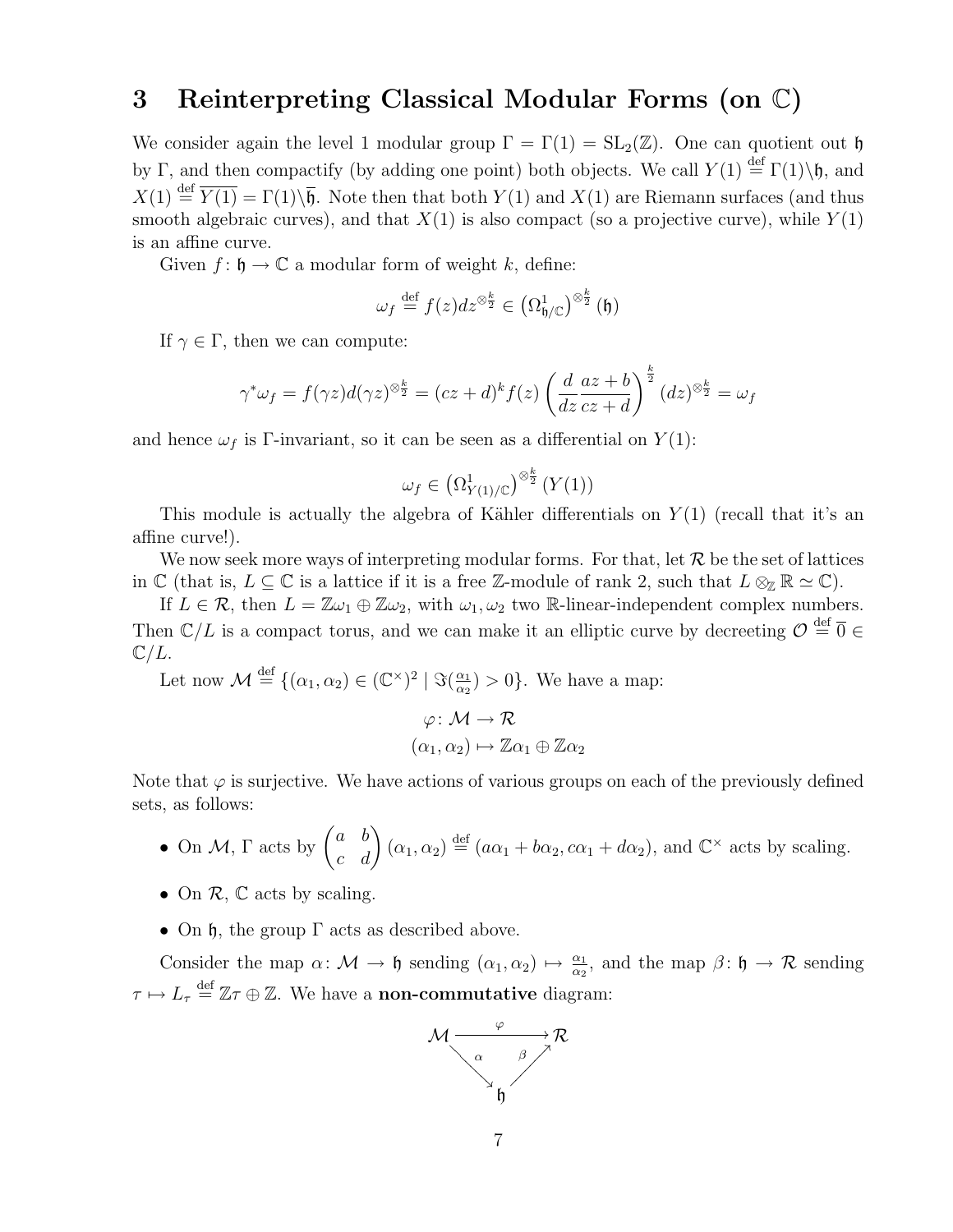One sees that  $\alpha$  is Γ-invariant, and also that  $\beta$  induces an isomorphism  $\mathfrak{h} \simeq \mathcal{R}/\mathbb{C}^{\times}$ .

Define now another set  $\mathcal{E}$ , to be the set of isomorphism classes of elliptic curves over  $\mathbb{C}$ . We get then maps  $\mathfrak{h} \to \mathcal{E}$  and  $\mathcal{R} \to \mathcal{E}$ , by respectively sending  $\tau \mapsto E_{\tau} = (\mathbb{C}/L_{\tau}, \overline{0})$  and  $L \mapsto (\mathbb{C}/L, \overline{0}).$ 

**Proposition 3.1.** The map  $u: \mathcal{R} \to \mathcal{E}$  factors through  $\mathbb{C}^{\times}$  and induces an isomorphism  $\mathcal{R}/\overline{\mathbb{C}}^\times \simeq \mathcal{E}.$ 

*Proof.* Surjectivity follows from the fact that, if  $E/\mathbb{C}$  is any elliptic curve, then  $E(\mathbb{C}) \simeq \mathbb{C}/L$ for some lattice L, which can be computed by fixing an invariant differential  $\omega$  on E, and then:

$$
L = \left\{ \int_{\gamma} \omega \mid \gamma \in H_1(E, \mathbb{Z}) \right\} \subseteq \mathbb{C}
$$

For injectivity, if  $L_1, L_2 \in \mathcal{R}$  are two lattices such that

$$
\mathbb{C}/L_1\overset{\psi}{\simeq}\mathbb{C}/L_2
$$

then  $\mathbb C$  is the universal covering space for  $\mathbb C/L_i$ , so  $\psi$  can be lifted to a holomorphic map  $\psi: \mathbb{C} \to \mathbb{C}$ , such that  $\psi(\overline{0}) = \overline{0}$ . We get then that, for each  $z \in \mathbb{C}$  and  $l_1 \in L_1$ ,

$$
\overline{\psi}(z+l_1)-\overline{\psi}(z)\in L_2
$$

and, as  $L_2$  is discrete, this implies:

$$
\overline{\psi}(z + l_1) - \overline{\psi}(z) = c
$$
 (a constant).

Taking its derivative, we see that  $\overline{\psi}'$  is invariant under  $L_1$  and that it is holomorphic, and so  $\overline{\psi}' = b \in \mathbb{C}$  is a constant. Hence  $\psi(z) = bz + c$  for some  $c \in \mathbb{C}$  and, as  $\psi(0) = 0$  we must have  $c = 0$ . So  $\psi(z) = bz$ , and  $L_2 = bL_1$ , as we wanted to show.  $\Box$ 

Also, the map  $\beta$  induces an isomorphism  $\mathcal{R}/\mathbb{C}^{\times} \simeq \Gamma \backslash \mathfrak{h}$ , because two lattices  $L_{\tau}$  and  $L_{\tau'}$ are homotethic if, and only if  $\tau' = \frac{a\tau+b}{c\tau+d}$  $\frac{a\tau+b}{c\tau+d}$  for some  $\begin{pmatrix} a & b \\ c & d \end{pmatrix} \in SL_2(\mathbb{Z}).$ 

Consider now the set  $\mathfrak{h} \times \mathbb{C}$ , with its canonical projection  $p_1$  onto  $\mathfrak{h}$ . Then  $\Gamma$  and  $\mathbb{Z}^2$  both act on  $\mathfrak{h} \times \mathbb{C}$ , the actions on  $(\tau, v) \in \mathfrak{h} \times \mathbb{C}$  given by:

$$
(\tau, v) \cdot (a, b) \stackrel{\text{def}}{=} (\tau, v + a\tau + b)
$$

$$
\begin{pmatrix} a & b \\ c & d \end{pmatrix} (\tau, v) \stackrel{\text{def}}{=} (\begin{pmatrix} a & b \\ c & d \end{pmatrix} \tau, (c\tau + d)^{-1}v)
$$

With these actions, the projection  $p_1$  is Γ-equivariant. Consider then the quotient  $\mathbb{E} \stackrel{\text{def}}{=}$  $(\mathfrak{h} \times \mathbb{C})/\mathbb{Z}^2$ , together with the induced map  $p: \mathbb{E} \to \mathfrak{h}$ . Then, if  $\tau \in \mathfrak{h}$ , we have that the fiber above it,  $p^{-1}(\tau)$  is isomorphic to  $E_{\tau}$ .

If, further, we divide by  $\Gamma$  on the left, we get  $\mathbb{E}(1)$ , which comes with a map to  $Y(1)$ , and which maps  $[E_\tau] \mapsto [\tau]$ .

Consider now a function  $F: \mathcal{R} \to \mathbb{C}$  such that

$$
F(\lambda L) = \lambda^{-k} F(L) \quad \forall \lambda \in \mathbb{C}^{\times}, \forall L \in \mathcal{R}
$$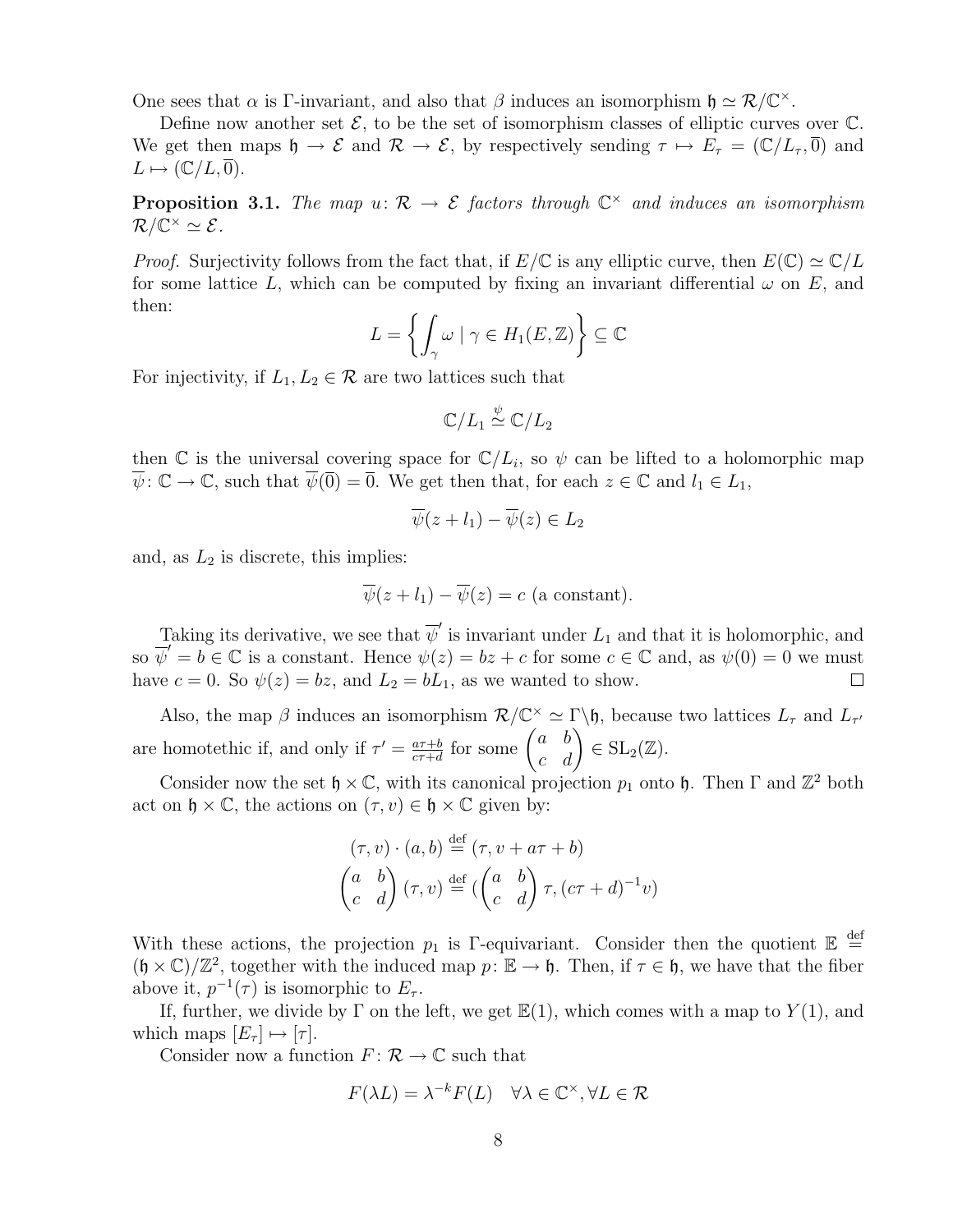Given such a "homogeneous" function, define  $f: \mathfrak{h} \to \mathbb{C}$  by

$$
f(\tau) \stackrel{\text{def}}{=} F(L_{\tau}) = F(\tau \mathbb{Z} \oplus \mathbb{Z})
$$

Note then, that if  $\gamma =$  $\begin{pmatrix} a & b \\ c & d \end{pmatrix} \in \Gamma$ , we have:

$$
f(\gamma \tau) = F(L_{\gamma \tau}) = \left(\frac{a\tau + b}{c\tau + d}\mathbb{Z} \oplus \mathbb{Z}\right) =
$$
  
=  $F\left(\frac{1}{c\tau + d}((a\tau + b)\mathbb{Z} \oplus (c\tau + d)\mathbb{Z})\right) = F((c\tau + d)^{-1}L_{\tau}) =$   
=  $(c\tau + d)^{k}F(L_{\tau}) = (c\tau + d)^{k}f(\tau)$ 

so that if, in addition, f satisfies holomorphicity on h and at  $\infty$ , then f is a weight-k modular form for Γ.

Note that the set R is a fibration over  $\mathcal{R}/\mathbb{C}^{\times}$ , and we would like to work instead on a fibration over  $\mathcal{E}$ , say  $\mathcal{E}'$ , such that:



For this, define  $\mathcal{E}'$  to be the set of isomorphism classes of pairs  $(E, \omega)$ , where  $E/\mathbb{C}$  is an elliptic curve, and  $\omega$  is a basis for  $H^0(E, \Omega^1_{E/\mathbb{C}})$  (note that this has dimension 1, so  $\omega$  is just any nonzero element of  $H^0$ . The isomorphism is defined by:

$$
(E, \omega) \simeq (E', \omega') \iff \exists \varphi \colon E \stackrel{\simeq}{\to} E'
$$
 an isomorphism such that  $\varphi^* \omega' = \omega$ 

We have an obvious map  $\mathcal{E}' \to \mathcal{E}$  which forgets  $\omega$ , and also there is a map  $\mathcal{R} \to \mathcal{E}'$ , which to L associates the pair  $(\mathbb{C}/L, dz)$  (z is the coordinate function on  $\mathbb{C}$ ). Note that, under this map, if  $\lambda \in \mathbb{C}^{\times}$ , then  $\lambda L$  is mapped to:

$$
[(\mathbb{C}/(\lambda L), dz)] = [(\mathbb{C}/L, \lambda dz)]
$$

We thus can let  $\mathbb{C}^{\times}$  act on  $\mathcal{E}'$  compatibly, by setting

$$
\lambda[(E,\omega)] \stackrel{\text{def}}{=} [(E,\lambda\omega)]
$$

Again, for k an even integer, consider a function  $G: \mathcal{E}' \to \mathbb{C}$  such that  $G(E, \lambda \omega) =$  $\lambda^{-k}G(E,\omega)$  for all  $\lambda \in \mathbb{C}^{\times}$ . A similar computation as before yields that the function  $g: \mathfrak{h} \to \mathbb{C}$ defined by

$$
g(\tau) \stackrel{\text{def}}{=} G([(\mathbb{C}/L_{\tau}, dz)])
$$

satisfies a modular transformation, and so it is (provided also the right holomorphicity conditions) a weight- $k$  modular form.

This is the right concept to generalize, and this is what we will do in the next section.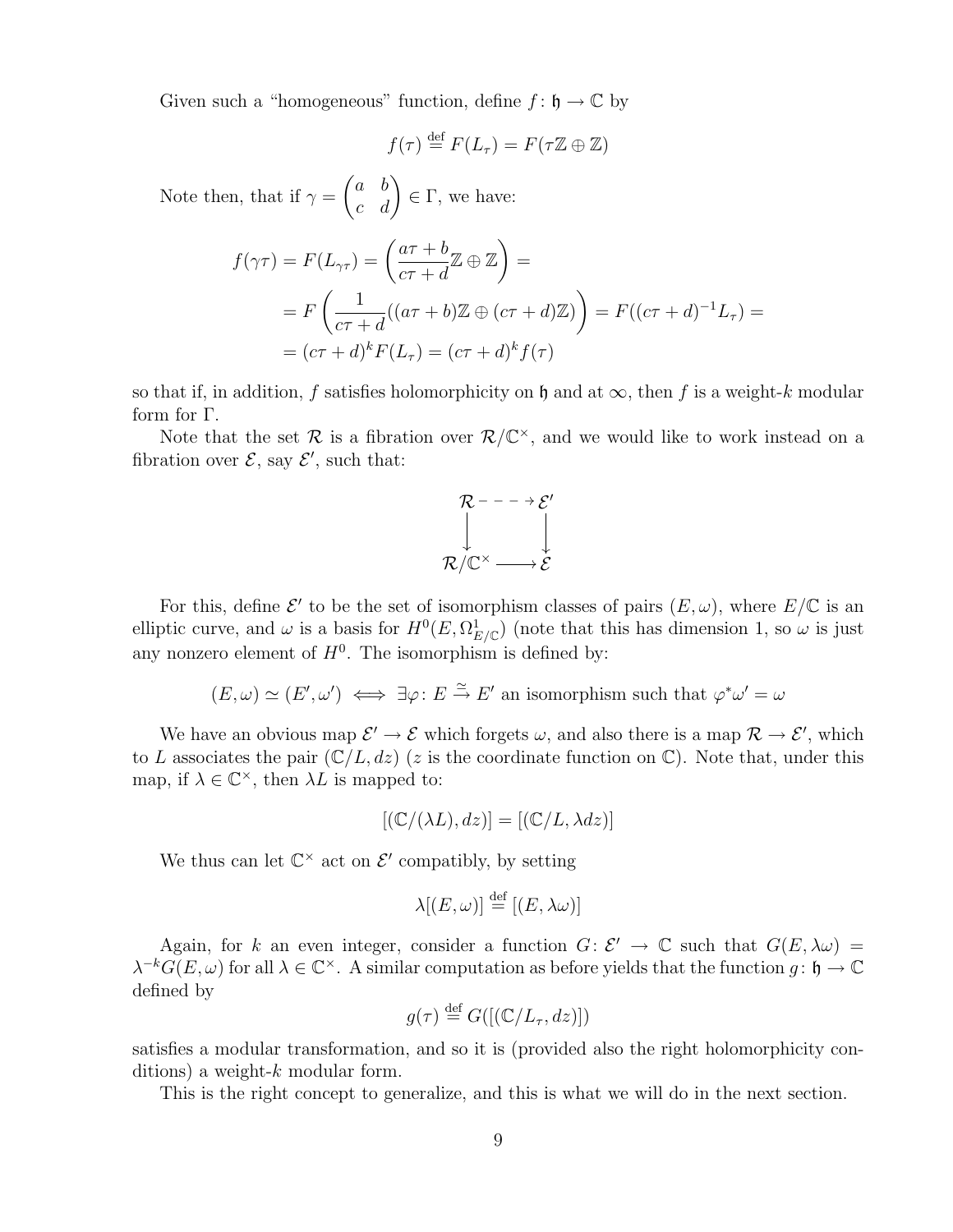# 4 Geometric Modular Forms "à la Katz"

We start right away with a definition that we will take as a basis for a vast generalization:

**Definition 4.1 (due to N.Katz).** Fix an integer k, and let  $R_0$  be a (commutative, unital) ring. A **modular form** of weight k and level 1, defined over  $R_0$  is a rule, f, which assigns to every pair  $(E/R, \omega)$  (where R is an R<sub>0</sub>-algebra,  $E/R$  is an elliptic curve over R, and  $\omega$  is a basis for  $H^0(E, \Omega^1_{E/R})$  an element  $f(E, \omega) \in R$ , such that:

- 1.  $f(E/R, \omega)$  depends only on the isomorphism class of  $(E, \omega)$ .
- 2.  $f(E/R, \lambda \omega) = \lambda^{-k} f(E/R, \omega)$  for all  $\lambda \in R^{\times}$ .
- 3. f commutes with arbitrary base change. That is, if  $\varphi: R \to R'$  is an  $R_0$ -algebra homomorphism, and  $(E/R, \omega)$  is a pair over R, then we can consider the pair  $E'/R' \stackrel{\text{def}}{=}$  $E \times_{\text{Spec}(R)} \text{Spec}(R') \stackrel{p}{\to} E$  and  $\omega' \stackrel{\text{def}}{=} p^*\omega$ . We require then that:

$$
f(E'/R', \omega') = \varphi(f(E/R, \omega))
$$

Remark. The last condition deals in some way with holomorphicity. For now, we still don't deal with the cusp at  $\infty$ , but we will do it shortly (actually, the last condition ensures meromorphicity at  $\infty$ , at least).

Here is the goals that we set ourselves for this course:

- Generalize this definition for  $N \geq 1$ .
- What about holomorphicity at  $\infty$ ?
- Relate these notions to the classical definition  $(R_0 = \mathbb{C})$ .

### 5 Higher Levels (level-N Structures)

Fix now  $N \geq 1$ . We consider the congruence groups

$$
\Gamma(N) \subseteq \Gamma_1(N) \subseteq \Gamma_0(N) \subseteq SL_2(\mathbb{Z})
$$

Suppose that  $E/\mathbb{C}$  is an elliptic curve. Its N-torsion is

$$
E[N] \stackrel{\text{def}}{=} \{ P \in E(\mathbb{C}) \mid NP = 0 \}
$$

If  $E \simeq \mathbb{C}/L$ , then  $E[N] \simeq \frac{1}{N}$  $\frac{1}{N}L/L \simeq L/(NL) \simeq (\mathbb{Z}/N\mathbb{Z})^2$ , and so  $E[N]$  is a free  $\mathbb{Z}$ -module of rank 2.

An isomorphism  $\alpha: \mathbb{Z}/N\mathbb{Z}^2 \to E[N]$  is the same as fixing an (ordered) basis of  $E[N]$ , and such an isomorphism will be called a level- $N$  structure on  $E$ .

**Definition 5.1.** The set  $\mathcal{E}(N)$  is defined to be the set of isomorphism classes of pairs  $(E, \alpha)$ , where  $E/\mathbb{C}$  is an elliptic curve, and  $\alpha$  is a level-N structure on E. Isomorphisms of such pairs are defined to be those isomorphisms of elliptic curves that preserve the level- $N$  structure, as one expects.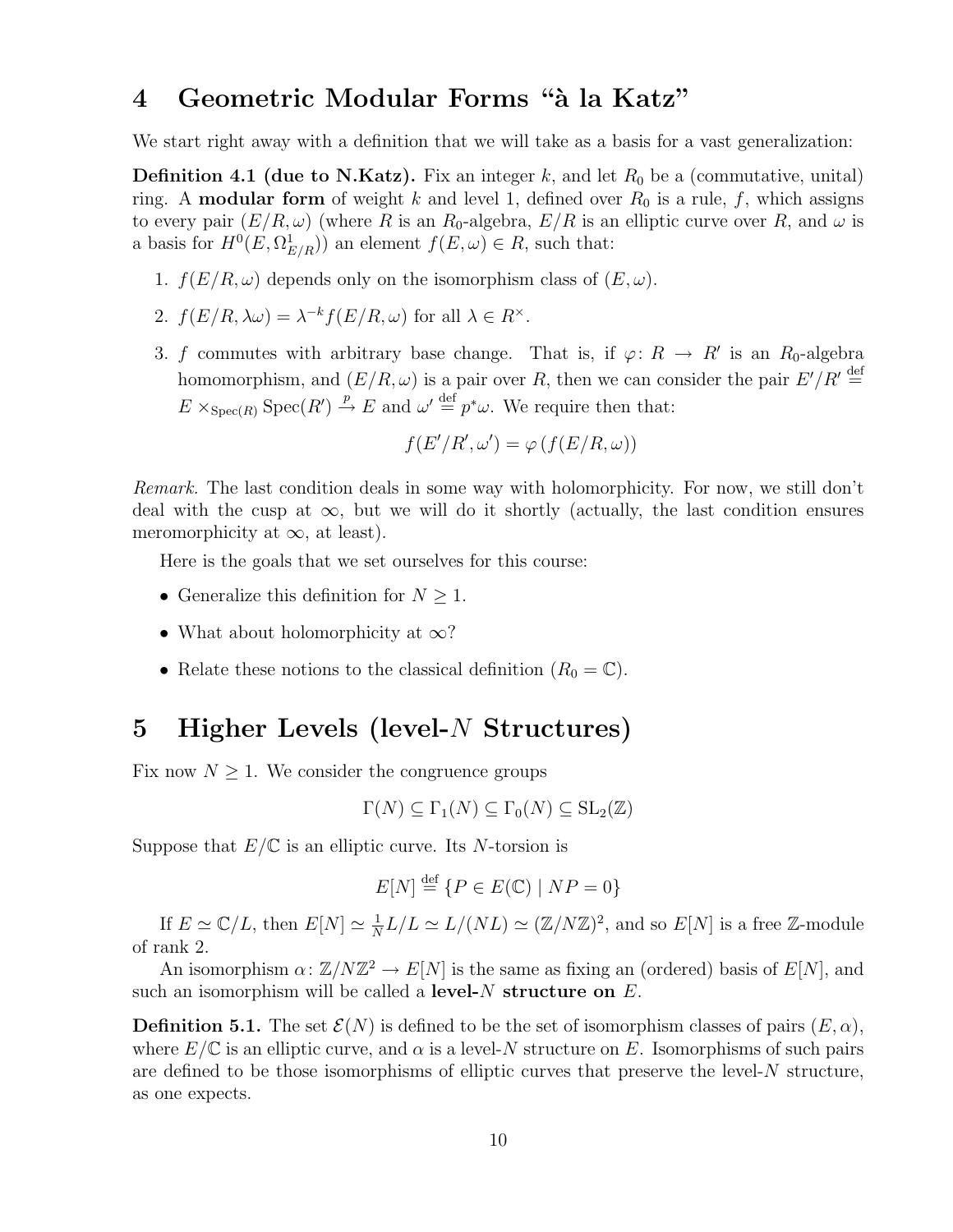We have a natural map:

$$
\begin{aligned} \mathfrak{h} &\to \mathcal{E}(N) \\ \tau &\mapsto (E_{\tau}, (\tau/N, 1/N)) \end{aligned}
$$

Note that, if  $\gamma \in \Gamma(N)$ , then  $\gamma \tau$  is sent to the same as  $\tau$ . We thus get a map  $\Gamma(N) \backslash \mathfrak{h} \to \mathcal{E}(N)$ .

This map is injective (but not surjective!). We will see that its image is. For this, recall the Weil pairing:

$$
\langle \cdot, \cdot \rangle_{\text{Weil}} \colon E[N] \times E[N] \to \mu_N
$$

If  $\zeta$  is a primitive  $N^{\text{th}}$  root of 1, define the  $\zeta$ -component of  $\mathcal{E}(N)$  as:

$$
\mathcal{E}(N)_{\zeta} \stackrel{\text{def}}{=} \{ \text{ iso classes } (E, (e_1, e_2)) \mid \langle e_1, e_2 \rangle = \zeta \}
$$

One can then see that

$$
\mathcal{E}(N) = \coprod_{\zeta \in \mu_N} \mathcal{E}(N)_{\zeta}
$$

(where we only consider those  $\zeta$ 's which are primitive). In some sense (very imprecise, because we don't have a topology on it so far),  $\mathcal{E}(N)$  is "disconnected".

Also, note that  $GL_2(\mathbb{Z}/N\mathbb{Z})$  acts on  $\mathcal{E}(N)$  by

$$
\sigma \cdot (E, \alpha) \stackrel{\text{def}}{=} (E, \alpha \circ \sigma)
$$

This action induces an isomorphism:

$$
\mathcal{E}(N)_{\zeta} \stackrel{\simeq}{\to} \mathcal{E}(N)_{\zeta^{\det \sigma}}
$$

**Claim.** The map  $\tau \mapsto (E_{\tau}, (\tau/N, 1/N))$  defined above induces an isomorphism

$$
\Gamma(N)\backslash \mathfrak{h} \simeq \mathcal{E}(N)_{\zeta_N}
$$

(where we take  $\zeta_N \stackrel{\text{def}}{=} e^{2\pi i/N}$ , and note that  $\langle \tau/N, 1/N \rangle_{\text{Weil}} = \zeta_N$ ).

Remark also that, as all the components of  $\mathcal{E}(N)$  are isomorphic, then  $\mathcal{E}(N)$  can be thought of as a union of  $(φ(N)$  copies) of  $\Gamma(N)\$ h.

Next, define  $\mathcal{E}(N)'$  to be the set of isomorphism classes  $(E, \omega, \alpha)$ , where  $E/\mathbb{C}$  is an elliptic curve,  $\omega \in H^0(E, \Omega_{E/\mathbb{C}}^1)$  is a basis, and  $\alpha$  is a level-N structure. Again, we have an obvious map  $\mathcal{E}(N)' \to \mathcal{E}(N)$ .

Now, we may consider functions  $F: \mathcal{E}(N)' \to \mathbb{C}$  such that, for all  $\lambda \in \mathbb{C}^{\times}$ ,

$$
F(E, \lambda \omega, \alpha) = \lambda^{-k} F(E, \omega, \alpha)
$$

and again, the function  $f: \mathfrak{h} \to \mathbb{C}$  defined by

$$
f(\tau) \stackrel{\text{def}}{=} F(E_{\tau}, dz, (\tau/N, 1/N))
$$

is  $\Gamma(N)$ -modular of weight k.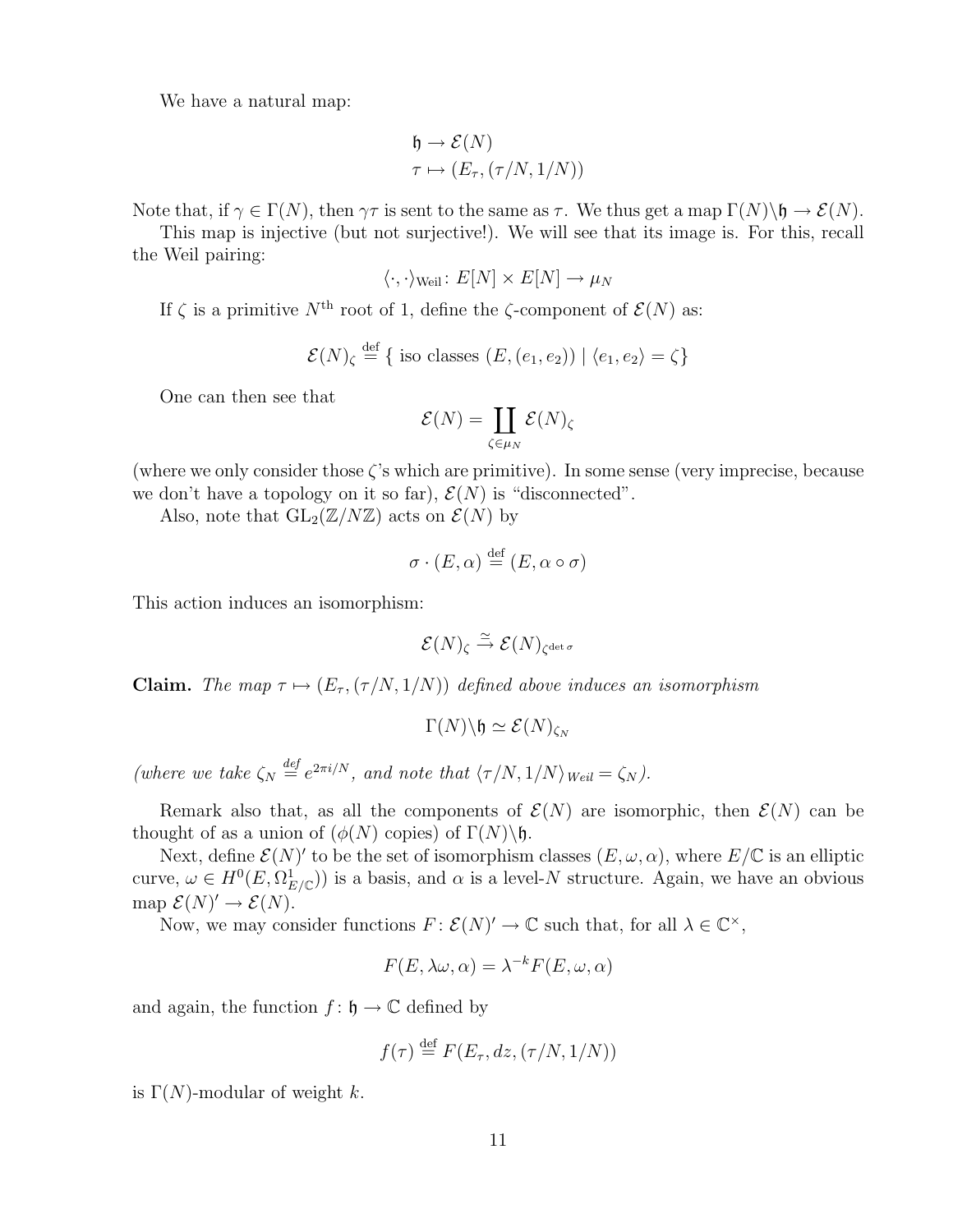**Definition 5.2.** Fix  $N \geq 1$ , and  $k \in \mathbb{Z}$ . Let  $R_0$  be a  $\mathbb{Z}[1/N]$ -algebra (this means exactly that  $N \in R_0^{\times}$ ). A modular form of weight k and level N defined over  $R_0$  is a rule which assigns, to every triple  $(E/R, \omega, \alpha)$  as before (we take  $\alpha$  to be an isomorphism of group schemes, between the constant group scheme  $(\mathbb{Z}/N\mathbb{Z})^2$  and  $E[N]$ , and note that such an isomorphism may not exist for all R), an element  $\overline{f(E/R, \omega, \alpha)} \in R$  such that:

- 1. f depends only on the isomorphism class of the triple.
- 2.  $f(E/R, \lambda \omega, \alpha) = \lambda^{-k} f(E/R, \omega, \alpha)$  for all  $\lambda \in R^{\times}$ .
- 3. Compatible with base change.
- Remarks. Let  $E/R$  be an elliptic curve over R (so it comes with a morphism  $\varphi: E \to$ Spec(R)). On E, we have the sheaf  $\Omega_{E/R}^1$ , and we can push it forward to  $\omega_{E/R} \stackrel{\text{def}}{=}$  $\varphi_* \Omega^1_{E/R}$ . Then  $\underline{\omega}_{E/R}$  is a coherent, locally-free sheaf of rank 1 on Spec R. Hence it is the sheaf associated to a certain projective, rank-1 module over R, which is  $H^0(E, \Omega^1_{E/R})$ . In fact, one can prove that, if R is noetherian, then  $H^0(E, \Omega^1_{E/R})$  is actually free.
	- Suppose that f is a modular form of weight k and level N over  $R_0$ . Let R be an  $R_0$ -algebra such that there exists a triple  $(E/R, \omega, \alpha)$  (as we have remarked above, we may have to change R in order to be able to even consider a triple like that!). Define then:

$$
f(E/R, \omega, \alpha)\omega^{\otimes k} \in H^0(\operatorname{Spec} R, \underline{\omega}_{E/R}^{\otimes k})
$$

If  $\omega'$  is another basis for  $H^0(E, \Omega^1_{E/R})$ , then  $\omega' = \lambda \omega$  for some  $\lambda \in R^{\times}$ , and we can compute:

$$
f(E/R, \omega', \alpha)\omega'^{\otimes k} = f(E/R, \lambda\omega, \alpha)(\lambda\omega)^{\otimes k} = f(E/R, \omega, \alpha)\omega^{\otimes k}
$$

and so it doesn't depend on the choice of  $\omega$ . We call this element  $g(E/R, \alpha) \stackrel{\text{def}}{=}$  $f(E/R, \omega, \alpha)\omega^{\otimes k}$ , which is a global section of  $\underline{\omega}_{E/R}^{\otimes k}$ .

It is easy to see that the giving of such a  $g$  is equivalent to the giving of the previous  $f$ .

We have another apparently more restrictive definition, which would admit any scheme  $S$  as the basis (and not only affine schemes). However, this new definition is equivalent to the one we have. This is proven using the base change property, which allows one to glue the sections on affines into a global section.

In the following sections, we will study in more detail the families of elliptic curves (that is, elliptic curves over an arbitrary scheme), so to make these concepts more clear.

### 6 Families of Elliptic Curves

Let S be a noetherian scheme. Recall that a geometric point of S is a morphism  $s \to S$ , where  $s = \text{Spec}(k)$  for some algebraically-closed field k. It is the same as the giving of a point  $x \in S$ , together with the choice of an embedding of the residue field  $\kappa(x)$  into an algebraic closure.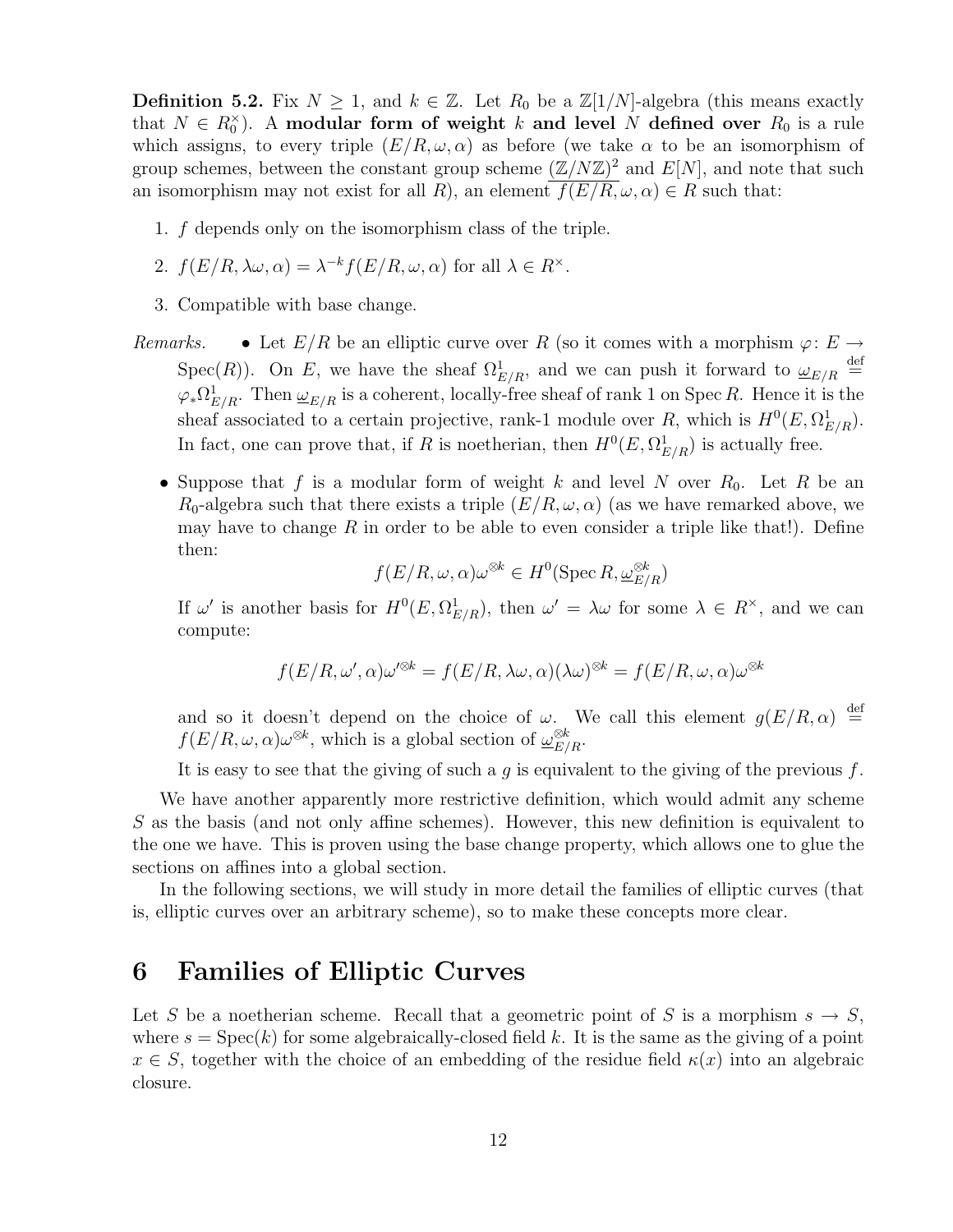**Definition 6.1.** An elliptic curve over S is a pair  $(E, e)$  where  $E \stackrel{f}{\rightarrow} S$  is a smooth, proper morphism of schemes and  $e: S \to E$  is a section  $(f \circ e = \text{Id}_S)$  such that for all geometric points  $s \to S$ , the fiber  $E_s \stackrel{\text{def}}{=} E \times_S s$  is a (smooth, proper) *connected* curve of genus 1 over  $\kappa(s)$ .

We want to study these objects. In particular, we want to find a cubic equation which they satisfy, study their deRham cohomology, and see the connection they have with modular forms.

# 7 Cohomology of Sheaves

Let  $\mathcal{A}, \mathcal{B}$  be abelian categories, and suppose that  $\mathcal{A}$  has enough injectives (e.g.  $\mathcal{A} = Ab, A \mathbf{Mod}, \mathbf{Sh}(X), \ldots$ .

Let  $F: \mathcal{A} \to \mathcal{B}$  be a (covariant) functor, which is left-exact. We can then consider the sequence of right-derived functors  $\{R^nF\}_{n\geq 0}$ 

$$
R^nF\colon \mathcal{A}\to \mathcal{B}
$$

For the definition of these functors, one can refer to any book on categories.

#### Examples.

• Let X be a topological space,  $\mathcal{A} = Sh(X)$  (the category of sheaves of abelian groups on X), and  $\mathcal{B} = Ab$  (the category of abelian groups). As  $F: \mathcal{A} \to \mathcal{B}$  we take the global sections functor  $F \stackrel{\text{def}}{=} \Gamma(X, -)$ . One can check that F is left exact. In this way we obtain the sheaf cohomology:

$$
H^n(X, \mathcal{F}) \stackrel{\text{def}}{=} R^n \Gamma(X, \mathcal{F})
$$

• Let X be a topological space, let  $Z \hookrightarrow X$  be a closed subspace. Let  $A, B$  be as before, and consider the functor  $F: \mathcal{A} \to \mathcal{B}$  defined by  $F \stackrel{\text{def}}{=} \Gamma_Z(X, -)$ , where for any sheaf  $\mathcal{F}$ on  $X$ ,  $\overline{d}$ 

$$
\Gamma_Z(X, \mathcal{F}) \stackrel{\text{def}}{=} \{ s \in \Gamma(X, \mathcal{F}) \mid \text{Supp } s \subseteq Z \}
$$

where Supp  $s = \{x \in X \mid s_x \neq 0\}$ . The group  $\Gamma_Z(X, \mathcal{F})$  is called **sections with** support on  $Z$ . Again, one can check that  $F$  is left-exact, and we obtain the local cohomology with support on  $Z$ :

$$
H_Z^n(X, \mathcal{F}) \stackrel{\text{def}}{=} R^n \Gamma_Z(X, \mathcal{F})
$$

• Let X be a locally-compact topological space, and let  $A, B$  be as before. Define in this case

$$
F(\mathcal{F}) \stackrel{\text{def}}{=} \Gamma_c(X, \mathcal{F}) \stackrel{\text{def}}{=} \{ s \in \Gamma(X, \mathcal{F}) \mid \text{Supp } s \text{ is compact } \}
$$

This leads to cohomology with compact support, written  $H_c^n(X, \mathcal{F})$ .

• Let X, Y be topological spaces, and let  $f: X \rightarrow Y$  be a continuous map. Let  $\mathcal{A} =$  $\mathbf{Sh}(X), \mathcal{B} = \mathbf{Sh}(Y)$ . Consider the functor  $F \stackrel{def}{=} f_* \colon \mathcal{A} \to \mathcal{B}$ , defined by  $(f_*\mathcal{F})(V) \stackrel{def}{=}$  $\mathcal{F}(f^{-1}(V))$ . Its right derived functors will be important in the sequel, but we will simply denote them by  $R^n f_*$ .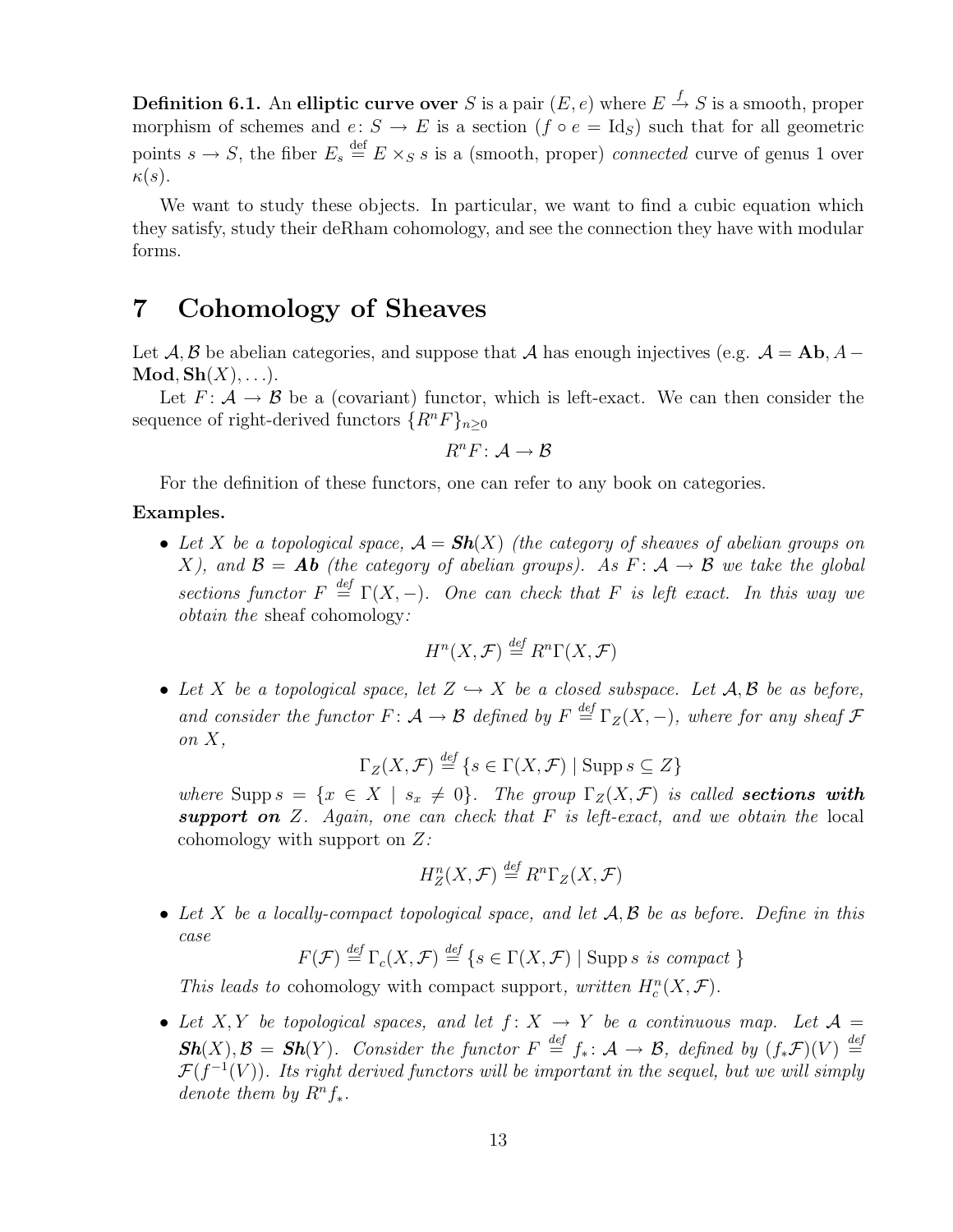# 7.1 Relationship between  $H^n(X, \mathcal{F})$  and  $R^n f_*$

First, suppose that  $S = \{s\}$  is a one-point space. Then the category  $\mathbf{Sh}(S)$  is canonically identified with **Ab**, by taking global sections. There is also a unique map  $f: X \to S$ , and  $f_*\mathcal{F}$  corresponds, under the mentioned identification, to  $\Gamma(X,\mathcal{F})$ . Moreover, the right derived functors are just the sheaf cohology of  $\mathcal F$  on  $X: (R^n f_*)(\mathcal F) \to H^n(X, \mathcal F)$ .

Next, suppose that X and S are noetherian schemes, and let  $f: X \rightarrow S$  be a proper morphism. Let F be a coherent sheaf of  $\mathcal{O}_X$ -modules on X. We have then:

**Theorem 7.1 (Serre).** For each  $n \geq 1$ , the right derived functor  $R^n f_* \mathcal{F}$  is a coherent sheaf of  $\mathcal{O}_S$ -modules on S.

Theorem 7.2 (Mumford). Suppose further that S is connected and reduced. Fix  $i \geq 1$ , and let  $\alpha: S \to \mathbb{Z}$  be defined by:

$$
\alpha(s) \stackrel{\text{def}}{=} \dim_{\kappa(s)} H^i(X_s, \mathcal{F}_s) \in \mathbb{Z}
$$

(the sheaf  $\mathcal{F}_s$  on  $X_s$  is defined to be the pullback of  $\mathcal F$  along the canonical projection  $X_s = X \times_s S \to X$ ). Assume that  $\alpha$  is constant, say with value  $d_i$ . Then  $R^i f_* \mathcal{F}$  is locally-free of rank  $d_i$ , and both  $R^if_*\mathcal{F}$  and  $R^{i-1}f_*\mathcal{F}$  commute with base change.

Proof. Look it up in [Mum70].

Remark. If  $\alpha$  is constant, then for each  $s \in S$  we can consider the fiber  $(R^if_*\mathcal{F})_s \simeq$  $H^{i}(X_{s},\mathcal{F}_{s})$ . Hence we can think of the sheaf  $R^{i}f_{*}\mathcal{F}$  as "putting together" all the cohomology groups  $\{H^i(X_s, \mathcal{F}_s)\}_{s\in S}$ .

### 8 Equations For Elliptic Curves

In this section we find the equation of an elliptic curve. We will start with the simplest case, and move up to the relative case (that is, the case of families of elliptic curves). Do they have a "global" equation? Wait and see!

#### 8.1 Complex case

Let  $S = \text{Spec}(\mathbb{C})$ , and consider an elliptic curve  $(E/\mathbb{C}, \infty)$ . Then  $E(\mathbb{C})$  is a Riemann surface of genus 1,  $E(\mathbb{C}) \simeq T = \mathbb{C}/\Lambda$  for some lattice  $\Lambda \subset \mathbb{C}$ , with  $\infty$  corresponding to the class of 0. Define the *Weierstrass*  $\wp$ *-function* (which depends on  $\Lambda$ , although we don't write it explicitly):

$$
\wp(z) \stackrel{\text{def}}{=} \frac{1}{z^2} + \sum_{\lambda \in \Lambda} \frac{1}{(z - \lambda)^2} - \frac{1}{\lambda^2}
$$

(the notation  $\sum'$  is rather standard, and it means summing over all values of  $\lambda$  that actually make sense. Here we mean that we ommit  $\lambda = 0$ .

 $\Box$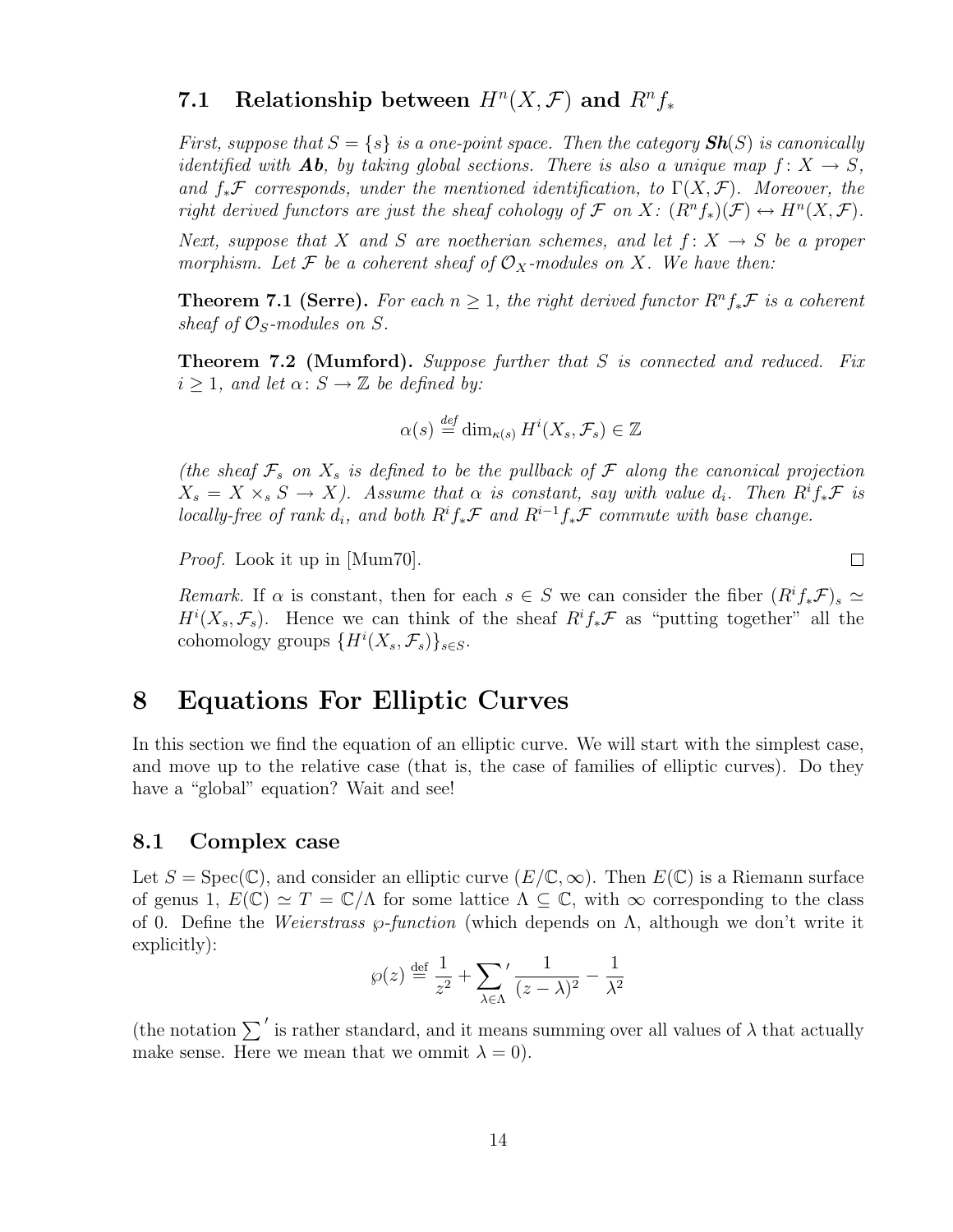The function  $\wp(z)$  is absolutely convergent, and so we can differentiate term by term, and obtain  $\wp'(z)$ , which has a formula:

$$
\wp'(z) = \frac{d}{dz}\wp(z) = -\frac{2}{z^3} - 2\sum_{\lambda \in \Lambda} \frac{1}{(z-\lambda)^3}
$$

It becomes then obvious that  $\wp'(z)$  is  $\Lambda$ -periodic, and one deduces then that so is  $\wp(z)$ . So we have two meromorphic functions on the torus  $T = \mathbb{C}/\Lambda$ .

One can then show that  $\wp$  and  $\wp'$  satisfy the following equation:

$$
\wp'(z)^2 = 4\wp(z)^3 - g_2(\Lambda)\wp(z) - g_3(\Lambda)
$$

with

$$
g_2(\Lambda) = 60 \sum_{\lambda \in \Lambda} \Lambda^{-4} \qquad g_3(\Lambda) = 140 \sum_{\lambda \in \Lambda} \Lambda^{-6}
$$

Moreover, this is the only relation that  $\wp$  and  $\wp'$  satisfy: if we note  $\mathcal{M}(T)$  as the field of meromorphic functions on  $T$ , we have:

$$
\mathcal{M}(T) = \frac{\mathbb{C}[X, Y]}{(Y^2 - 4X^3 + g_2(\Lambda)X + g_3(\Lambda))}
$$

and we get an analytic isomorphism  $T \setminus \{0\} \to \{(x, y) \in \mathbb{C}^2 \mid y^2 = 4x^3 - g_2x - g_3\}$ , which extends to  $T$  after projectivizing the right hand side. So we obtain:

$$
T \simeq \text{Proj}\left(\frac{\mathbb{C}[X, Y, Z]}{(Y^2Z - 4X^3 + g_2(\Lambda)XZ^2 + g_3(\Lambda)Z^3)}\right)
$$

#### 8.2 Absolute case

Let now  $S = \text{Spec}(k)$  where  $k = \overline{k}$  is an algebraically-closed field, with char  $k \neq 2, 3$ . Recall that we have a section  $e: S \to E$ , so that in this situation it gives a point  $\infty \in E(k)$ . Also, by hypothesis,  $E/k$  is a smooth, proper curve of genus 1.

#### 8.2.1 Riemann-Roch

In general, if C is a smooth proper connected curve of genus  $g \geq 0$ , we can consider the divisor group  $Div(C)$ , which is the free abelian group generated by  $C(k)$  (the closed points of  $C$ ). There is the *degree* map:

$$
\deg: \text{Div}(C) \to \mathbb{Z}
$$

$$
\sum n_i P_i \mapsto \sum n_i
$$

Let also  $Div^0(C) \stackrel{\text{def}}{=} \ker(\text{deg}) \subseteq Div(C)$  be the group of degree-0 divisors.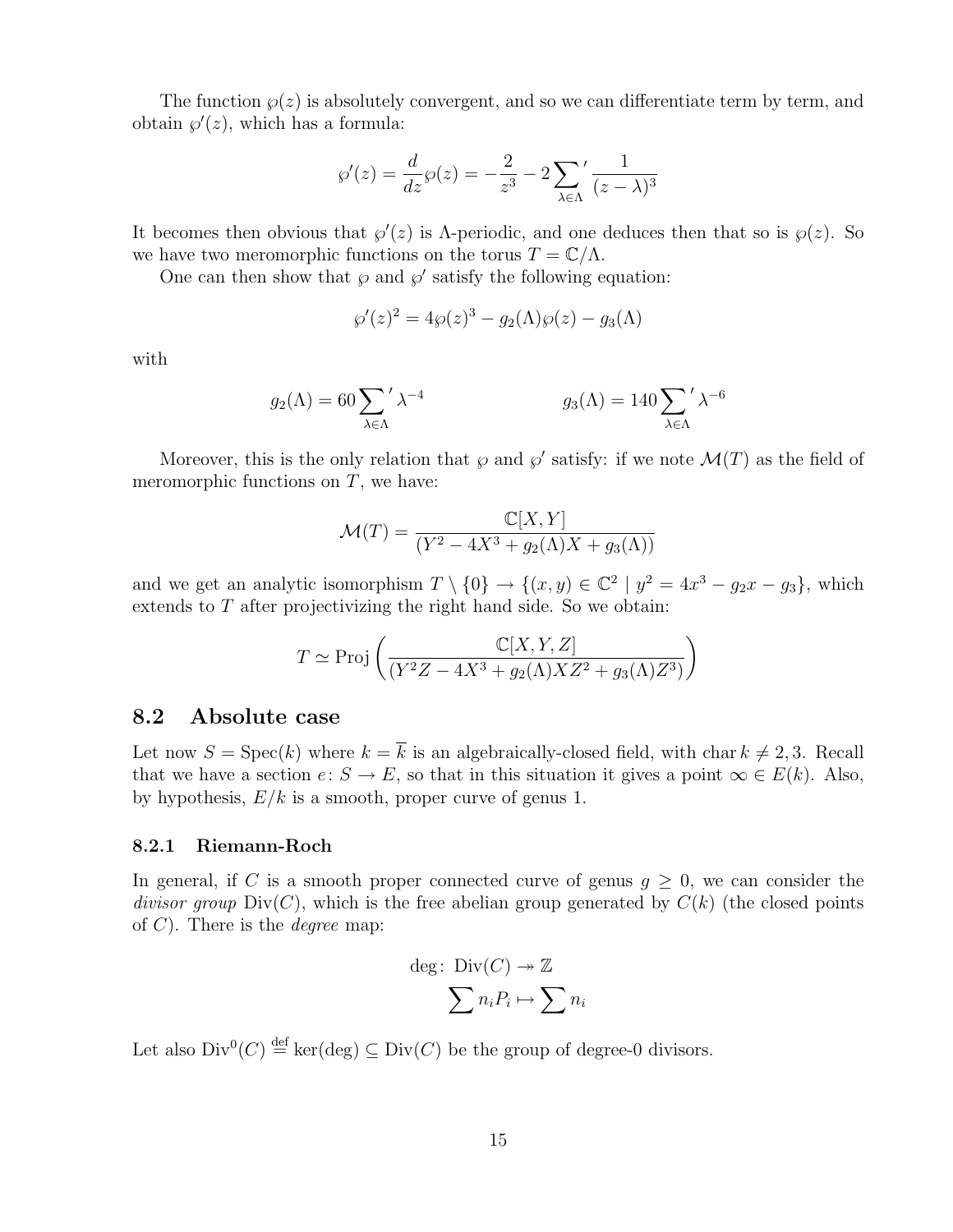Let  $k(C)$  be the function field of  $C$   $(k(C) = \mathcal{O}_{C,\eta}$  where  $\eta$  is the generic point of C). We have a group homomorphism:

$$
\operatorname{div}: k(C)^{\times} \to \operatorname{Div}(C)
$$

$$
f \mapsto \sum_{P \in C(k)} \operatorname{ord}_P(f)P
$$

where  $\text{ord}_P(f)$  is the order of the image of f in the stalk  $\mathcal{O}_{C,P}$  (which is a DVR). One shows that  $\text{ord}_P(f)$  is nonzero for finitely-many points, so that the map is well defined. Also, if  $n_P = \text{ord}_P(f) > 0$  we say that f has a zero of order  $n_P$  at P, and if  $n_p < 0$  we say that f has a pole of order  $-n_P$  at P.

One shows, furthermore, that deg(div  $f$ ) = 0, so that the divisor map has image inside Div<sup>0</sup>(C). If we denote by  $P(C)$  the image of the divisor map  $\div$  (this is the group of principal divisors) we can then define the Picard group and the 0-Picard group as Pic(C)  $\stackrel{\text{def}}{=}$  $Div(C)/P(C)$ , and  $Pic^0(C) \stackrel{\text{def}}{=} Div^0(C)/P(C)$ .

We develop now another point of view from which these objects can be studied, that allows for a better generalization.

Let  $P \in C(k)$  be a closed point, so that  $P \stackrel{i_p}{\hookrightarrow} C$  is a closed immersion. It has a corresponding sheaf of  $\mathcal{O}_C$ -ideals,  $\mathcal{I}(P)$ . This fits in a short exact sequence:

$$
0 \to \mathcal{I}(P) \to \mathcal{O}_C \to \mathcal{O}_P \to 0
$$

where  $\mathcal{O}_P = (i_P)_*(\underline{k})$  is the push-forward of the constant sheaf with value k, on the scheme  ${P}$ . Note also that  $\mathcal{I}(P)$  is an invertible sheaf (by definition, this means a coherent, locallyfree sheaf of rank 1). Denote also by  $\mathcal{L}(P) \stackrel{\text{def}}{=} \mathcal{I}(P)^{-1} \stackrel{\text{def}}{=} \mathcal{H} \text{om}_{\mathcal{O}_C}(\mathcal{I}(P), \mathcal{O}_C)$  (this is the sheaf-Hom, see [Har77] for some more details). For us, it is enough to know that  $\mathcal{L}(P) \otimes_{\mathcal{O}_C} \mathcal{I}(P) \simeq$  $\mathcal{O}_C$ , and that, if  $U \subseteq C$  is any open, then the sections of  $\mathcal{L}(P)$  on U can be thought of as the "meromorphic" functions  $f \in k(C)$  such that  $\text{ord}_Q(f) \geq 0$  for all  $Q \neq P$ , and  $\text{ord}_P(f) \geq -1$ .

To a divisor  $D = \sum_i n_i P_i$  we can associate an invertible sheaf on C,

$$
\mathcal{L}(D) \stackrel{\text{def}}{=} \mathcal{L}(P_1)^{\otimes n_1} \otimes \cdots \otimes \mathcal{L}(P_s)^{\otimes n_s}
$$

**Claim.** The previous map induces an isomorphism between  $Pic(C)$  and the set of isomorphism classes of invertible sheaves.

*Proof.* First, note that, if  $f \in k(C)^{\times}$ , then  $\mathcal{L}(\text{div}(f)) \simeq f^{-1}\mathcal{O}_C \simeq \mathcal{O}_C$ , so the given map factors through  $P(C)$ . We need to prove bijectivity, and for this one can see [Har77].  $\Box$ 

Recall that, if  $C/k$  is a smooth, proper, connected curve, then its genus q can be defined as the dimension of  $H^1(C, \mathcal{O}_C)$  (as a k-vectorspace) (this gives all the information we need, as  $H^0(C, \mathcal{O}_C) \simeq k$ , and the higher cohomology vanishes (actually, it does so for any coherent sheaf, not only for  $\mathcal{O}_C$ ).

Consider the sheaf of regular differentials  $\Omega^1_{C/K}$ , which comes from sheafifying the module of Kähler differentials on a ring.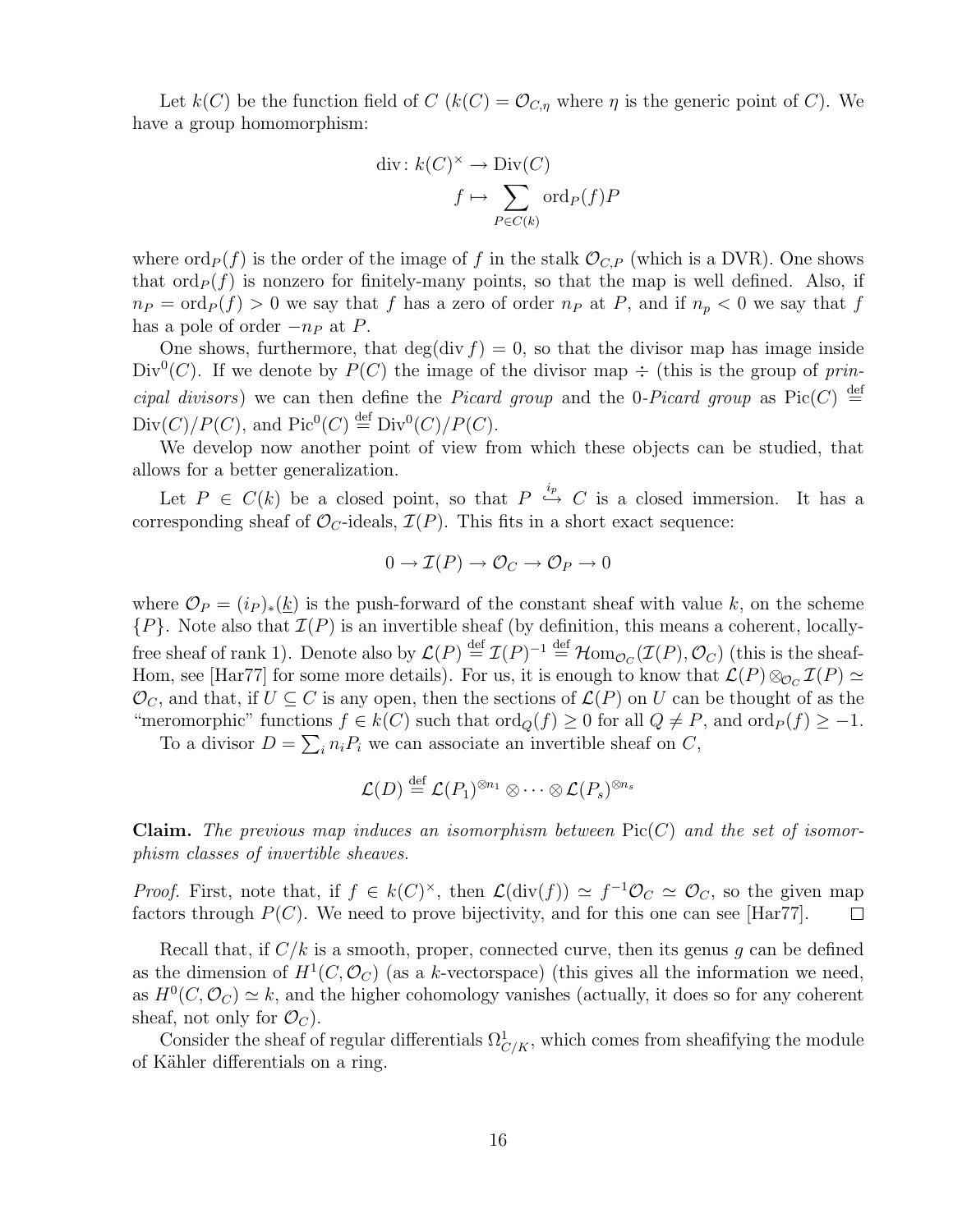Example. Say somebody stops us asking for how many functions are there with a pole of order 3 at P, and a zero of order 2 at  $Q \nvert P \neq Q \in C(k)$ , and such that it is regular everywhere else. We would –very slowly– pull out our Riemann-Roch machinery (which we will introduce in the following) and try to use it to find the dimension of  $H^0(C, \mathcal{L}(D))$ , with  $D \stackrel{\text{def}}{=} 3P - 2Q$ . This would give us how many functions are there with at worst a pole of order 3 at P, and a zero at least of order 2 at Q. We would have to consider other spaces to get equalities instead of inequalities, but this would at least be a first step to save our day!

Consider again the invertible sheaf  $\Omega_{C/k}^1$ . There is a canonical map (called the *trace map*):

Tr: 
$$
H^1(C, \Omega^1_{C/k}) \xrightarrow{\simeq} k
$$

So for any invertible sheaf  $\mathcal{L}$ , we get a pairing:

$$
H^0(C, \mathcal{L}) \times H^1(C, \mathcal{L}^{-1} \otimes \Omega^1_{C/k}) \to H^1(C, \Omega^1_{C/k}) \simeq k
$$

By Serre duality (a nontrivial result), this is a perfect pairing, and so we get an identification:

$$
H^0(C, \Omega^1_{C/k}) \simeq H^1(C, \mathcal{O}_C)^\vee
$$

For  $\mathcal{L} = \Omega^1_{C/k}$ , this already implies that  $H^0(C, \Omega^1_{C/k})$  has dimension g (this is another possible definition of the genus of C).

As  $\Omega_C^1$  is an invertible sheaf, then by the previous theory there has to exist some divisor K such that  $\Omega^1_C \simeq \mathcal{L}(K)$ . Then deg  $K = 2g - 2$ , as we will see in the following important theorem.

**Theorem 8.1 (Riemann-Roch).** Let  $D \in Div(C)$ . Then:

$$
\dim_k H^0(C, \mathcal{L}(D)) - \dim_k H^1(C, \mathcal{L}(D)) = \deg D + 1 - g
$$

Note also that, by Serre duality,

$$
\dim_k H^1(C,\mathcal{L}(D)) = \dim_k H^0(C,\mathcal{L}(-D) \otimes \Omega_C^1)
$$

Remark. Suppose that  $\deg D > 2g - 2$ . Then  $\deg(K - D) < 0$ , and so  $H^0(C, \mathcal{L}(-D) \otimes \Omega_C^1) =$ {0}. Hence in this case,

$$
\dim_k H^0(C, \mathcal{L}(D)) = \deg D + 1 - g
$$

#### 8.2.2 Application to our situation

Suppose now that  $E/k$  is an elliptic curve over an algebraically-closed field k. Let  $\infty \in E(k)$ be the image of the section  $e: Spec(k) \rightarrow E$  and consider, for each  $n \geq 1$ , the divisor  $D_n \stackrel{\text{def}}{=} n \cdot \infty$ . Then (recall  $g = 1$ ), deg  $D_n = n > 0 = 2g - 2$ , and so we can use the previous remark to conclude that, if we denote  $H_n \stackrel{\text{def}}{=} H^0(E, \mathcal{L}(n \cdot \infty))$  (not to be confused with any kind of homology!) and  $l_n \stackrel{\text{def}}{=} \dim_k H_n$ , then  $l_n = n$ . This will allow us to find an equation for the elliptic curve.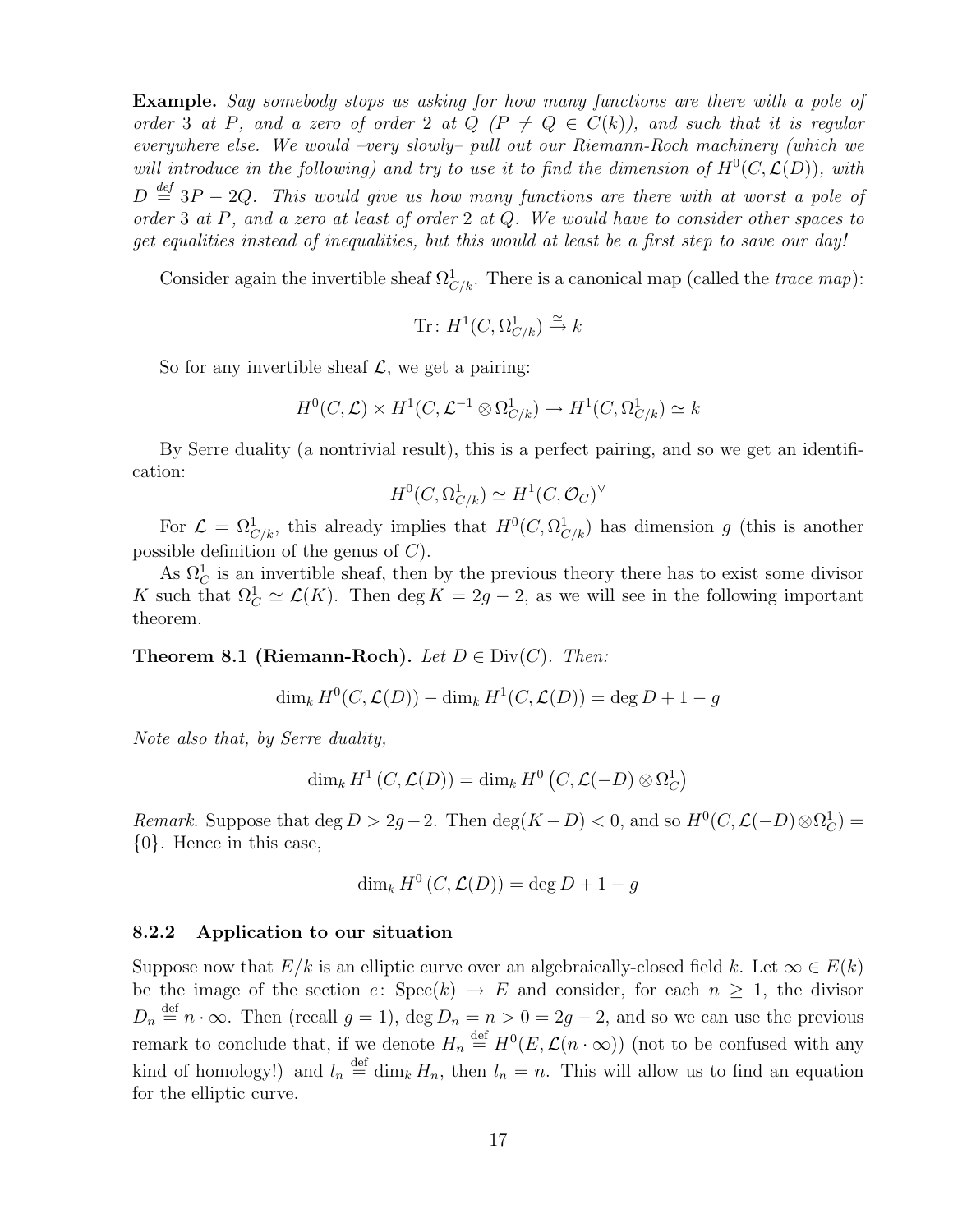For  $n = 1, l_n = 1$ , then  $H_n \simeq k$ , and a basis for it is given by  $1 \in k$ . For  $n = 2$ , as  $l_n = 2$ there is a nonconstant element  $x \in H_2$  such that  $\{1, x\}$  form a basis for  $H_2$ . We want to choose x in a "canonical way". For this, note that  $\dim_k H^0(e, \Omega^1_E) = 1$ , and so fix once and for all a basis  $\omega$  for it.

Consider now the formal group of E at  $\infty$ ,

$$
\hat{E} = \text{Spf } k[\![T]\!]
$$

and the restriction of  $\omega$  to  $\hat{E}$ :

$$
\omega|_{\hat{E}} = (a_0 + a_1 T + \cdots) dT \quad a_0 \neq 0
$$

Choose the local parameter T such that  $a_0$  is 1. This will allow us to normalize the choice of x, by imposing that  $x|_{\hat{E}}$  has a Laurent expansion of the form:

$$
x|_{\hat{E}} = \frac{1}{T^2}(1 + b_1 T + \dots)
$$

We continue now with  $n = 3, l_3 = 3$ . Then we can choose some  $y \in H_3 \setminus H_2$ , such that:

$$
y|_{\hat{E}} = \frac{1}{T^3}(1 + c_1T + \cdots)
$$

(we could take −1 or 2, instead of 1, and in other instances this is important).

We now consider  $n = 4, 5$ , and note that  $y^2 - x^3 \in H_5$ , which was spanned by  $\{1, x, y, x^2, xy\}$ , and so we get an equation:

$$
y^2 + a_1xy + a_3y = x^3 + a_2x^2 + a_4x + a_6
$$

By making a change of variables  $y \mapsto y - \frac{a_1}{2}$  $\frac{a_1}{2}x - \frac{a_3}{2}$  $\frac{u_3}{2}$ , we get another equation:

$$
y^2 = x^3 + b_2 x^2 + b_4 x + b_6
$$

Finally, a change  $x \mapsto x - \frac{b_2}{3}$  $y_3^2, y \mapsto y/2$  leaves us with the equation:

$$
y^2 = 4x^3 - g_2x - g_3 \quad g_2, g_3 \in k
$$

One can prove then that

$$
E \simeq \operatorname{Proj}\left(\frac{k[x,y,z]}{(y^2z - 4x^3 + g_2xz^2 + g_3z^3)}\right)
$$

#### 8.3 Relative case

Consider now S any noetherian scheme, and assume that 6 is invertible in  $S$  (what we really mean is that S is a scheme over  $Spec(\mathbb{Z}[1/6])$ , or that all the residue fields of S have characteristic not dividing 6). Consider  $E/S$  an elliptic curve, that is:

$$
\begin{array}{c}\nE \\
f \bigcup_{S}^{r} e\n\end{array}
$$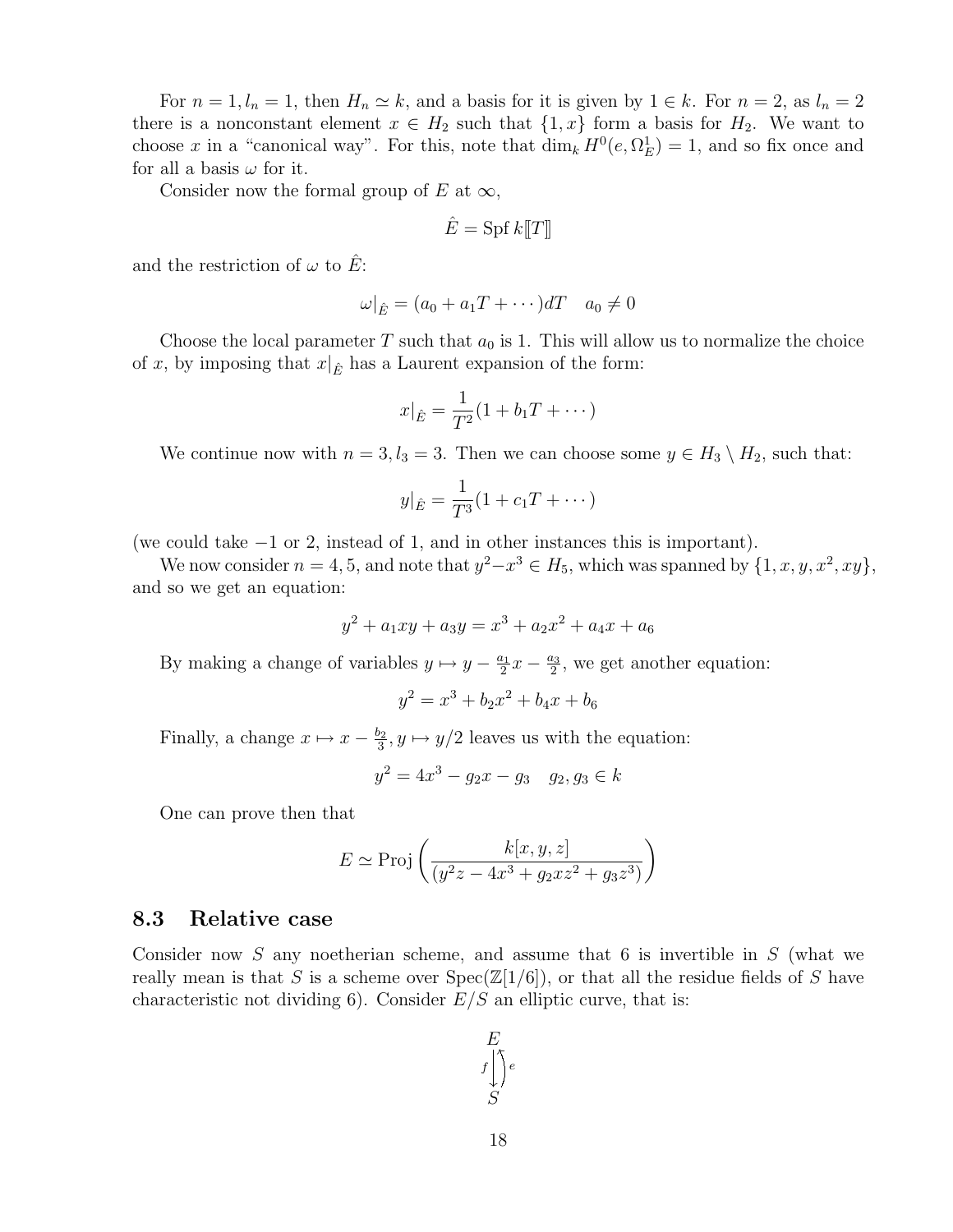where  $f$  is the structure map, and  $e$  is the section that is part of the definition. Also, recall that, by definition, for any geometric point  $s \to S$ , the fiber  $E_s/\kappa(s)$  is a smooth, proper, connected curve of genus 1. Together with the image of  $s$  under  $e$ , we obtain an elliptic curve over  $\kappa(s)$ , and  $\kappa(s)$  has characteristic not dividing 6. By the absolute case,  $E_s$  has an equation:

$$
E_s \simeq \operatorname{Proj}\left(\frac{\kappa(s)[x, y, z]}{(y^2z - 4x^3 + g_{2,s}xz^2 + g_{3,s}z^3)}\right)
$$

We would like to put all these equations into a single one, given by global sections  $g_2, g_3 \in$  $\mathcal{O}_S(S)$ . For this, we will need a relative version of the Riemann-Roch theorem.

#### 8.3.1 Relative Riemann-Roch

Let C be a family of curves defined over a scheme S, say  $f: C \to S$ , where  $C/S$  has genus g (that is, f is smooth and proper, and for each geometric point  $s \to S$ , the fiber  $C_s = C \times_S s$ is a curve of genus q over  $\kappa(s)$ ).

**Definition 8.2.** An effective cartier divisor on C is a closed subscheme  $D \subseteq C$ ,



such that  $g: D \to S$  is finite-flat.

Remark. This readily implies that the push-forward of the structure sheaf of D,  $g_*\mathcal{O}_D$ , is a locally-free  $\mathcal{O}_S$ -module of finite rank (if M is a finitely-generated module over a noetherian ring A, then M is A-flat if, and only if, M is projective over A).

**Example.** The divisors  $D$  that we allow should look like families of hypersurfaces over  $S$ , and we don't allow crossings. This statement is probably quite wrong, and will have to be corrected eventually, and maybe some pictures will have to be drawn.

Let now  $\mathcal{I}(D)$  be the ideal sheaf defined by the inclusion  $D \subseteq C$  (again, it is a locally-free rank 1 sheaf of ideals of  $\mathcal{O}_C$ . So we have an exact sequence:

$$
0 \to \mathcal{I}(D) \to \mathcal{O}_C \to i_* \mathcal{O}_D \to 0
$$

As before, let  $\mathcal{L}(D) \stackrel{\text{def}}{=} \mathcal{I}(D)^{-1} \stackrel{\text{def}}{=} \mathcal{H} \text{om}_{\mathcal{O}_C}(\mathcal{I}(D), \mathcal{O}_C)$ . As  $\mathcal{L}(D)$  is flat, we get an exact sequence:

$$
0 \to \mathcal{I}(D) \otimes \mathcal{L}(D) \to \mathcal{O}_C \otimes \mathcal{L}(D) \to i_* \mathcal{O}_D \otimes \mathcal{L}(D) \to 0
$$

which is isomorphic to:

$$
0 \to \mathcal{O}_C \to \mathcal{L}(D) \to i_* \mathcal{O}_D \otimes \mathcal{L}(D) \to 0
$$

The map  $\mathcal{O}_C \hookrightarrow \mathcal{L}(D)$  is given by a global section l of  $\mathcal{L}(D)$  (the image of  $1 \in \mathcal{O}_C$ ). Then multiplication by  $l$  induces an exact sequence:

$$
0 \to \mathcal{O}_C \stackrel{l}{\to} \mathcal{L}(D) \to \mathcal{L}(D)/(l\mathcal{O}_C) \to 0
$$

and so  $\mathcal{L}(D)/(l\mathcal{O}_C) \simeq i_*\mathcal{O}_D \otimes \mathcal{L}(D)$ . This sheaf is supported on D, and it is flat over  $\mathcal{O}_S$ .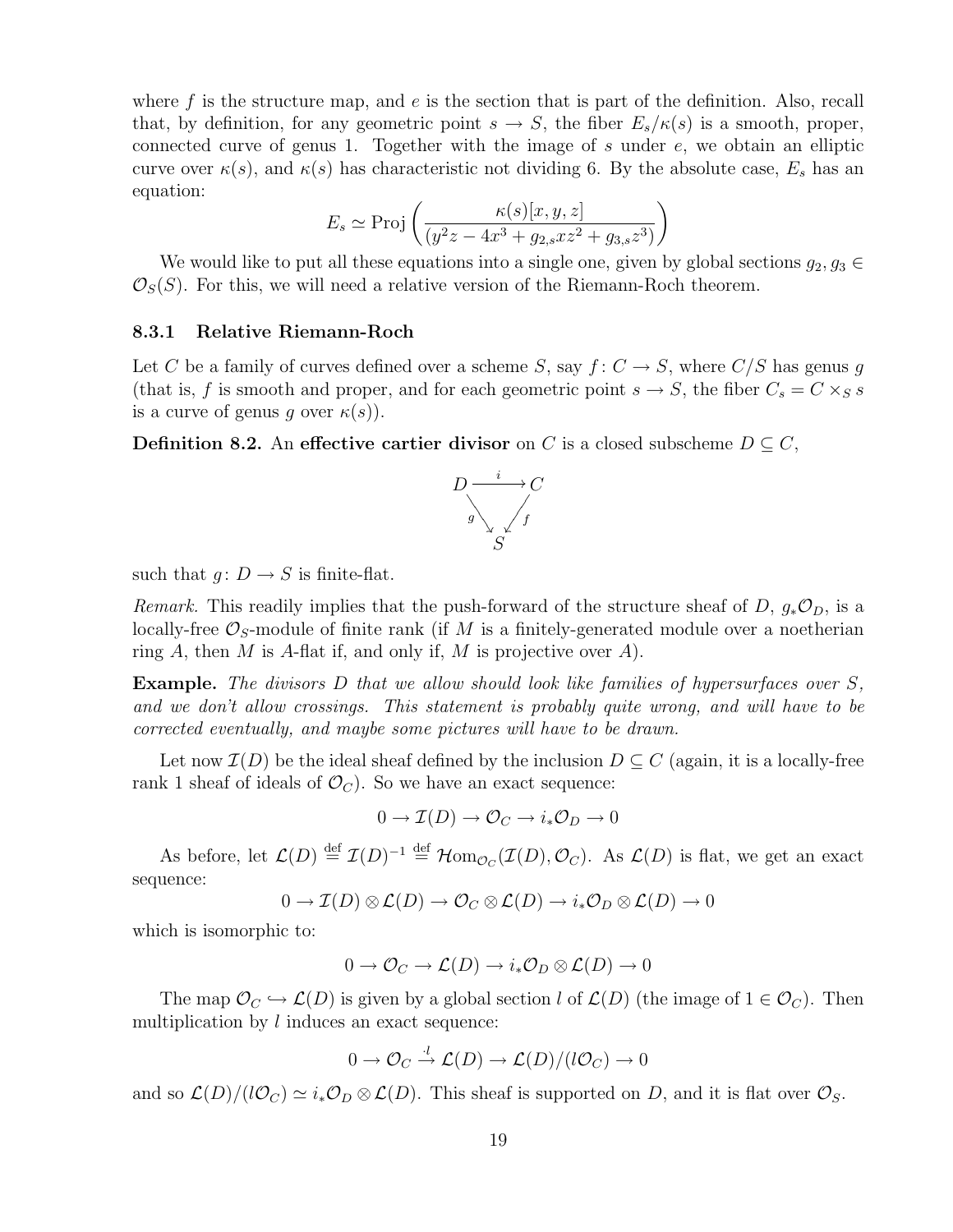**Claim.** The pair  $(\mathcal{L}(D), l)$  determines D.

*Proof.* Given a pair  $(L, l)$ , then we can let  $\mathcal{I} \stackrel{\text{def}}{=} \mathcal{L}^{-1}$ , which is a sheaf of ideals of  $\mathcal{O}_C$ . Then  $D = \text{Supp}(\mathcal{L}/l\mathcal{O}_C)$ , and  $\mathcal{O}_D = \mathcal{O}_C/\mathcal{I}(D)$ .  $\Box$ 

We want to define also the degree of the divisor D. Note that  $f_* (\mathcal{L}(D)/l\mathcal{O}_C)$  is locally-free over  $\mathcal{O}_S$ , and the degree of D will be defined as its rank.

**Theorem 8.3 (Relative Riemann-Roch).** With the given setup, assume that  $f_*\mathcal{L}(D)$  and  $R^1f_*\mathcal{L}(D)$  are locally-free of finite rank. Then,

$$
\operatorname{rk}_{\mathcal{O}_S} f_* \mathcal{L}(D) - \operatorname{rk}_{\mathcal{O}_S} R^1 f_* \mathcal{L}(D) = \deg D + 1 - g
$$

Proof. Starting from the exact sequence

$$
0 \to \mathcal{O}_C \stackrel{\cdot l}{\to} \mathcal{L}(D) \to \mathcal{L}(D)/(l\mathcal{O}_C) \to 0
$$

we get, by aplying the functor  $f_*$ , a long exact sequence:

$$
0 \to f_*\mathcal{O}_C \stackrel{\cdot l}{\to} f_*\mathcal{L}(D) \to f_*\left(\mathcal{L}(D)/(l\mathcal{O}_C)\right) \stackrel{\delta}{\to} R^1 f_*\mathcal{O}_C \to R^1 f_*\mathcal{L}(D) \to R^1 f_*\left(\mathcal{L}(D)/l\mathcal{O}_C\right) \stackrel{\delta}{\to} R^2 f_*\mathcal{O}_C \to
$$

We will study the terms in this sequence and then look at the ranks.

First, note that  $R^2 f_* \mathcal{O}_C = 0$ : if  $s \to S$  is a geometric point, then  $C_s$  is smooth, proper of dimension 1 over  $\kappa(s)$ , so that  $H^2(C_s, \mathcal{O}_{C_s}) - 0$ . Then, by Mumford's theorem,  $R^2 f_* \mathcal{O}_C$  is locally free of rank 0, so it is zero.

Next, by definition  $f_*(\mathcal{L}(D)/l\mathcal{O}_C)$  is locally free of rank deg D.

As D has relative dimension 0 over S, and  $\mathcal{L}(D)/l\mathcal{O}_C$  is supported on D, its first rightderived functor is 0:  $R^1f_*(\mathcal{L}(D)/l\mathcal{O}_C) = 0.$ 

If  $s \to S$  is a geometric point, then  $H^0(C_s, \kappa(s)) \simeq \kappa(s)$ , so  $f_*\mathcal{O}_C$  is locally-free of rank 1. Also,  $H^1(C_s, \mathcal{O}_{C_s})$  has dimension  $g(C_s) = g$ , so that  $R^1 f_* \mathcal{O}_C$  is locally-free of rank g.

Now as  $f_*\mathcal{L}(D)$  and  $R^1f_*\mathcal{L}(D)$  are locally-free of finite rank, then we can look at the alternating sum of the rank of the terms in the exact sequence, and it has to be 0, thus giving the result.  $\Box$ 

#### 8.3.2 Application to our situation

Let now  $E/S$  be a family of elliptic curves.

$$
\begin{array}{c}\nE \\
f \downarrow \searrow \\
S\n\end{array}
$$

Let  $\infty \stackrel{\text{def}}{=} e(S) \hookrightarrow E$ . As  $f \circ e = \text{Id}_S$ , then the structure sheaf  $\mathcal{O}_{\infty}$  satisfies  $f_*\mathcal{O}_{\infty} = \mathcal{O}_S$ , so that deg  $\infty = 1$ .

We consider, as in the absolute case, the divisors  $n \cdot \infty$ , which are associated to  $\mathcal{L}_n = \infty^{\otimes n}$ and to global sections  $l_n$ . To calculat the rank of  $f_*\mathcal{L}_n$  we could use the relative Riemann-Roch.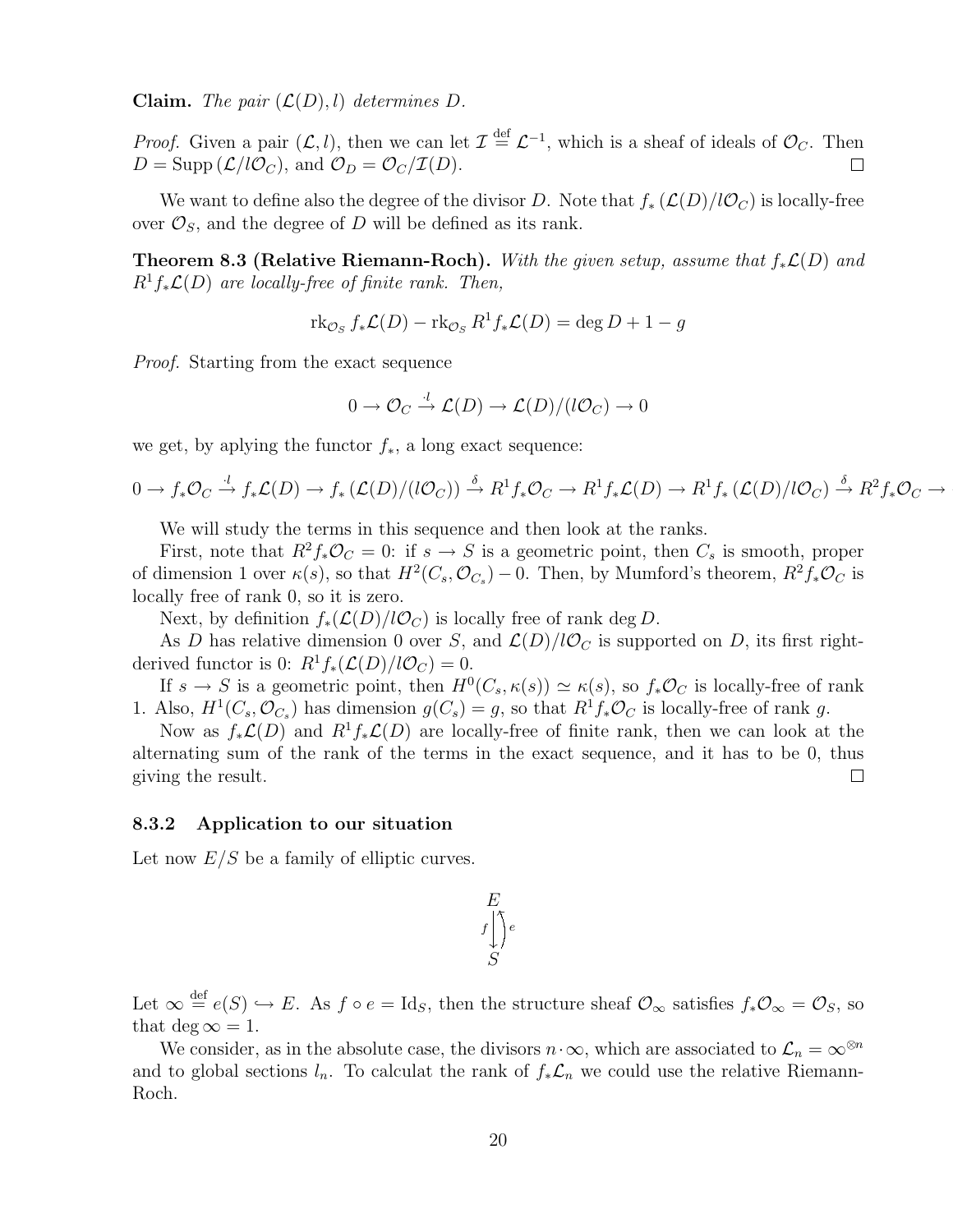Consider now the sheaf  $\underline{\omega}_{E/S} \stackrel{\text{def}}{=} f_* \Omega^1_{E/S}$ , which is locally-free of rank 1 (we check this on the stalks, as usual). Fix a trivializing affine cover  $\{U_i\}_{i\in I}$  for both  $\underline{\omega}_{E/S}$  and  $f_*\mathcal{L}_1$  (that is, so that  $U_i = \text{Spec}(A_i)$ , and both  $\underline{\omega}_{E/S}|_{U_i}$  and  $f_*\mathcal{L}_1|_{U_i}$  are free of rank 1. As  $\mathcal{L}_n$  is a power of  $\mathcal{L}_1$ , it follows that the cover  $\{U_i\}$  trivializes all the  $\mathcal{L}_n$  as well.

Fix one of the opens in the cover, say  $U = \text{Spec}(A)$ . Choose a basis  $\omega \in \underline{\omega}_{E/S}(U)$ , and consider the formal completion of  $E_U$  along  $\infty_U$ , denoted  $\hat{E_U} \stackrel{\text{def}}{=} \text{Spf}(A[\![T]\!])$ . We choose T as before, using the restriction of  $\omega$  to  $\hat{E_U}$ .

For  $n = 1$ , the sheaf  $f_*\mathcal{L}_1(U)$  is free of rank 1, so choose a basis and call it 1. Note now that, for any  $n \geq 1$ , if  $\alpha \in (f_* \mathcal{L}_n)(U)$ , then we can think of it in  $f_* \mathcal{L}_{n+1}(U)$  by mapping  $\alpha \mapsto \alpha \otimes 1$ . As these sections are free, this map is injective. This allows us to repeat the same argument as before, to get an equation:

$$
y^2 = 4x^3 - g_{2,U}x - g_{3,U}
$$

where  $g_{i,U} \in A$ , and they are uniquely determined by  $f_*\mathcal{L}(\infty)$ . So if  $U, U'$  are two affines in the covering, the corresponding restrictions to the intersections agree, and hence they glue to a global section  $g_i \in \mathcal{O}_S(S)$ , such that:

$$
E/S \simeq \underline{\operatorname{Proj}}\left(\frac{\mathcal{O}_S[x, y, z]}{(y^2z - 4x^3 + g_2xz^2 + g_3z^3)}\right)
$$

Remark. Let R be a reduced, noetherian ring without idempotents, and such that  $6 \in R^{\times}$ . We can then consider  $E/R$  an elliptic curve, given by an equation

$$
y^2 = 4x^3 - g_2x - g_3
$$

The sheaf  $\underline{\omega}_{E/R} = f_* \Omega^1_{E/R}$  is locally-free, so it corresponds to a projective rank-1 module. This is actually free. In other words, there is a globally-defined nowhere vanishing section of  $\omega_{E/R}$ . To see it, define:

$$
\omega \stackrel{\text{def}}{=} \frac{dx}{2y}
$$

which is defined for  $y \neq 0$ . But as

$$
2ydy = (12x^2 - g_2)dx
$$

we can see that  $\omega$  can also be given, in an open neighborhood of  $\{y=0\}$ , by:

$$
\omega - \frac{dy}{12x^2 - g_2}
$$

### 9 Explicit Description of the Sheaf Cohomology Groups

Let X be a noetherian scheme. Let F be any coherent sheaf on X (we could do it for quasicoherent).

**Theorem 9.1.** If X is affine, then the sheaf cohomology vanishes:

$$
H^i(X, \mathcal{F}) = 0 \quad \forall i > 0
$$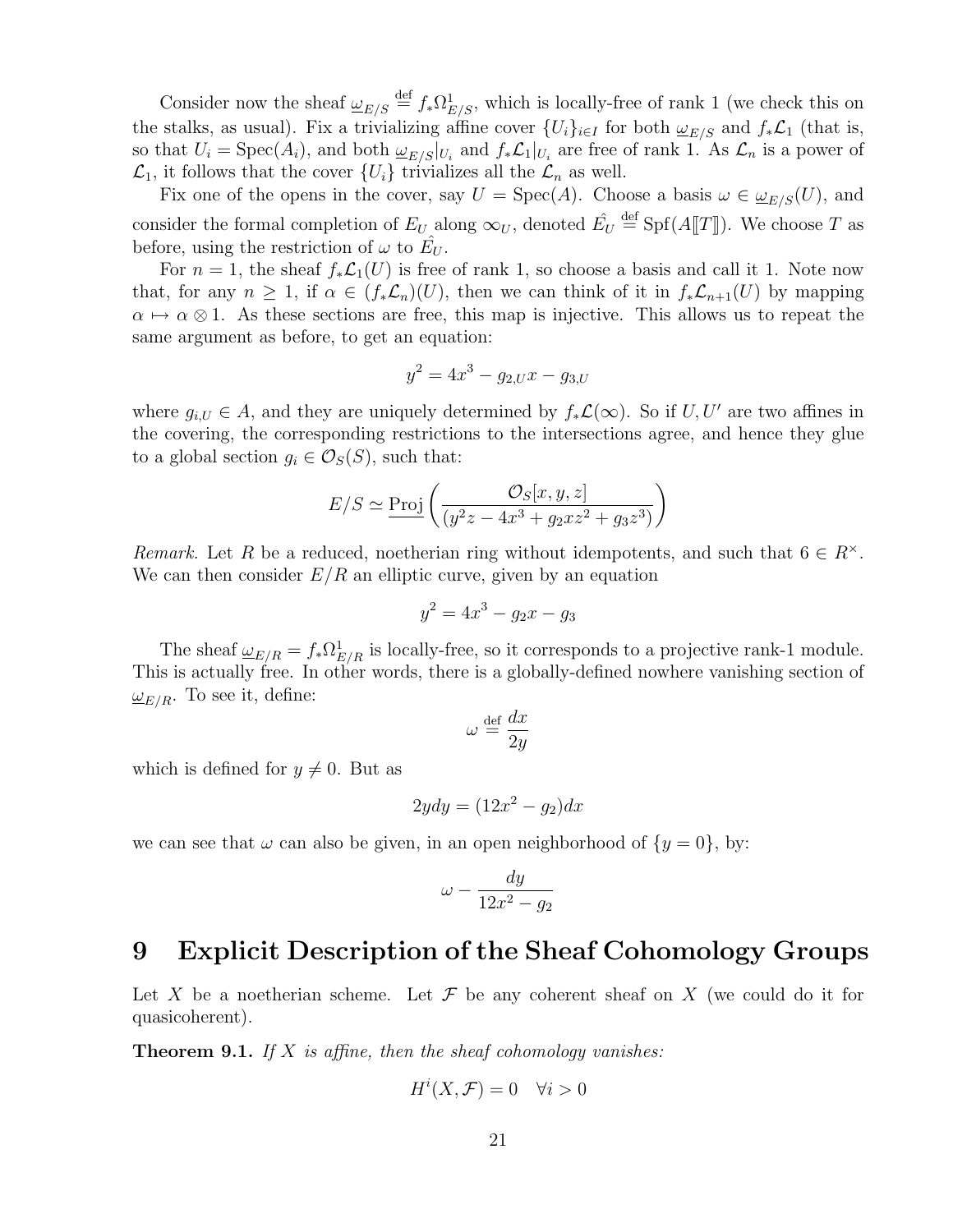#### 9.1 The Čech cohomology

Assume now that X is separated (that is, the diagonal is a closed subscheme of  $X \times X$ ). This implies, in particular, that the intersection of a finite collection of affine opens of X is again affine.

We define the **Cech complex**, which will allow us to explicitly compute the cohomology of general noetherian separated schemes. First, fix an affine open cover  $\mathcal{U} = \{U_i\}_{i\in I}$  of X. Give I a well-ordering (we will usually deal with finite covers, so this won't be a problem) and, for every finite subset  $J \subseteq I$ , denote by  $U_J$ :

$$
U_J \stackrel{\text{def}}{=} \bigcap_{j \in J} U_j
$$

(which is an affine open, because X is separated). The Čech complex is then:

$$
\check{C}^{\bullet}(\mathcal{U},\mathcal{F}): \quad \check{C}^0(\mathcal{U},\mathcal{F}) \stackrel{d_0}{\rightarrow} \check{C}^1(\mathcal{U},\mathcal{F}) \stackrel{d_1}{\rightarrow} \check{C}^2(\mathcal{U},\mathcal{F}) \rightarrow \cdots
$$

where:

$$
\check{C}^p(\mathcal{U}, \mathcal{F}) \stackrel{\text{def}}{=} \prod_{\substack{J \subseteq I \\ |J| = p+1}} \mathcal{F}(U_J)
$$

and  $d_p: \check{C}^p(\mathcal{U}, \mathcal{F}) \to \check{C}^{p+1}(\mathcal{U}, \mathcal{F})$  is defined by:

$$
d_p((x_J)_J) = (d_p(x_J))_K
$$

where, if  $K \subseteq I$  and  $|K| = p + 2$ , then one can order  $K = \{k_0 < k_1 < \cdots < k_{p+1}\}\$ , let  $K_h \stackrel{\text{def}}{=} \{k_0 < \cdots < k_h < \cdots < k_{p+1}\}$  be the ordered set obtained by removing the  $h^{\text{th}}$  term, and:

$$
(d_p(x_J))_K = \sum_{h=0}^{p+1} (-1)^h x_{K_h}|_{U_K} \in \mathcal{F}(U_K)
$$

As an exercise, one can check that  $d_{p+1} \circ d_p = 0$ , so that this is a complex. Also, note that, as  $\mathcal F$  is a sheaf,

$$
H^0(\check{C}^\bullet(\mathcal{U}, \mathcal{F})) = \ker d^0 = H^0(X, \mathcal{F})
$$

**Theorem 9.2.** If X is noetherian and separated,  $\mathcal F$  is a coherent sheaf, and  $\mathcal U$  is an open affine cover, then:

$$
H^i\left(\check{C}^\bullet(\mathcal{U},\mathcal{F})\right)\simeq H^i(X,\mathcal{F})
$$

Example (Computation of  $H^1(X, \mathcal{F})$  using Čech cohomology). If we follow the definitions, we get that:

$$
H^1(C^{\bullet}(\mathcal{U}, \mathcal{F})) = \frac{Z^1}{B^1}
$$

where, if we denote  $U_{ij} \stackrel{\text{def}}{=} U_i \cap U_j$  and  $U_{ijk} \stackrel{\text{def}}{=} U_i \cap U_j \cap U_k$ ,

$$
Z^{1} = \left\{ (f_{ij})_{i < j} \mid f_{ij} \in \mathcal{F}(U_{ij}) \text{ and } f_{ij}|_{U_{ijk}} - f_{ik}|_{U_{ijk}} - f_{jk}|_{U_{ijk}} = 0 \,\forall i < j < k \right\}
$$
\n
$$
B^{1} = \left\{ (g_{i}|_{U_{ij}} - g_{j}|_{U_{ij}})_{i < j} \mid (g_{i})_{i \in I} \text{ with } g_{i} \in \mathcal{F}(U_{i}) \right\}
$$

The elements in  $Z^1$  are called 1-cocycles, and those in  $B^1$  are called 1-coboundaries.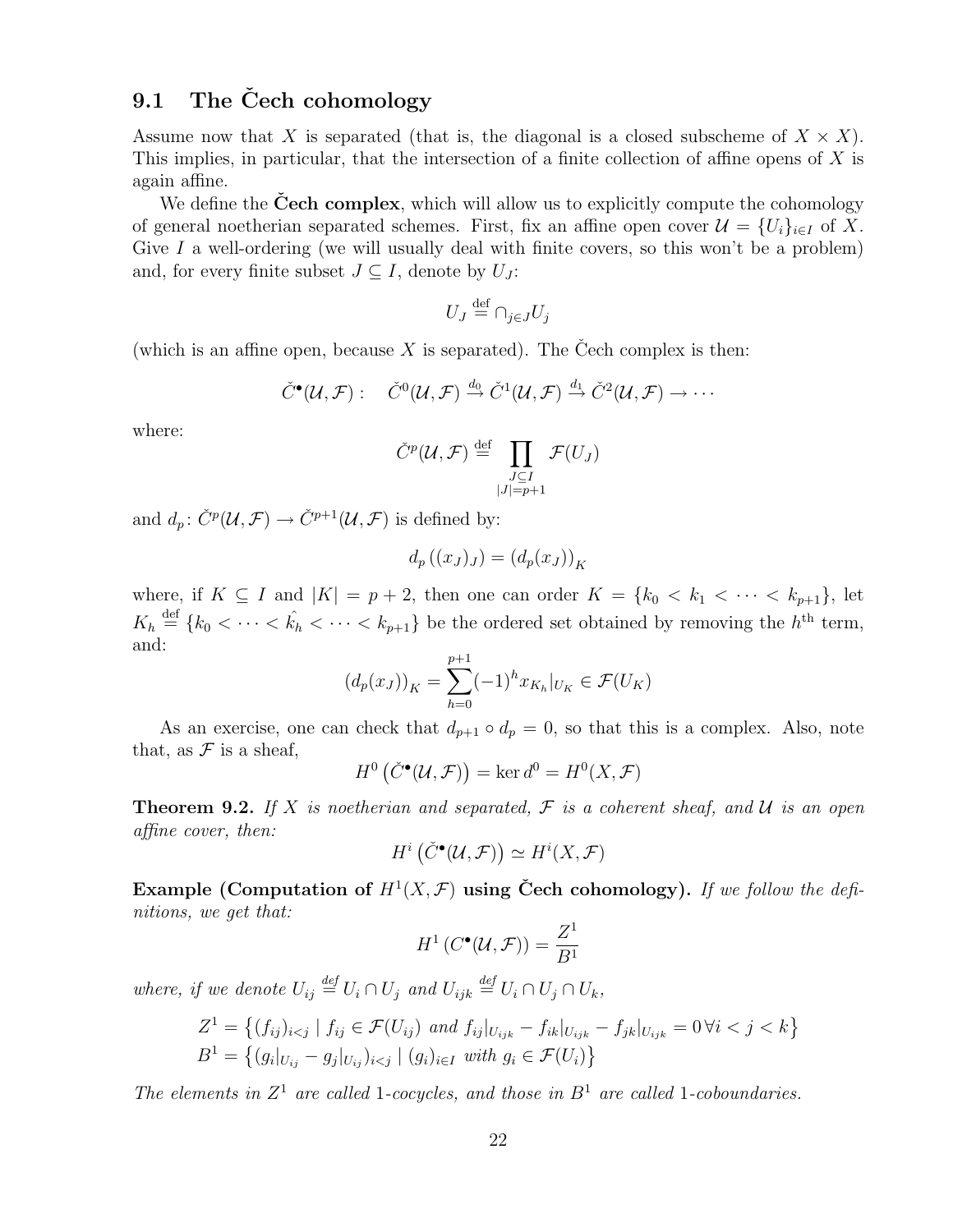**Example (For the case of Curves).** Supppose that  $C = X$  is a curve (smooth, proper, connected) over  $k$ , of genus  $g$  (for simplicity, assume  $k$  is an algebraically closed field). let P, Q be two closed points. Consider the cover given by  $U_P \stackrel{def}{=} C \setminus \{P\}$  and  $U_Q \stackrel{def}{=} C \setminus \{Q\}$ , and denote by  $U_{PQ} \stackrel{def}{=} U_P \cap U_Q$  their intersection. The Čech complex, which has only two terms, fits then in an exact sequence:

$$
0 \longrightarrow H^{0}(X, \mathcal{F}) \longrightarrow \mathcal{F}(U_{P}) \oplus \mathcal{F}(U_{Q}) \longrightarrow^{d_{0}} \mathcal{F}(U_{PQ}) \longrightarrow H^{1}(X, \mathcal{F}) \longrightarrow 0
$$

$$
x \longmapsto (x|_{U_{P}}, x|_{U_{Q}})
$$

$$
(a, b) \longmapsto a|_{U_{PQ}} - b|_{U_{PQ}}
$$

This is precisely the Mayer-Vietoris sequence for the cover  $\{U_P, U_Q\}$ .

**Example (Cohomology of an elliptic curve).** Let now  $E/k$  be an elliptic curve. We follow the previous example, and choose  $P = \infty$ , and  $Q \neq P$  any other point. Then:

$$
H^{1}(E, \mathcal{O}_{E}) \simeq \frac{\mathcal{O}_{E}(U_{\infty, Q})}{\text{image of } (\mathcal{O}_{E}(U_{\infty}) \oplus \mathcal{O}_{E}(U_{Q}))}
$$

Consider the divisor  $D \stackrel{def}{=} \infty + Q$ . By Riemann-Roch,

$$
\dim_k H^0(E, \mathcal{L}(D)) = 2
$$

So there is some  $z \in H^0(E, \mathcal{L}(D))$  which is nonconstant. Note that, as there are no functions with only one simple pole, the function z must have simple poles at both  $\infty$  and Q (and is regular everywhere else). It is a fun and easy exercise now to check that  $|z|$  is a generator for  $H^1(E, \mathcal{O}_E)$ .

## 10 The deRham Cohomology

Let  $X$  be a smooth, separated scheme over a noetherian ring  $k$ . We have already introduced the k-derivation:

$$
d\colon \mathcal{O}_X\to \Omega^1_{X/k}
$$

We can then define, for each  $i \geq 2$ ,

$$
\Omega^i \stackrel{\rm def}{=} \Omega^{i-1} \wedge \Omega^1
$$

and the derivation d can be extended to:

$$
d\colon \Omega^i_{X/k} \to \Omega^{i+1}_{X/k}
$$

by sheafifying the Kähler construction. That is, locally, and for  $i = 1$ , if  $\omega = \sum f_i da_i$ , then  $d\omega = \sum df_i \wedge da_i$ . In this way, we get a complex of sheaves, called the **deRham complex**. Its cohomology groups (that is, the hypercohomology) is the deRham cohomology (which are k-modules):

$$
H^1_{\mathrm{dR}}(X/k) \stackrel{\text{def}}{=} \mathbb{H}^i(X, \Omega^\bullet_{X/k})
$$

(this can be defined in terms of injective resolutions. Here we will just see how to compute them, and will leave out the theorems that allow this to be done).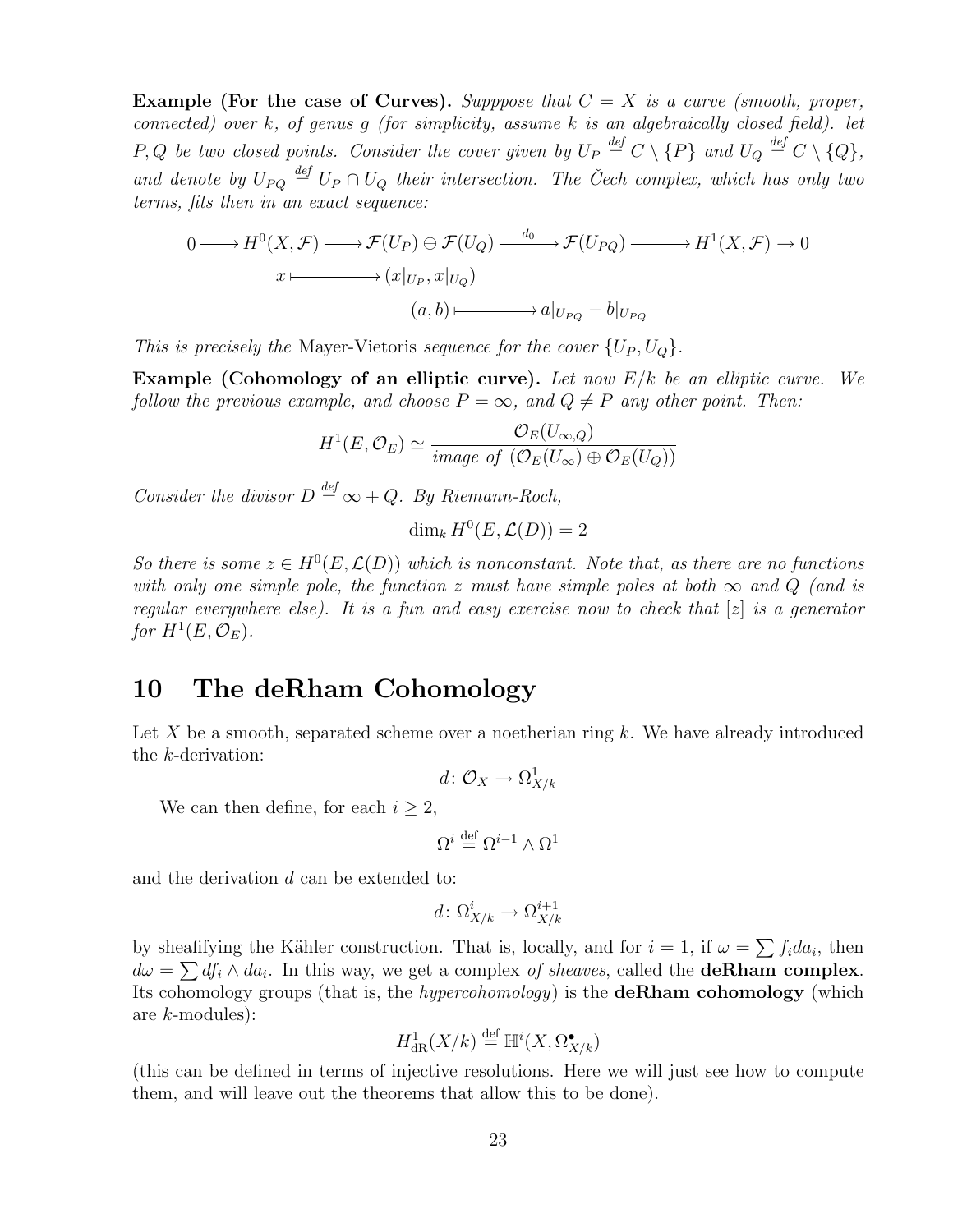#### 10.1 How to calculate hypercohomology

In general, let

$$
\mathcal{F}^{\bullet} : \quad \mathcal{F}^0 \stackrel{d}{\rightarrow} \mathcal{F}^1 \stackrel{d}{\rightarrow} \mathcal{F}^2 \stackrel{d}{\rightarrow} \cdots
$$

be a complex of coherent, locally-free sheaves on X (a smooth, separated scheme over a noetherian ring k). Let  $\mathcal{U} = \{U_i\}_{i \in I}$  be an open affine cover of X, with I well-ordered. We define then a double complex of k-modules  $(C^{\bullet,\bullet}, d, \delta)$ :

$$
C^{2,0} = \prod_{\substack{i < j < k \\ \delta = \check{\delta}}} \mathcal{F}^0(U_{ijk}) \xrightarrow{d} C^{2,1} = \prod_{\substack{i < j < k \\ \delta = -\check{\delta}}} \mathcal{F}^1(U_{ijk}) \xrightarrow{d} C^{2,2} = \prod_{\substack{i < j < k \\ \delta = \check{\delta}}} \mathcal{F}^2(U_{ijk}) \xrightarrow{d} \cdots
$$
\n
$$
C^{1,0} = \prod_{\substack{i < j \\ \delta = \check{\delta}}} \mathcal{F}^0(U_{ij}) \xrightarrow{d} C^{1,1} = \prod_{\substack{i < j \\ \delta = -\check{\delta}}} \mathcal{F}^1(U_{ij}) \xrightarrow{d} C^{1,2} = \prod_{\substack{i < j \\ \delta = \check{\delta}}} \mathcal{F}^2(U_{ij}) \xrightarrow{d} \cdots
$$
\n
$$
\sum_{\substack{\delta = \check{\delta} \\ \delta = \check{\delta}}} \mathcal{F}^0(U_i) \xrightarrow{d} C^{0,1} = \prod_{i} \mathcal{F}^1(U_i) \xrightarrow{d} C^{0,2} = \prod_{i} \mathcal{F}^2(U_i) \xrightarrow{d} \cdots
$$

Note that, in the *odd columns*, we take  $-\check{\delta}$  instead of  $\check{\delta}$ . Note also that  $d^2 = \delta^2 = d\delta + \delta d =$ 0 (the last is an anticommutativity relation).

We can then make a single complex of this double complex, which we will call  $(K^{\bullet}, D)$ , where

$$
K^n \stackrel{\text{def}}{=} \bigoplus_{p+q=n} C^{p,q} \quad D \stackrel{\text{def}}{=} d + \delta \colon K^n \to K^{n+1}
$$

(note that  $D^2 = (d + \delta) \circ (d + \delta) = d^2 + (d\delta + \delta d) + \delta^2 = 0 + 0 + 0 = 0$ ).

Theorem 10.1. With the previous notation,

$$
\mathbb{H}^i(X, \mathcal{F}^\bullet) = H^i(K^\bullet)
$$

**Theorem 10.2.** If  $0 \to \mathcal{F}^{\bullet} \to \mathcal{G}^{\bullet} \to \mathfrak{h}^{\bullet} \to 0$  is a short exact sequence of complexes of coherent, locally free sheaves, then we get a long exact sequence in hypercohomology:

$$
0 \to \mathbb{H}^0(X, \mathcal{F}^{\bullet}) \to \mathbb{H}^0(X, \mathcal{G}^{\bullet}) \to \mathbb{H}^0(X, \mathfrak{h}^{\bullet}) \to \mathbb{H}^1(X, \mathcal{F}^{\bullet}) \to \mathbb{H}^1(X, \mathcal{G}^{\bullet}) \to \cdots
$$

Example. Consider the deRham complex:

$$
\Omega_{X/k}^{\bullet} : \quad \mathcal{O}_X \xrightarrow{d} \Omega_{X/k}^1 \xrightarrow{d} \Omega_{X/k}^2 \to \cdots
$$

Let  $\mathcal{U} = \{U_i\}_{i \in I}$  be an open affine covering of X. We will write explicitly the first two deRham cohomology groups. Again, it's a matter of tracing the definitions, to get:

1.  $H_{dR}^{0}(X/k) = \ker D^{0} = \ker (d: H^{0}(X, \mathcal{O}_{X}) \to H^{0}(X, \Omega_{X}^{1})).$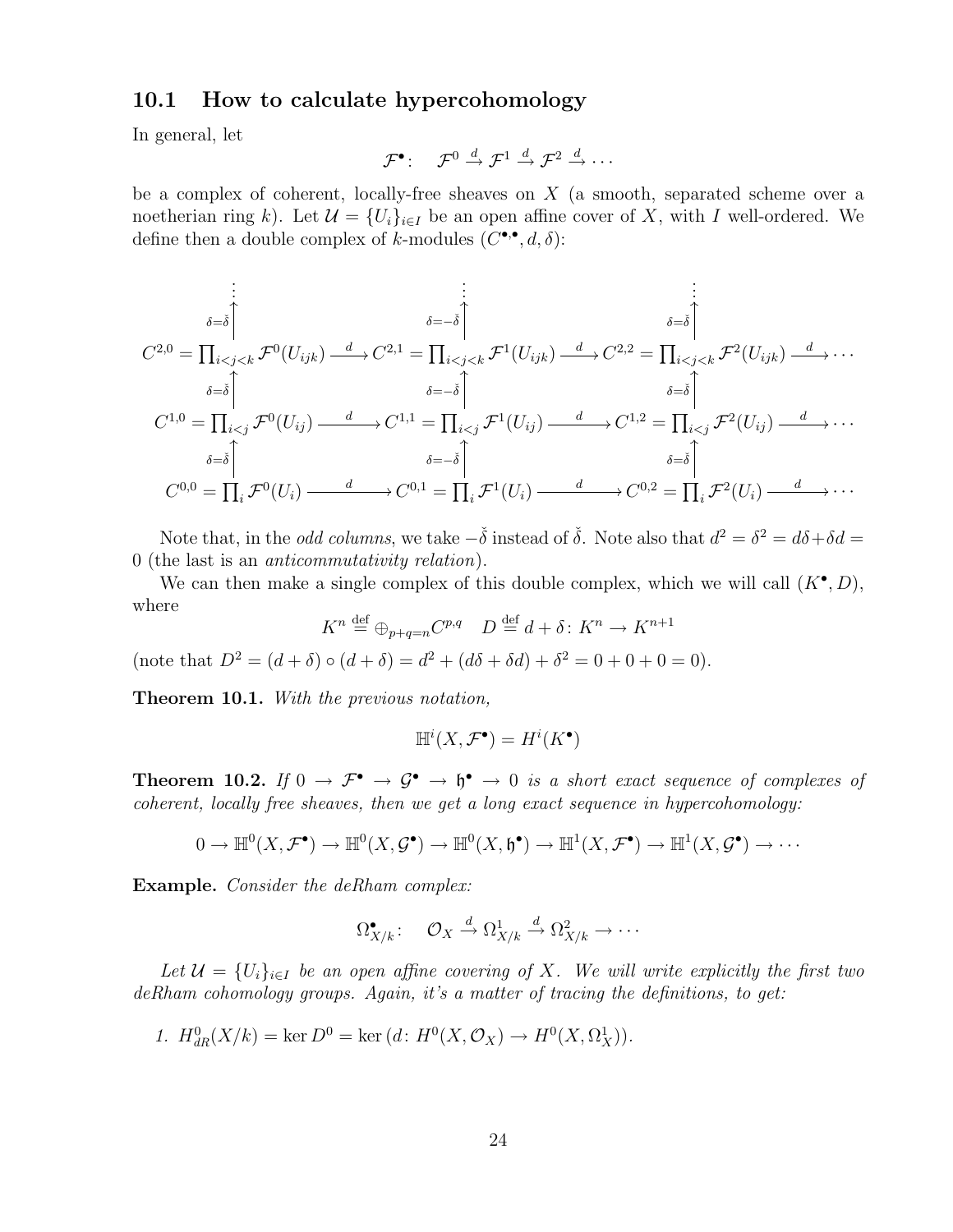2. For  $H_{dR}^1$ , we will write again as  $Z^1/B^1$ , where  $Z^1$  are hypercocycles, and  $B^1$  are hypercoboundaries:

$$
Z^{1} = \{ (\omega_{i}, f_{ij}) \mid \omega_{i} \in \Omega_{X}(U_{i}), f_{ij} \in \mathcal{O}_{X}(U_{ij}) \mid d\omega_{i} = 0, \omega_{i}|_{U_{ij}} - \omega_{j}|_{U_{ij}} = df_{ij}, f_{ij}| - f_{ik} + f_{jk}| = 0 \}
$$
  

$$
B^{1} = \left\{ (dx_{i}, x_{i}|_{U_{ij}} - x_{j}|_{U_{ij}}) \mid (x_{i})_{i} \in \prod_{i} \mathcal{O}_{X}(U_{i}) \right\}
$$

**Example (Curves).** Let  $C/k$  be a curve. Then, we can take a covering with only two opens:  $\mathcal{U} = \{U, V\}$ , and the previous example is simplified ( $\Omega^2 = 0$ , and there is only one intersection). We can write then:

$$
H_{dR}^1(C/k) = \frac{\{(\omega_U, \omega_V, f_{UV}) \mid \omega_U| - \omega_V| = df_{UV}\}}{\{(dx_U, dx_V, x_U| - x_V|) \mid x_U \in \mathcal{O}_X(U), x_V \in \mathcal{O}_X(V)\}}
$$

We can fit this group in an exact sequence:

$$
0 \longrightarrow H^{0}(C, \Omega^{1}_{X/k}) \longrightarrow H^{1}_{dR}(C/k) \longrightarrow H^{1}(C, \mathcal{O}_{C}) \longrightarrow 0
$$

$$
\omega \longmapsto [(\omega_{U}, \omega_{V}, 0)]
$$

$$
[(\omega_{U}, \omega_{V}, f_{UV})] \longmapsto [f_{UV}]
$$

which is called the **Hodge filtration** exact sequence.

Remark. If X is a smooth, projective, algebraic variety over  $\mathbb{C}$ , and we consier its analyfication  $X<sup>an</sup>$ , then there is the Hodge-deRham spectral sequence:

$$
E_1^{p,q} = H^q(X^{\rm an}, \Omega^p_{X/\mathbb{C}}) \implies H^{p+q}_{\rm dR}(X/k)
$$

which collapses already at  $E_1$  (for instance, using the theory of harmonic forms), and thus gives the so-called Hodge decomposition:

$$
H^n_{\mathrm{dR}}(X/k) = \bigoplus_{p+q=n} H^q(X, \Omega_X^p)
$$

Hence then name for the previous exact sequence. However, in the algebraic realm we don't get a decomposition, just an exact sequence (or, in higher dimension, a spectral sequence) and hence just a filtration. So the splitting (which exists if we work over  $k$  a field) is not canonical (although there are good choices that one can make, in some instances). At least, we can compute the dimension:

$$
\dim_k H^1_{\mathrm{dR}}(C/k) = 2g
$$

because the two spaces in the extremes of the s.e.s. are dual to each other (thanks to Serre duality).

Also, for X proper and connected, we know the dimensions of the other deRham cohomology groups:

$$
\dim_k H^0_{\mathrm{dR}}(C/k) = 1 = \dim_k H^2_{\mathrm{dR}}(C/k)
$$

The dimension of  $H_{\text{dR}}^2$  can be computed explicitly (by using its definition, which is simple because we only have two open sets in the covering). Alternatively, we can wait and this will follow from Poincaré duality.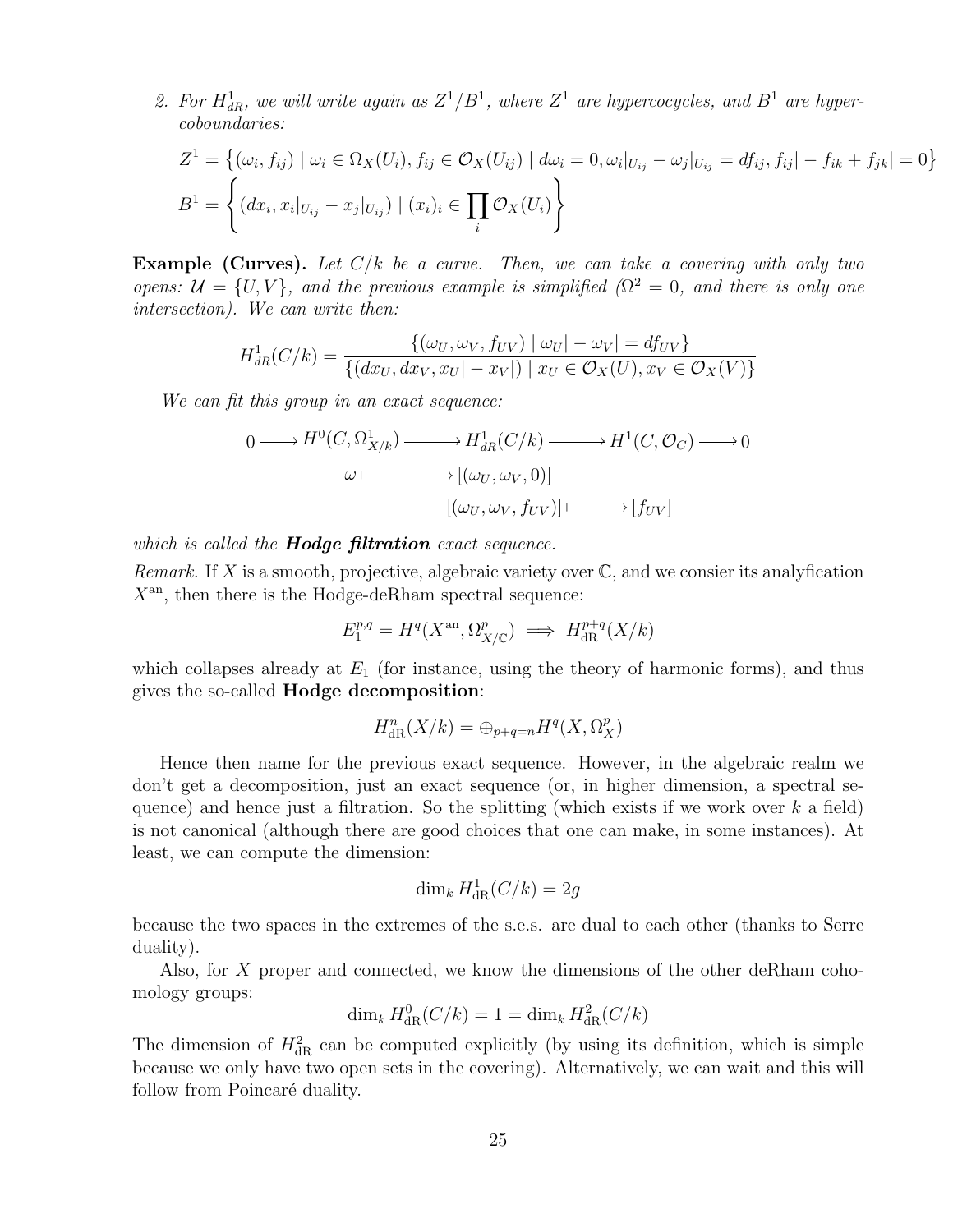## 11 Relative deRham Cohomology

Let  $f: X \to Y$  be a smooth, proper morphism. We consider then the **relative deRham** complex:

$$
\Omega^{\bullet}_{X/Y}: \quad \mathcal{O}_X \xrightarrow{d} \Omega^1_{X/Y} \xrightarrow{d} \Omega^2_{X/Y} \to \cdots
$$

We want to compute the right-derived functors of the push-forward  $f_*$ , which will be sheaves on  $Y$ :

$$
\mathbb{R}^i f_*(\Omega_{X/Y}^{\bullet}) \stackrel{\text{def}}{=} H^i(X/Y)
$$

Let  $U = \operatorname{Spec} R \subseteq Y$  be an open affine. Let  $X_U \stackrel{\text{def}}{=} X \times_Y U$ . For each  $i \geq 0$ , we can compute  $H^i_{\text{dR}}(X_U/R)$ , which is an R-module. The mapping that sends an affine open U to  $H^i_{\text{dR}}(X_U/R)$  gives a presheaf on Y, and one can show that  $H^i(X/Y)$  is the sheafification of this presheaf.

Let's now look at a more particular setting: assume that  $S$  is noetherian, reduced, and connected, and that  $f: C \to S$  is a proper family of curves of genus g. If  $s \to S$  is a geometric point, we have seen that:

$$
\dim_{\kappa(s)} H_{\text{dR}}^i(C_s/\kappa(s)) = \begin{cases} 1 & \text{if } i = 0, 2 \\ 2g & \text{if } i = 1 \\ 0 & \text{if } i > 2 \end{cases}
$$

(in particular, the dimensions do not depend on s).

By Mumford's theorem, it follows that  $H_{\text{dR}}^i(C/S)$  are coherent, locally-free  $\mathcal{O}_S$ -modules (of ranks  $1, 2q, 0$ , respectively).

Moreover, we have an exact sequence of sheaves on S:

$$
0 \to f_*\Omega^1_{C/S} \to H^1_{\text{dR}}(C/S) \to R^1 f_* \mathcal{O}_C \to 0
$$

such that, if  $s \to S$  is a geometric point, and we look at the fibers on s (that is, we pull-back the sheaves along the map  $s \to S$ , which is not exactly the same as looking at the stalks of the image point  $\overline{s} \in S$ ) we recover the Hodge filtration.

### 12 Application to Elliptic Curves

Let now  $(E/k,\infty)$  be an elliptic curve over a *noetherian ring k*. We will see that, provided that  $6 \in k^{\times}$ , we get canonical bases for the deRham cohomology.

Let  $\mathcal{O}(\infty) \stackrel{\text{def}}{=} \mathcal{L}(\infty)$  denote the sections with at most a simple pole at  $\infty$ , and by

$$
\Omega^1(2\infty) \stackrel{\text{def}}{=} \Omega^1_{E/k} \otimes_{\mathcal{O}_E} \mathcal{L}(2\infty)
$$

We have a differential  $d: \mathcal{O}(\infty) \to \Omega^1(2\infty)$ , which induces an inclusion of complexes:

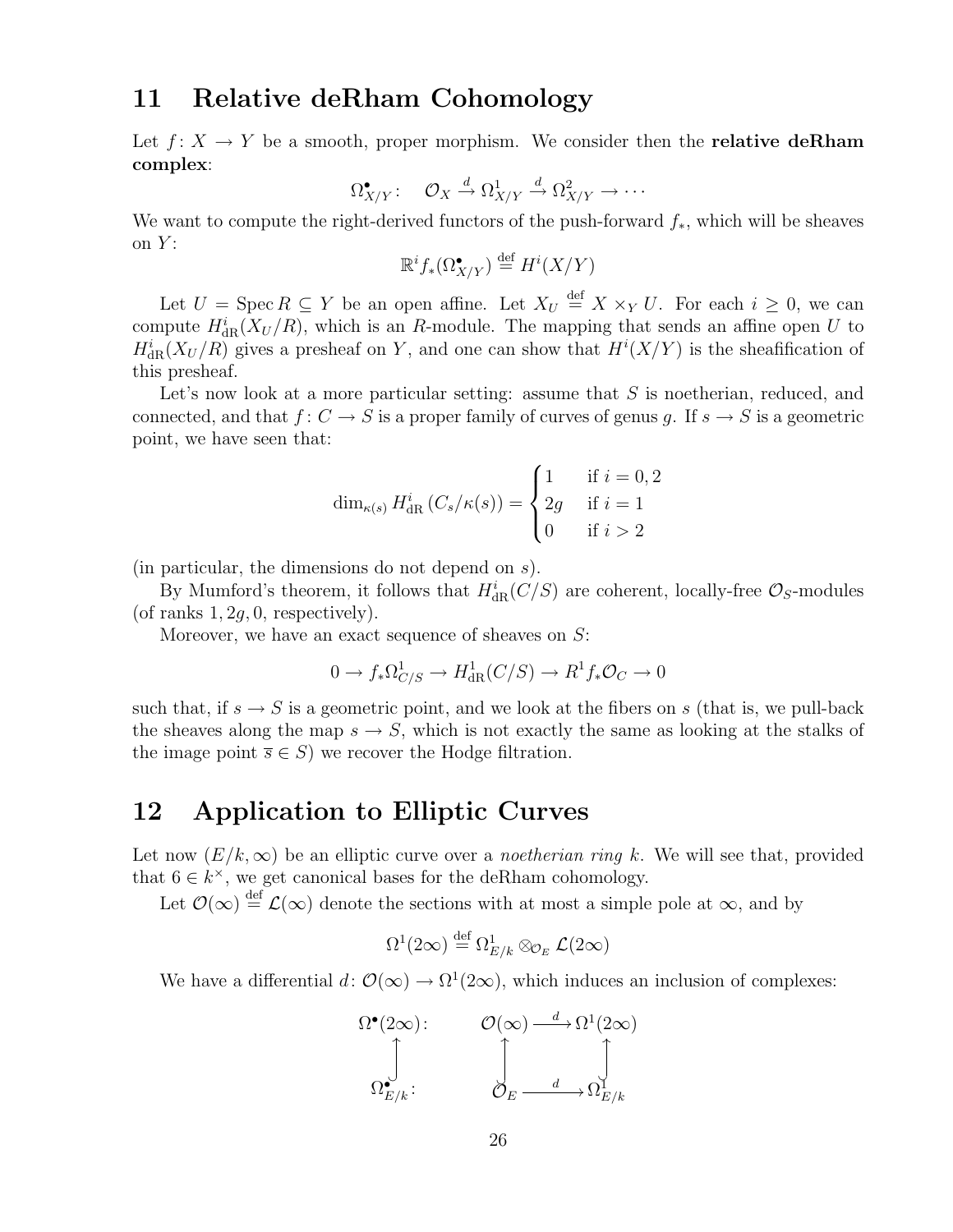Let <u>k</u> be the constant sheaf on  $\infty$ , and consider the skyscrapper sheaf supported on  $\infty$ ,  $K \stackrel{\text{def}}{=} j_*\underline{k}$  (where  $j: \infty \hookrightarrow E$  is the inclusion).

We can define a morphism

$$
res_{\infty} \colon \Omega^1(2\infty) \to K
$$

given by, if  $U \subseteq E$  is an open and  $\infty \in U$ , then given  $\omega \in \Omega^1(2\infty)(U)$ , we can write it as:

$$
\omega_{\infty} = \frac{a_{-2}}{t^2} + \frac{a_{-1}}{t} + \omega'
$$

(with t a local parameter at  $\infty$ , and  $\omega'$  without poles), and we define  $res_{\infty}(\omega) \stackrel{\text{def}}{=} a_{-1}$  (one needs to check that this is indeed well defined).

Next, we define the differentials of the second kind:

$$
\Omega_{II} \stackrel{\rm def}{=} \ker {\rm res}_\infty
$$

We get an exact sequence of complexes (because  $d: \mathcal{O}(\infty) \to \Omega_{II}$  is a well defined differential):

$$
0 \to \Omega^\bullet_\mathrm{II} \to \Omega^\bullet(2\infty) \overset{\text{res}_\infty}{\to} K^\bullet \to 0
$$

which yields a long exact sequence in hypercohomology:

$$
\cdots \to \mathbb{H}^0(E, K^{\bullet}) \to \mathbb{H}^1(E, \Omega_{\Pi}^{\bullet}) \to \mathbb{H}^1(E, \Omega^{\bullet}(2\infty)) \to \mathbb{H}^1(E, K^{\bullet}) \to \mathbb{H}^2(E, \Omega_{\Pi}^{\bullet}) \to \cdots
$$

Note that  $\mathbb{H}^0(E, K^{\bullet}) = 0$ , and that  $\mathbb{H}^1(E, K^{\bullet}) \simeq K$ . Moreover,  $\mathbb{H}^2(E, \Omega_{\text{II}}^{\bullet}) = H_{\text{dR}}^2(E/k) \simeq$  $K$ , and the map is an isomorphism. This implies then that:

$$
\mathbb{H}^1(E, \Omega_{\mathcal{H}}^{\bullet}) \simeq \mathbb{H}^1(E, \Omega^{\bullet}(2\infty))
$$

Next, note that the following is a commutative diagram (with exact rows, by definition):

$$
0 \longrightarrow \ker d \longrightarrow \mathcal{O}(\infty) \xrightarrow{d} \Omega_{II} \longrightarrow \operatorname{coker} d \longrightarrow 0
$$
  
\n
$$
\xrightarrow{\sim} \operatorname{coker} d_E \longrightarrow \bigcup_{d_E} \bigcup_{d_E} \bigcup_{d_E} \longrightarrow \operatorname{coker} d_E \longrightarrow 0
$$
  
\n
$$
0 \longrightarrow \ker d_E \longrightarrow \mathcal{O}_E \xrightarrow{d_E} \Omega_{E/k}^1 \longrightarrow \operatorname{coker} d_E \longrightarrow 0
$$

The induced maps on the kernel and cokernel are isomorphisms, as can be checked directly on the stalks (and use that  $\frac{1}{t^2}$  is integrable). This implies that the two complexes have the same cohomology, and so we conclude finally that (this is what we will use to calculate the deRham cohomology of  $E$ ):

$$
H^1_{\rm dR}(E/k)\simeq \mathbb{H}^1(E,\Omega^\bullet(2\infty))
$$

Recall now that  $H^1(E, \mathcal{O}(\infty)) = 0 = H^1(E, \Omega^1(2\infty))$ , and so:

$$
\mathbb{H}^1(E, \Omega^\bullet(2\infty)) = \mathrm{coker}\left(\mathcal{O}(\infty)(E) \to \Omega^1(2\infty)(E)\right)
$$

but the map is the 0 map (because  $\mathcal{O}(\infty)$  contains only the constants, which are killed by  $d$ , so that:

$$
H^1_{\rm dR}(E/k) \simeq H^0(E, \Omega^1(2\infty))
$$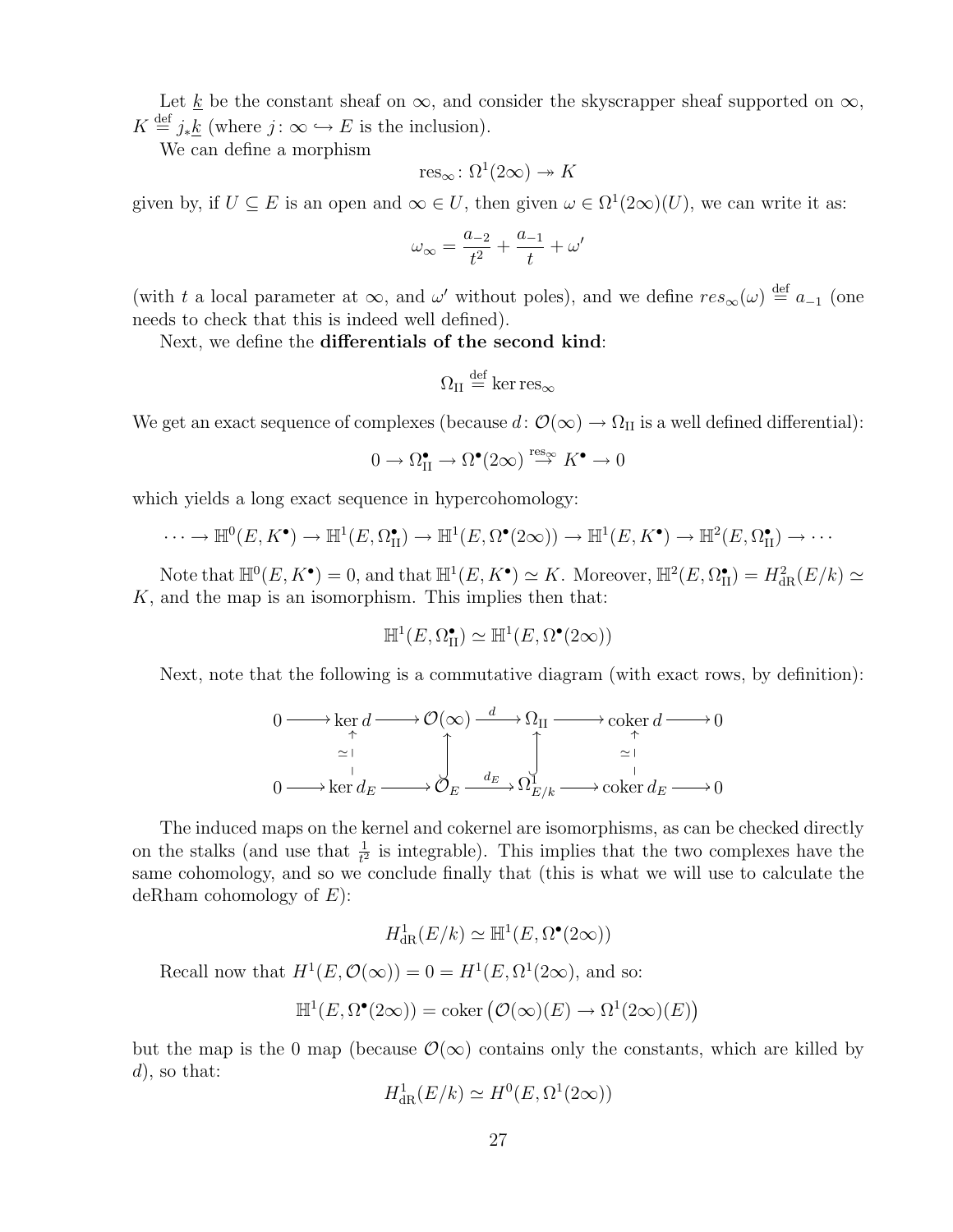By Riemann-Roch,  $\dim_k H^0(E, \Omega^1(2\infty)) = 2$ , and we will find a basis for this (again, provided that  $6 \in k^{\times}$ ).

We have an equation:

$$
E: y^2 = 4x^3 - g_2x - g_3
$$

and a regular differential  $\omega = dx/y \in H^0(E, \Omega^1_{E/k})$ , which we fixed a priory. This is of course in  $H^0(E, \Omega^1(2\infty))$  and is nonzero there, so it's an element of a basis. The other element will be:

$$
\eta \stackrel{\text{def}}{=} \frac{xdx}{y} \in H^0(E, \Omega^1(2\infty)) \setminus H^0(E, \Omega^1_{E/k})
$$

(note that, as  $\eta$  is not regular, it can't be proportional to  $\omega$ ). So we get a "canonical" basis  $\{\omega, \eta\}$  (canonical in the sense that it is uniquely determined, once we fix a regular differencial  $\omega$ !).

Note in particular that, even if k is not a field, the first deRham cohomology of  $E/k$  is a free k-module of rank 2 (a priori we just knew that it was projective).

Recall the Hodge filtration for an elliptic curve:

$$
0 \to \underline{\omega}_{E/k} \to H^1_{\mathrm{dR}}(E/k) \to R^1 f_* \mathcal{O}_E \to 0
$$

and let  $\bar{\eta}$  be the image of  $\eta$  in  $R^1f_*\mathcal{O}_E$ . As this group is isomorphic to  $\underline{\omega}_{E/k}^{-1}$ , we have a canonical splitting  $\overline{\eta} \mapsto \eta$  which gives an isomorphism of k-modules:

$$
H^1_{\rm dR}(E/k)\simeq \underline{\omega}_{E/k}\oplus \underline{\omega}_{E/k}^{-1}
$$

To understand  $\eta$  a little more, we will explicitly find a hypercocycle that represents it. So consider the usual cover  $U_P = E \setminus P$ , and  $U_{\infty} = E \setminus \infty$  (with  $P \neq \infty$ ), and  $U_{P\infty} = U_P \cap U_{\infty}$ . Let also  $\eta_{\infty} \stackrel{\text{def}}{=} \eta|_{U_{\infty}}$  (and note that  $\eta_{\infty} \in \Omega^1_{E/k}(U_{\infty})$ ).

Consider the divisor  $D \stackrel{\text{def}}{=} \infty + P$ . By Riemann-Roch,  $\dim_k H^0(E, \mathcal{L}(D)) = 2$ , and so there exists  $f \in H^0(E, \mathcal{L}(D))$  which is not a constant. By what we have previously seen, f must have poles of exact order 1 at both  $P$  and  $\infty$ , and no residues there. Hence, there exists some constant  $a \in k$  such that  $\eta - adf$  is regular at  $\infty$ . Denote then by  $\eta_P \stackrel{\text{def}}{=} (\eta - adf)|_{U_P} \in$  $\Omega_{E/k}^1(U_P)$ . As  $f|_{U_{P\infty}} \in \mathcal{O}_E(U_{P\infty})$ , it follows that the triple:

$$
(\eta_{\infty}, \eta_P, af|_{U_{P_{\infty}}})
$$

is a 1-hypercocycle corresponding to  $\eta$ . Hence we conclude that, under the natural map:

$$
H^1_{\rm dR}(E/k) \stackrel{\beta}{\to} H^1(E, \mathcal{O}_E) \to 0
$$

the basis element  $\eta$  is sent to  $\beta(\eta) \stackrel{\text{def}}{=} [af|_{U_{P\infty}}] \stackrel{\text{def}}{=} \overline{\eta}$ .

### 13 Connections

Let  $Y/k$  be a smooth scheme, and let  $\mathcal F$  be a coherent sheaf of  $\mathcal O_Y$ -modules on Y.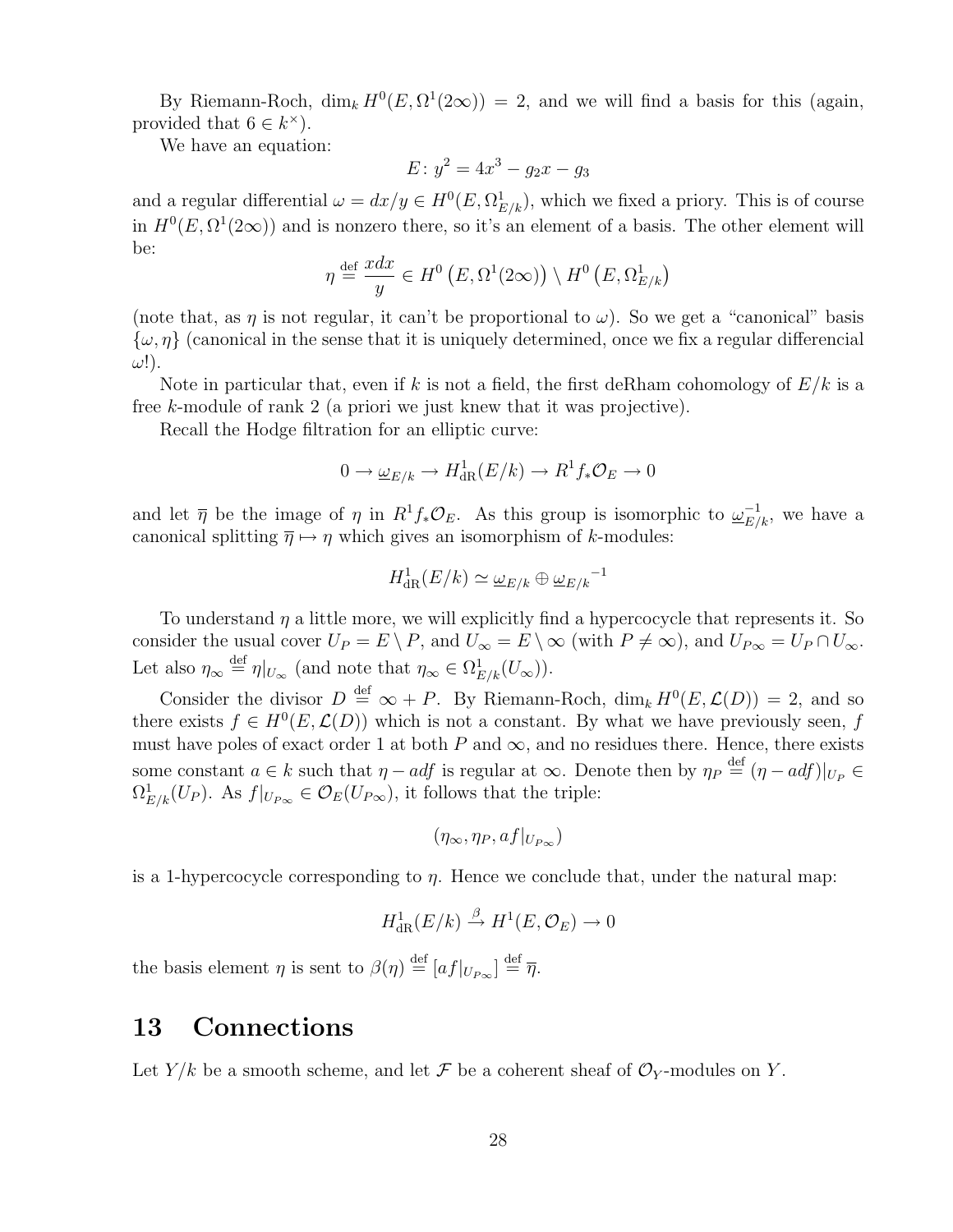**Definition 13.1.** A connection on  $\mathcal F$  is a morpshism of sheaves of  $\mathcal O_Y$ -modules on Y,

$$
\nabla\colon \mathcal{F} \to \Omega^1_{Y/k} \otimes_{\mathcal{O}_Y} \mathcal{F}
$$

such that:

- It is k-linear: for each  $U \subseteq Y$  open subset,  $\nabla_U : \mathcal{F}(U) \to \Omega^1_{Y/k} \otimes_{\mathcal{O}_Y(U)} \mathcal{F}(U)$  is a k-linear map.
- If  $U \subseteq Y$  is an open subset, and  $s \in \mathcal{O}_Y(U)$ ,  $x \in \mathcal{F}(U)$ , then it satisfies the Leibniz rule:

$$
\nabla_U(sx) = (ds) \otimes x + s\nabla_U(x)
$$

**Example.** Let  $Y = \text{Spec}(k[x, y]/(xy - 1)) = \mathbb{G}_{m,k}$ . Let  $A = k[x, y]/(xy - 1)$ . Then  $\Omega^1_{Y/k} =$  $\Omega^1_{A/k} \simeq A \frac{dx}{x}$  $\frac{dx}{x}$  .

If F is a free A-module of rank 1, say  $\mathcal{F} = Ae$ , then to give a connection  $\nabla: \mathcal{F} \rightarrow$  $\Omega^1_{A/k} \otimes \mathcal{F} \simeq \Omega^1_{A/k} \otimes e$  is the same as the giving of  $\nabla(e) = \omega_0 \otimes e$ . Once this choice is made, then if  $a \in A$ ,

$$
\nabla(ae) = da \otimes e + a\nabla(e) = (da + a\omega_0) \otimes e
$$

and we can even write  $\omega_0 = a_0 \frac{dx}{x}$  $\frac{dx}{dx}$ , so that the previous equality becomes:

$$
\nabla(ae) = \left(\frac{\partial a}{\partial x}dx + \frac{\partial a}{\partial y}dy + aa_0\frac{dx}{x}\right) \otimes e = \left(x\frac{\partial a}{\partial x} - y\frac{\partial a}{\partial y} + aa_0\right)\frac{dx}{x} \otimes e
$$

If F is a free A-module of rank 2, then the giving of  $\nabla$  is equivalent (after choosing a basis for F) to the giving of a  $2 \times 2$  matrix with entries in  $\Omega^1_{A/k}$ .

Once a connection  $\nabla$  is given, we can construct a map:

$$
\nabla\colon \Omega^1_{Y/k} \otimes \mathcal{F} \to \Omega^2_{Y/k} \otimes \mathcal{F}
$$

by defining (if  $\nabla(f) = \sum \omega_i \otimes f_i$ ):

$$
\nabla(\omega\otimes f) \stackrel{\text{def}}{=} \sum (\omega \wedge \omega_i) \otimes f_i
$$

The compositum  $\nabla^2 = \nabla \circ \nabla$  is to be interpreted as a curvature.

**Definition 13.2.** We say that  $\nabla$  is **integrable** if  $\nabla^2 = 0$ .

Note that non-integrability is the obstruction to having local solutions of the equation  $\nabla f = 0.$ 

If  $\nabla$  is integrable, then automatically the higher iterations of  $\nabla$  also behave as differentials, so we get a complex of sheaves of  $\mathcal{O}_Y$ -modules on Y:

$$
\Omega^{\bullet}_{Y/k} \otimes_{\mathcal{O}_Y} \mathcal{F}: \quad \mathcal{F} \stackrel{\nabla}{\to} \Omega^1_{Y/k} \otimes \mathcal{F} \stackrel{\nabla}{\to} \Omega^2_{Y/k} \otimes \mathcal{F} \stackrel{\nabla}{\to} \Omega^3_{Y/k} \otimes \mathcal{F} \to \cdots
$$

and the deRham cohomology with coefficients defined to be its hypercohomology:

$$
H_{\text{dR}}^i(Y,(\mathcal{F},\nabla)) \stackrel{\text{def}}{=} \mathbb{H}^i\left(\Omega^{\bullet}_{Y/k} \otimes_{\mathcal{O}_Y} \mathcal{F}\right)
$$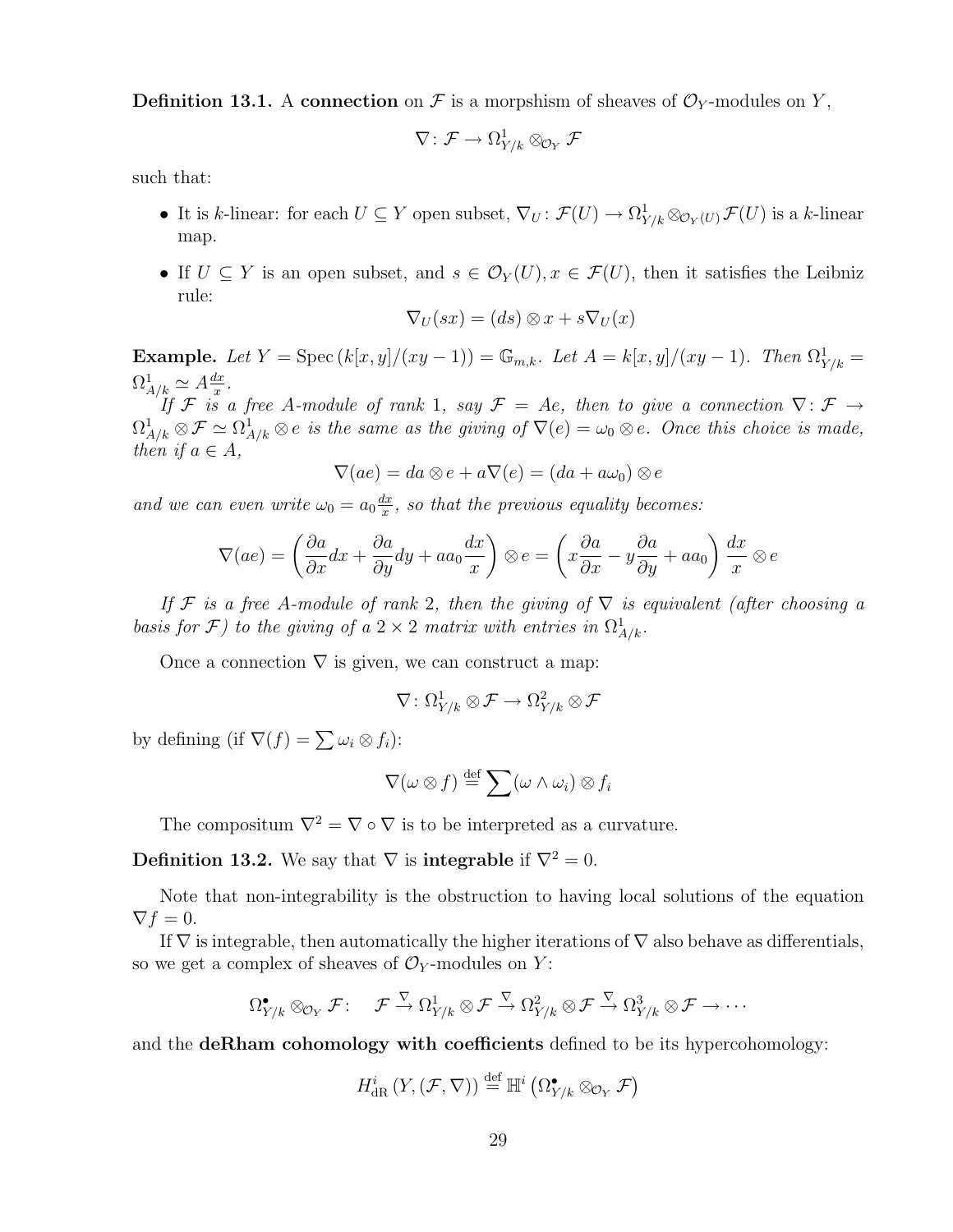# 14 The Gauss-Manin Connection

We let k be a field, and  $Y/k$  a smooth curve of finite type. Let  $f: X \to Y$  a smooth morphism. The goal is to define a connection on the sheaf  $\mathcal{F} = H^i_{dR}(X/Y)$ , following quite closely [KO68].

If all the involved schemes were affine, say  $X = \text{Spec}(B)$ ,  $Y = \text{Spec}(A)$ , then we would get one of the fundamental exact sequences of  $B$ -modules (see [Har77], chapter II):

 $\Omega^1_{A/k} \otimes_A B \longrightarrow \Omega^1_{B/k} \longrightarrow \Omega^1_{B/A} \longrightarrow 0$ 

In the global situation, we get as well the fundamental exact sequence, where we recall that  $f^*\Omega^1_{Y/k} \stackrel{\text{def}}{=} f^{-1}\Omega^1_{Y/k} \otimes_{f^{-1}\mathcal{O}_Y} \mathcal{O}_X$ :

$$
f^*\Omega^1_{Y/k} \to \Omega^1_{X/k} \to \Omega^1_{X/Y} \to 0
$$

Thanks to  $X \to Y$  being smooth, the first map is actually injective (so we get an extra 0 on the left). The terms in this exact sequence are locally-free, and so we get a canonical filtration of the complex  $\Omega^{\bullet}_{X/k}$ :

$$
\Omega^{\bullet}_{X/k} = F^0(\Omega^{\bullet}_{X/k}) \supseteq F^1(\Omega^{\bullet}_{X/k}) \supseteq F^2(\Omega^{\bullet}_{X/k}) \supseteq \cdots
$$

with

$$
F^i = F^i(\Omega_{X/k}^{\bullet}) = \text{image}[\Omega_{X/k}^{\bullet-i} \otimes_{\mathcal{O}_X} f^* \Omega_{Y/k}^i \to \Omega_{X/k}^{\bullet}]
$$

and such that:

$$
\operatorname{gr}^i = \operatorname{gr}^i(\Omega_{X/k}^{\bullet}) \stackrel{\text{def}}{=} F^i / F^{i+1} = f^* \Omega_{Y/k}^i \otimes_{\mathcal{O}_X} \Omega_{X/Y}^{\bullet - i}
$$

(see [Har77], Exercise  $II.5.16d$ ).

Note that in our case  $F^2 = 0$  because Y has dimension 1 over k, so the filtration is equivalent to the following exact sequence of complexes:

$$
0\to f^{-1}\Omega^1_{Y/k}\otimes_{f^{-1}\mathcal{O}_Y}\Omega^{\bullet-1}_{X/Y}\to \Omega^\bullet_{X/k}\to \Omega^\bullet_{X/Y}\to 0
$$

and in turn this yields a long exact sequence in hypercohomology (that is, one takes the hyperderived functors of  $f_*$ ). In particular, there exist boundary maps:

$$
H_{\text{dR}}^i(X/Y) = \mathbb{H}^i(\Omega_{X/Y}^{\bullet}) \stackrel{\delta}{\to} \mathbb{H}^{i+1}\left(f^{-1}\Omega_{Y/k}^1 \otimes_{f^{-1}\mathcal{O}_Y} \Omega_{X/Y}^{\bullet-1}\right)
$$

As  $f^{-1}\Omega^1_{Y/k}$  is locally free and the differential of the complex is  $f^{-1}\mathcal{O}_Y$ -linear, the term on the right is isomorphic to:

$$
\Omega^1_{Y/k} \otimes_{\mathcal{O}_Y} \mathbb{H}^{i+1}(\Omega^{\bullet-1}_{X/Y}) = \Omega^1_{Y/k} \otimes_{\mathcal{O}_Y} \mathbb{H}^{i}(\Omega^{\bullet}_{X/Y}) = \Omega^1_{Y/k} \otimes_{\mathcal{O}_Y} H^i_{dR}(X/Y)
$$

and so the connecting homomorphism can be seen as a morphism:

$$
\nabla_i \colon H^i_{\text{dR}}(X/Y) \to \Omega^1_{Y/k} \otimes_{\mathcal{O}_Y} H^i_{\text{dR}}(X/Y)
$$

Definition 14.1. The Gauss-Manin connection is  $\nabla_i$ .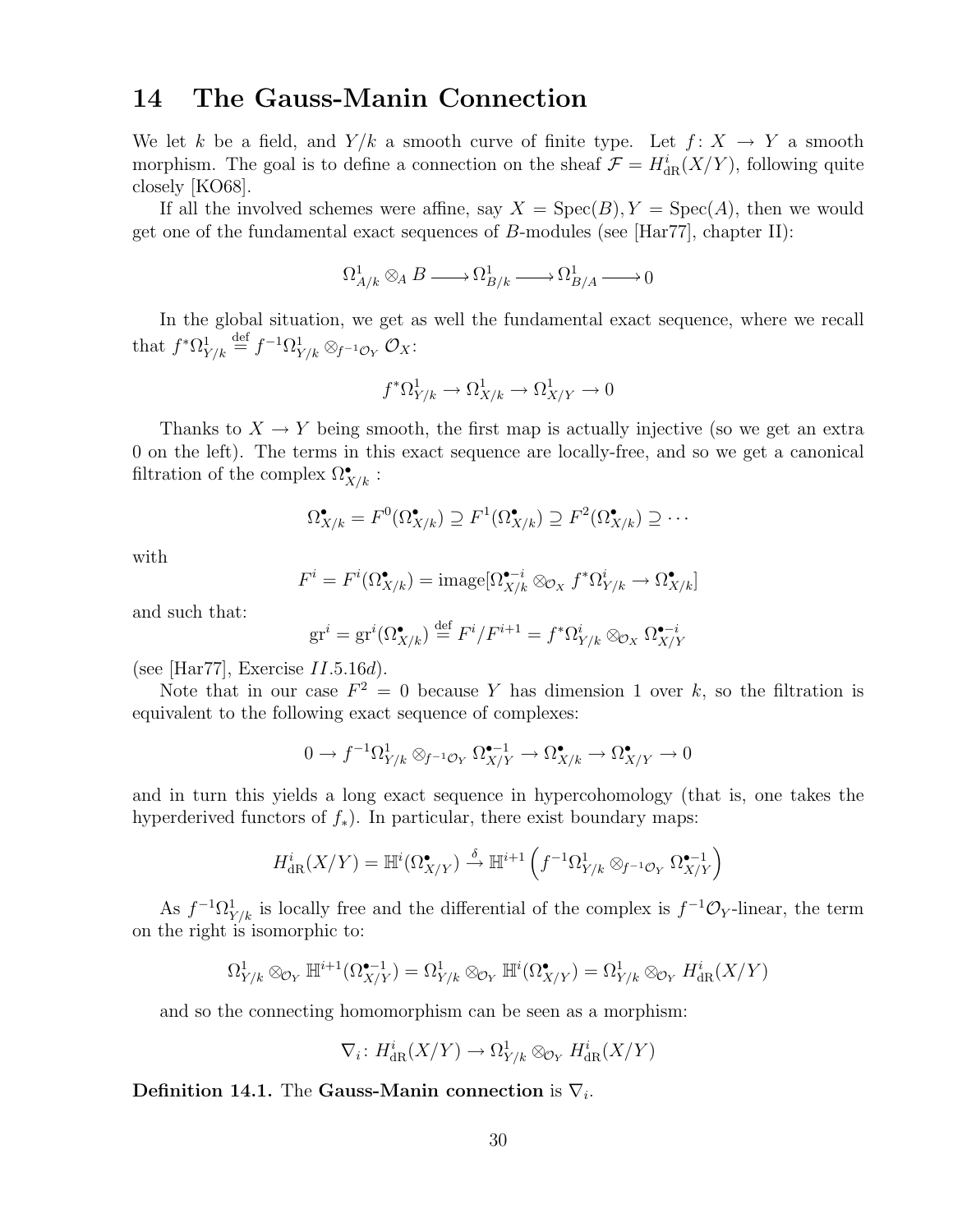**Example.** We compute  $\nabla_1$ :  $H^1_{dR}(X/Y) \to \Omega^1_{Y/k} \otimes_{\mathcal{O}_Y} H^1_{dR}(X/Y)$ . Let's assume that Y is affine,  $Y = \text{Spec } A$ . After localizing, we can assume that  $\Omega^1_{Y/k} \simeq A dt$ , for some  $t \in A$ .

Consider an affine cover of X,  $X = \bigcup U_i$ , with  $U_i = \text{Spec } B_i$ .

Let  $x \in H^1_{dR}(X/Y)$ , represented by  $((\omega_i)_{i \in I}, (f_{ij})_{i \leq j}) \in K^1(\Omega^{\bullet}_{X/Y})$ , with  $\omega_i \in \Omega^1_{B_i/A}$  and  $f_{ij} \in B_{ij}$  satisfying the conditions we have worked out before. To compute  $\nabla_1(x)$ , we just need to follow the definition of the connecting homomorphism, induced by the morphism on the terms in the total complex (we denote by  $Z$  and  $C$  the kernel and cokernel of the differentials on each complex):

$$
K^1(\Omega_{X/Y}^{\bullet})
$$
\n
$$
K^1(\Omega_{X/k}^{\bullet}) \longrightarrow K^1(\Omega_{X/Y}^{\bullet})
$$
\n
$$
K^2(dt \otimes \Omega_{X/Y}^{\bullet-1}) \longrightarrow K^2(\Omega_{X/k}^{\bullet})
$$
\n
$$
\downarrow
$$
\n
$$
C^2(dt \otimes \Omega_{X/Y}^{\bullet-1})
$$

That is, choose lifts  $\overline{\omega_i}$  of  $\omega_i$ , apply D to the element  $((\overline{\omega_i})_i, (f_{ij})_{i\leq j})$ , and we will be able to write:

$$
D\left((\overline{\omega}_i),(f_{ij})\right)=dt\otimes ((\eta_i),(g_{ij})_{i
$$

and then

$$
\nabla_1(x) = dt \otimes ((\eta_i), (g_{ij})_{i < j})
$$

### 15 The Poincaré Pairing (lite)

Let  $C/k$  be a smooth proper curve. We assume char  $k = 0$  and, for simplicity, we will also assume that  $k$  is algebraically closed (otherwise, just minor modifications need to be done). We will see a way to compute a perfect, alternating pairing:

$$
\langle \cdot, \cdot \rangle_{\text{Poinc}} \colon H^1_{\text{dR}}(C/k) \times H^1_{\text{dR}}(C/k) \to k
$$

We just show to compute it, without giving the proper definition. Let  $K = k(C)$  be the function field of C, and let  $\Omega_K \stackrel{\text{def}}{=} \Omega^1_{K/k}$  be the K-vectorspace of global meromorphic differentials on C. Consider also the sheaves  $\mathcal{O}_C$  and  $\Omega_{C/k}^1$ .

For each closed point  $P \in C(k)$ , we have a discrete valuation:

$$
\mathrm{ord}_P\colon K^\times\to\mathbb{Z}
$$

Let  $K_P$  be the completion of K at ord<sub>P</sub>, and  $\mathcal{O}_P$  be the completion of  $\mathcal{O}_{C,P}$  (the stalk at P, which is seen as a subring of K). Define also  $\Omega_{K_P} \stackrel{\text{def}}{=} \Omega_{K_P/k}^1$ , and  $\Omega_P$  the completion of the stalk  $\Omega_{C,P}$ .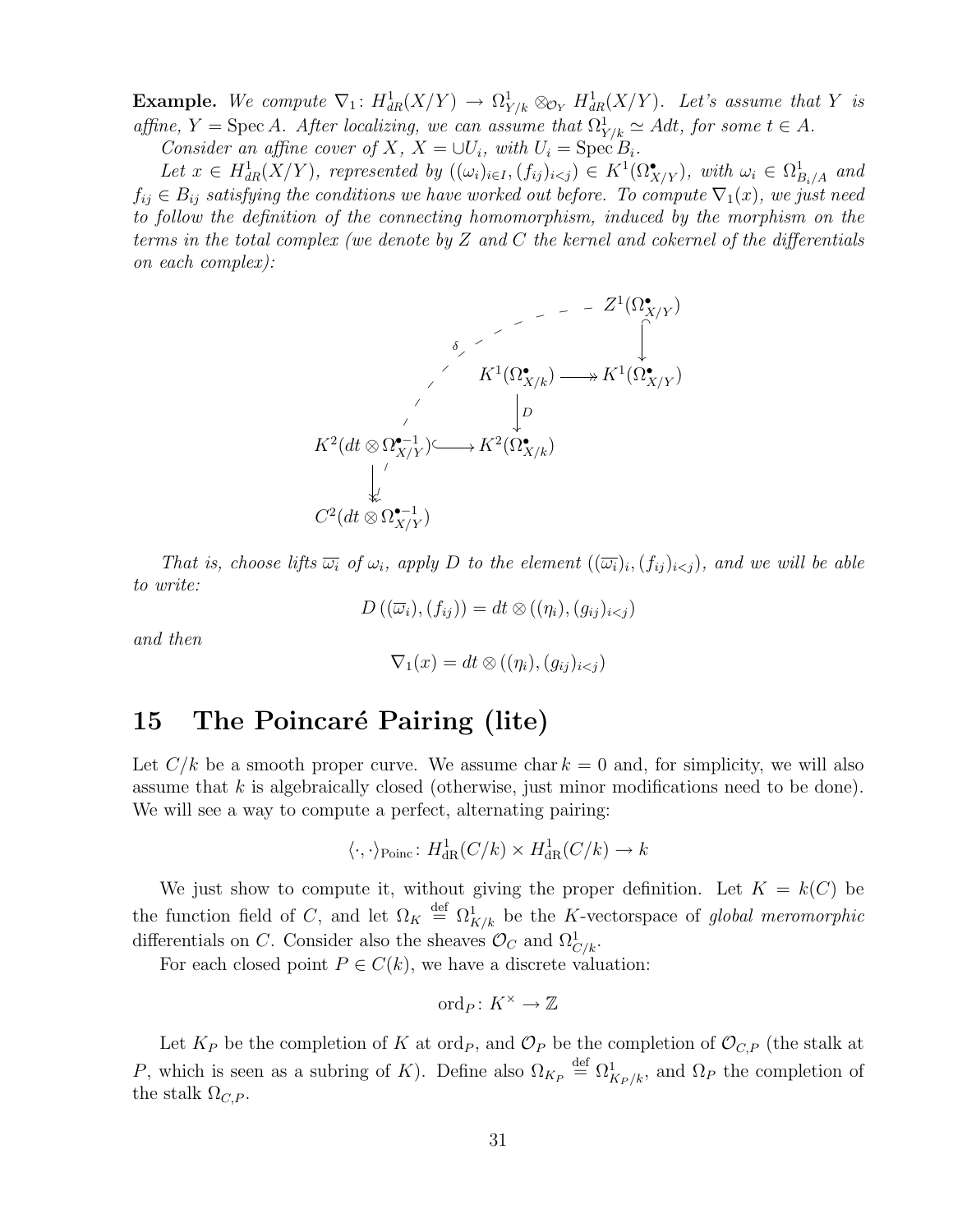**Example.** If t is a uniformizer at P (that is,  $\text{ord}_P(t) = 1$ ), then:

$$
\mathcal{O}_P \simeq k[[t]] \qquad \qquad K_P \simeq k((t))
$$

$$
\Omega_P \simeq \mathcal{O}_P \cdot dt \qquad \qquad \Omega_{K_P} \simeq K_P \cdot dt
$$

We have also, for each  $P \in C(k)$ , the *residue map*:

res<sub>P</sub>:  $\Omega_K \rightarrow k$ 

defined as follows: if  $\omega \in \Omega_K$ , let  $\omega_P$  be its image in  $\Omega_{K_P} (= k((t)) \cdot dt)$ . Then  $\text{res}_P(\omega) \stackrel{\text{def}}{=}$  $res_P(\omega_P) \stackrel{\text{def}}{=} a_{-1}$  (if  $\omega = (\frac{a_{-n}}{t^n} + \cdots + \frac{a_{-1}}{t} + a_0 + a_1 + \cdots) dt$ ). One needs to check that this is actually well defined...

Denote by  $\Omega_K^{\text{II}}$  the k-vectorspace of meromorphic differential forms of the second kind:

$$
\Omega_K^{\text{II}} \stackrel{\text{def}}{=} \{ \omega \in \Omega_K \mid \text{resp } \omega = 0 \,\forall P \in C(k) \}
$$

Remark. If  $\omega \in \Omega_K^{\mathcal{H}}$ , then we can locally integrate it: for each  $P \in C(k)$ , there exists some  $\gamma_P \in K_P(=k((t)))$  such that  $d\gamma_P = \omega_P$ .

We have seen that, for elliptic curves, the first deRham cohomology coincided with the differential forms of the second kind. In general, a similar result is true:

**Proposition 15.1.** The deRham cohomology of C can be computed as:

$$
H_{dR}^1(C/k) \simeq \frac{\Omega_K^{II}}{dK}
$$

(for elliptic curves,  $dK = 0$ ).

Now, if we believe the previous proposition, then given  $[\alpha], [\beta] \in H^1_{\text{dR}}(C/k)$ , with  $\alpha, \beta \in$  $\Omega_K^{\text{II}}$ , we proceed as follows: for each  $P \in C(k)$ , let  $\alpha_P = d\gamma_P$  for some  $\gamma_P \in K_P$ . Then:

$$
\langle [\alpha], [\beta] \rangle_{\text{Poinc}} \stackrel{\text{def}}{=} \sum_{P \in C(k)} \text{res}_P(\gamma_P \beta_P) \in k
$$

(this is actually well-defined, alternating, and non-degenerate, but we won't prove any of these facts here).

**Example.** Let  $E/k$  be an elliptic curve over a field k, char  $k = 0$ . Consider the equation for E that we have found:

$$
E: \quad y^2 = 4x^3 - g_2x - g_3
$$

and recall that x, y were chosen in such a way so that, if T is a parameter at  $\infty$ , then:

$$
x_{\infty} = \frac{1}{T^2} + a_0 + a_1 T + \cdots
$$

$$
y_{\infty} = \frac{2}{T^3} + b_0 + b_1 T + \cdots
$$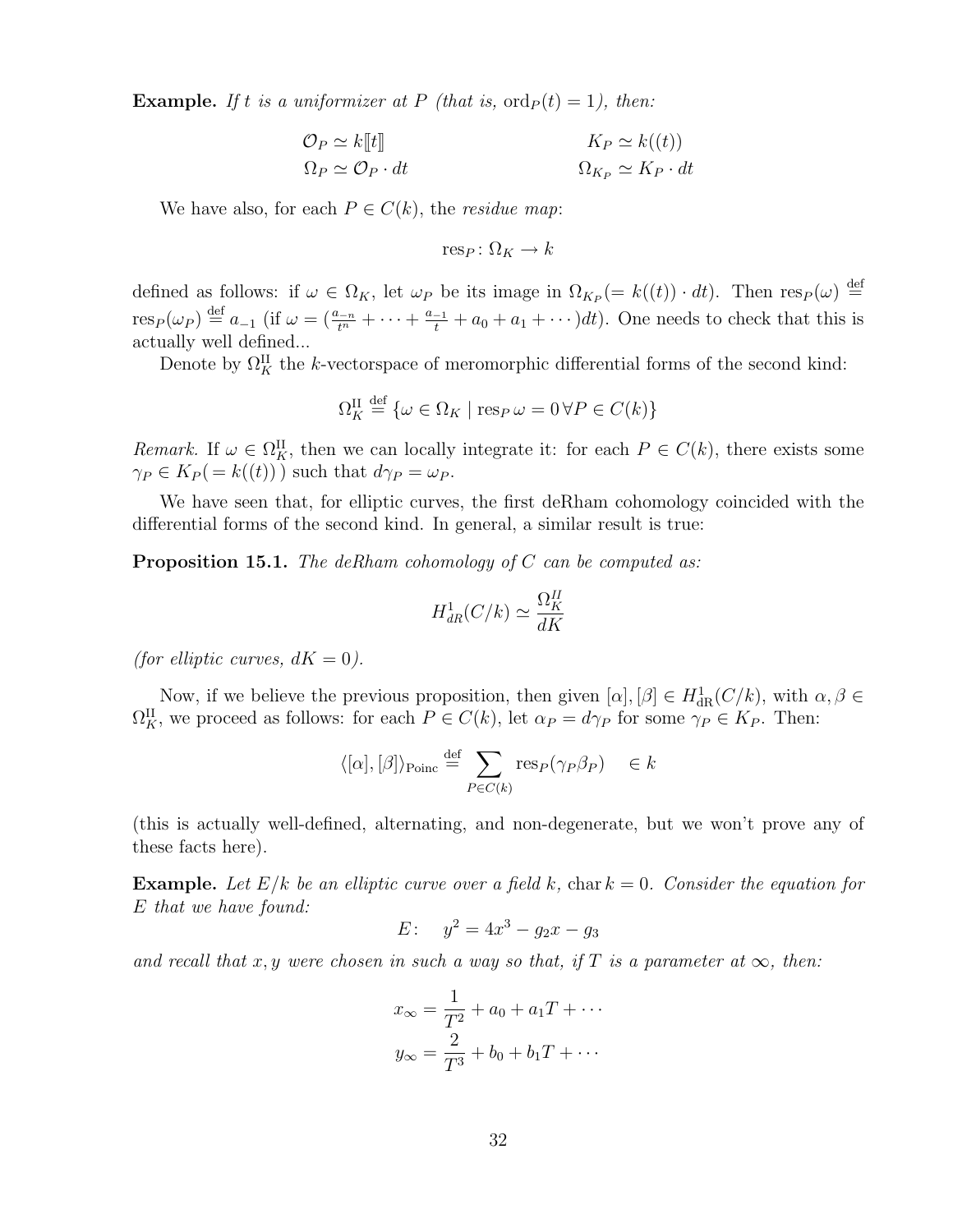(note that the 2 in the expression for  $y_{\infty}$  is so that we get the 4 in the equation for E).

Then  $\omega = dx/y, \eta = x dx/y$ , and we will compute the Poincaré pairing. As it is alternating,  $\langle \omega, \omega \rangle_{Poinc} = \langle \eta, \eta \rangle_{Poinc} = 0$ , and so it is enough to calculate  $\langle \eta, \omega \rangle_{Poinc}$ :

$$
\langle \eta, \omega \rangle_{Poinc} = \sum_{P \in E(k)} \text{res}_P(\gamma_P \omega_P) = \text{res}_{\infty}(\gamma_{\infty} \omega_{\infty})
$$

So we compute the expansions of  $\omega$  and  $\eta$  at  $\infty$ , and we find that  $\langle \eta, \omega \rangle_{Poinc} = -1$  (and hence  $\langle \omega, \eta \rangle_{Poinc} = 1$ ).

# 16 The Gauss-Manin Connection on an family of Elliptic Curves

Recall the set-up that we had some sections ago:

$$
(\tau, v) \quad \mathbb{E} = (\mathfrak{h} \times \mathbb{C})/\mathbb{Z}^2
$$

$$
\int_{\tau}^{\mathbb{T}} \qquad \qquad \int_{\mathfrak{h}}^{\mathfrak{H}} e: \tau \mapsto [(\tau, 0)]
$$

(where  $\mathbb{Z}^2$  acts on  $\mathfrak{h} \times \mathbb{C}$  on the right, by  $(\tau, v) \cdot (a, b) \stackrel{\text{def}}{=} (\tau, v + a\tau + b)$ ).

Then the fibers above  $\tau \in \mathfrak{h}$  are precisely:

$$
f^{-1}(\tau) = \tau \times (\mathbb{C}/(\tau \mathbb{Z} + \mathbb{Z})) = \tau \times E_{\tau} \simeq E_{\tau}
$$

Let  $R \stackrel{\text{def}}{=} \{f : \mathfrak{h} \to \mathbb{C} \text{ holomorphic } \}$ , and we get in this way an analytic family  $\mathbb{E}/R$ . This can be made to be the analyfication of an algebraic family (by  $GAGA$ ?, because h doesn't have sheaf cohomology?). We can thus write:

$$
\mathbb{E}/R: \quad y^2 = 4x^3 - g_2(\tau)x - g_3(\tau) \qquad g_i(\tau) \in R
$$

Recall also that, in this setting,  $x = \wp = \wp(\tau, z)$ , and  $y = \wp'(\tau, z)$  (the derivative taken with respect to  $z$ ). Then, as we have seen:

$$
H^1_{\rm dR}(\mathbb{E}/R)=R\omega\oplus R\eta
$$

with  $\omega = dx/y$ ,  $\eta = x dx/y$ .

Remark. Note that  $d\tau = 0$  because  $\tau \in R$  (we treat it as a constant). So d will take derivatives with respect to z only.

The Gauss-Manin connection, becomes, by noting that  $\Omega_{\mathfrak{h}/\mathbb{C}}^1 \simeq R \cdot d\tau$ :

$$
\nabla: H^1_{\mathrm{dR}}(\mathbb{E}/R) \to d\tau \otimes_R H^1_{\mathrm{dR}}(\mathbb{E}/R)
$$

Write  $\partial \stackrel{\text{def}}{=} \frac{d}{d\tau}$  for the dual of  $d\tau$ . We can then define  $\nabla_{\tau} \stackrel{\text{def}}{=} \partial \circ \nabla$  by contracting:

$$
H^1_{\rm dR}(\mathbb{E}/R) \xrightarrow{\nabla} \Omega^1_{\mathfrak{h}/\mathbb{C}} \otimes_R H^1_{\rm dR}(\mathbb{E}/R) \xrightarrow{\partial} H^1_{\rm dR}(\mathbb{E}/R)
$$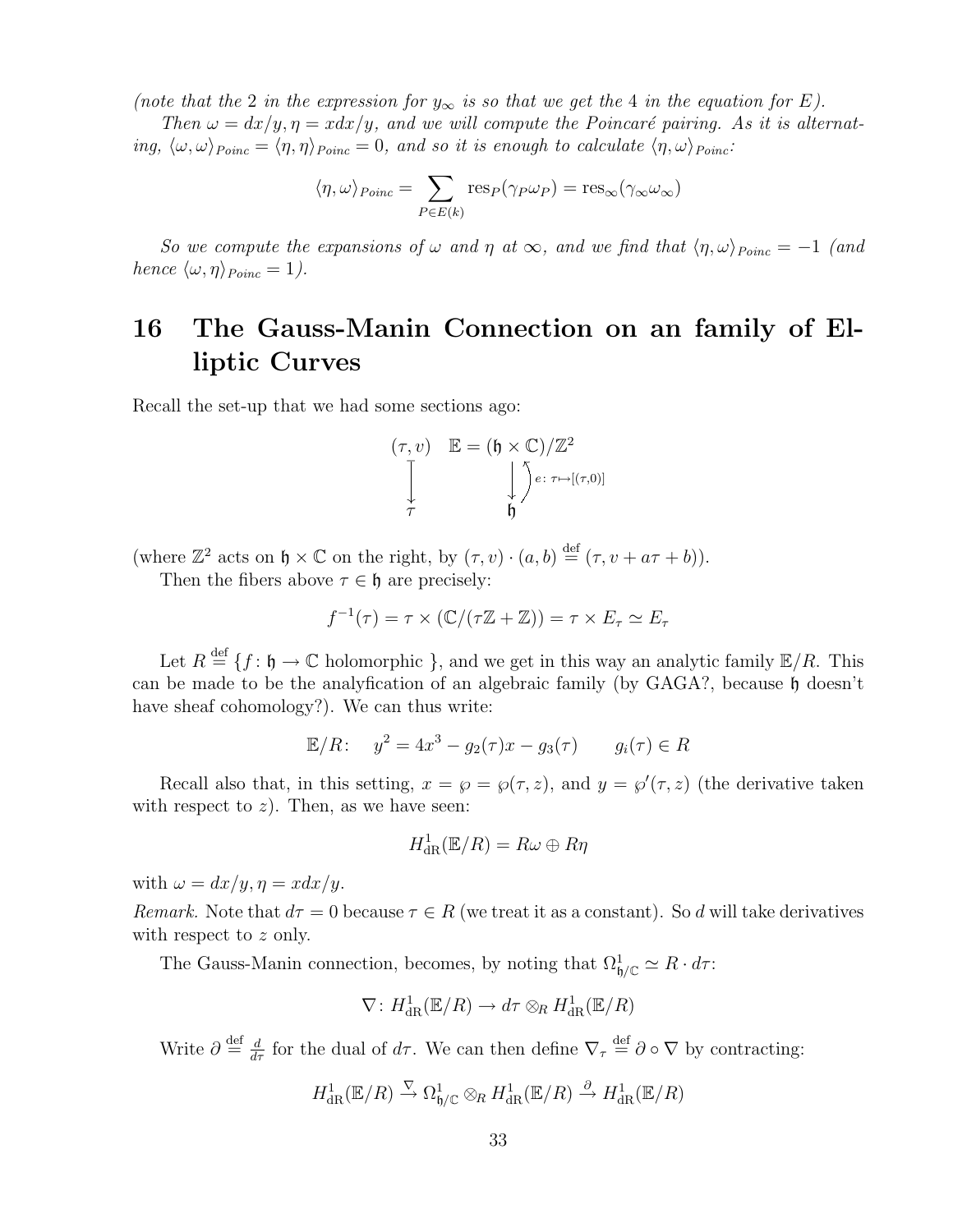and this carries the same information (to recover  $\nabla$ , we just set  $\nabla(\alpha) \stackrel{\text{def}}{=} d\tau \otimes \nabla_{\tau}(\alpha)$ . Note that  $\nabla_{\tau}$  satisfies:

$$
\nabla_{\tau}(a\alpha) = \frac{\partial a}{\partial \tau}\alpha + a\nabla_{\tau}(\alpha) \quad \forall a \in R, \alpha \in H_{\text{dR}}^1(\mathbb{E}/R)
$$

We will now compute  $\nabla_{\tau}$ . For this, we will exploit the fact that we have a lot more structure (coming from  $\mathbb E$  and  $\mathfrak h$  being analytic varieties). In particular, we can consider homology  $(H_1(\mathbb{E}/R)).$ 

Let  $\gamma_1$  be the image in E of the family of closed paths  $\{\tau \times [0, \tau] \mid \tau \in \mathfrak{h}\}\)$ . Similarly, let  $\gamma_2$  be the image in E of the family  $\mathfrak{h} \times [0,1]$ . Then, inside  $H_1(\mathbb{E}/\mathfrak{h}, R) = \gamma_1 R \oplus \gamma_2 R$  there is a lattice  $H_1(\mathbb{E}/\mathfrak{h}, \mathbb{Z}) = \gamma_1 \mathbb{Z} \oplus \gamma_2 \mathbb{Z}$ .

Consider the pairing that gives the duality between homology and deRham cohomology (deRham's theorem):

$$
(\cdot, \cdot) \colon H_1(\mathbb{E}/\mathfrak{h}, R) \times H^1_{\text{dR}}(\mathbb{E}/R) \to R
$$

We get a chain of isomorphisms:

$$
H_1(\mathbb{E}/\mathfrak{h},R)\simeq H^1_{\mathrm{dR}}(\mathbb{E}/R)^\vee\simeq H^1_{\mathrm{dR}}(\mathbb{E}/R)
$$

(the first one thanks to this previous pairing, the second one thanks to the Poincaré pairing)

As  $\nabla_{\tau}$  acts on  $H_{dR}^1(\mathbb{E}/R)$ , it induces an action on  $H_1(\mathbb{E}/\mathfrak{h}, R)$ . The "horizontal paths" give us the complex homology:

$$
H_1(\mathbb{E}/\mathfrak{h},R)^{\nabla_{\tau}=0}=H_1(\mathbb{E}/\mathfrak{h},\mathbb{C})
$$

(and note that  $\nabla_{\tau}(\gamma_i) = 0$  for  $i = 1, 2$ ). So  $\nabla_{\tau}$  is the dual of the connection on  $H_1(\mathbb{E}/R)$  for which  $\gamma_i$  are the horizontal sections.

We identify as well, through this isomorphisms, the paths  $\gamma_i$  as elements in  $H^1_{\text{dR}}(\mathbb{E}/R)$ . They satisfy, for all  $\xi \in H^1_{\text{dR}}(\mathbb{E}/R)$ ,

$$
\langle \xi, \gamma_i \rangle_{\text{Poinc}} = \int_{\gamma_i} \xi
$$

It follows that:

$$
\langle \gamma_2, \gamma_1 \rangle_{\text{Poinc}} = -\langle \gamma_1, \gamma_2 \rangle_{\text{Poinc}} = \int_{\gamma_1} \gamma_2 = 1
$$

(note that in the integral,  $\gamma_1$  is seen as a path, and  $\gamma_2$  is seen as a 1-form!). Also, of course  $\langle \gamma_i, \gamma_i \rangle_{\text{Poinc}} = 0$  by alternancy.

In this way, we have two "natural" basis for  $H^1_{\text{dR}}(\mathbb{E}/R)$ : one given by  $\{\omega,\eta\}$ , the other given by  $\{\gamma_1, \gamma_2\}$ . We want to relate them, so write:

$$
\begin{pmatrix} \omega \\ \eta \end{pmatrix} = A \begin{pmatrix} \gamma_2 \\ \gamma_1 \end{pmatrix}, \quad A \in M_{2 \times 2}(\mathbb{C})
$$

Define:

$$
\omega_1 \stackrel{\text{def}}{=} \int_{\gamma_1} \omega = \langle \omega, \gamma_1 \rangle_{\text{Poinc}}
$$
  

$$
\omega_2 \stackrel{\text{def}}{=} \int_{\gamma_2} \omega = \langle \omega, \gamma_2 \rangle_{\text{Poinc}}
$$
  

$$
\eta_1 \stackrel{\text{def}}{=} \int_{\gamma_1} \eta = \langle \eta, \gamma_1 \rangle_{\text{Poinc}}
$$
  

$$
\eta_2 \stackrel{\text{def}}{=} \int_{\gamma_2} \eta = \langle \eta, \gamma_2 \rangle_{\text{Poinc}}
$$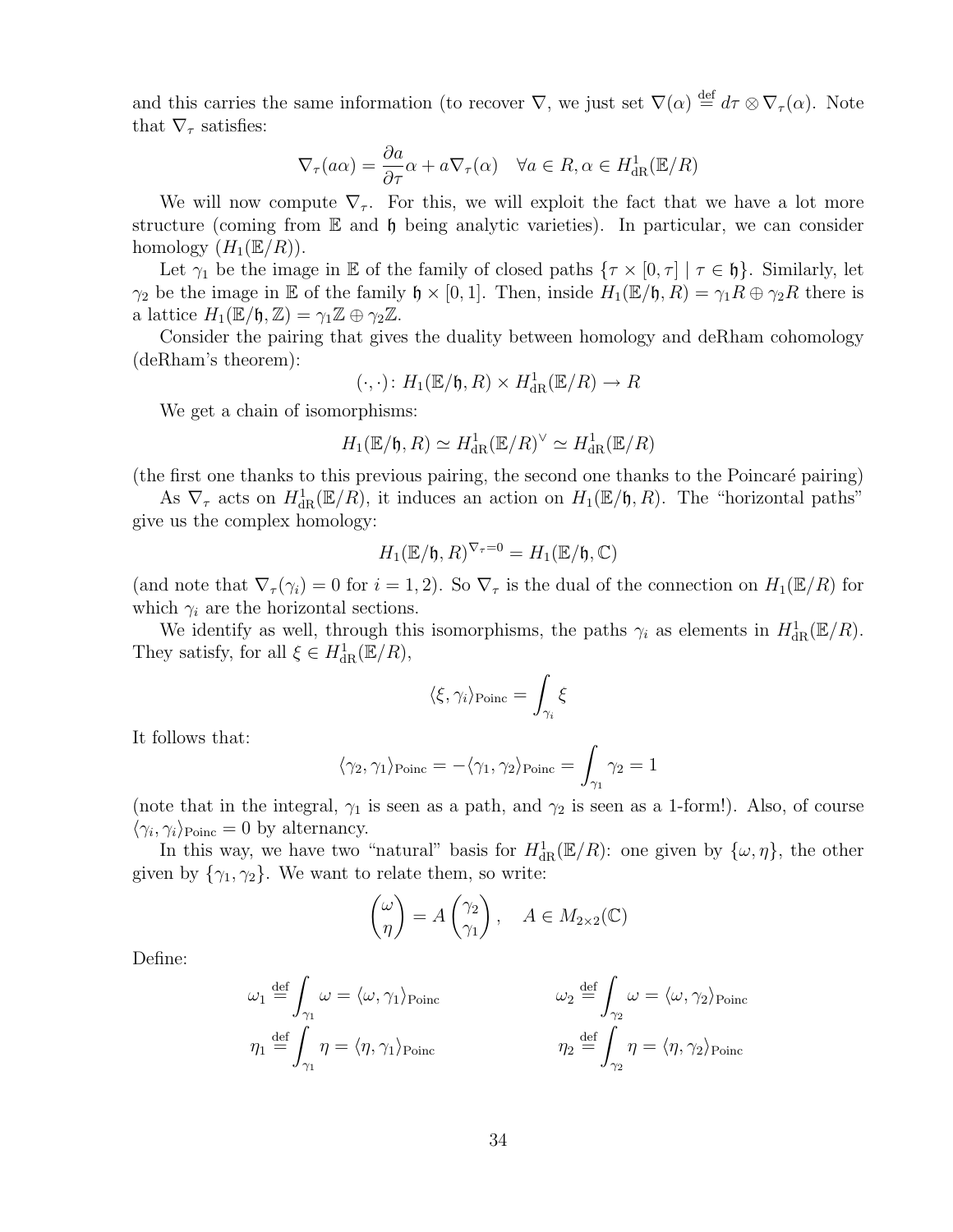(the **periods** of  $\omega$  and  $\eta$ , respectively). It is easy to show (it is logically equivalent to the fact that  $\langle \omega, \eta \rangle_{\text{Poinc}} = 1$ ) that they satisfy the *Legendre relation*:

$$
\eta_1 \omega_2 - \eta_2 \omega_1 = 2\pi i
$$

With these, the matrix A becomes:

$$
A = \begin{pmatrix} \omega_1 & -\omega_2 \\ \eta_1 & -\eta_2 \end{pmatrix}
$$

and, inverting it (the Legendre relation gives its determinant) we get:

$$
2\pi i \begin{pmatrix} \gamma_2 \\ \gamma_1 \end{pmatrix} = \begin{pmatrix} -\eta_2 & \omega_2 \\ -\eta_1 & \omega_1 \end{pmatrix} \begin{pmatrix} \omega \\ \eta \end{pmatrix}
$$

Now, we apply  $\nabla_{\tau}$ , which kills  $\gamma_i$ , as we have said. Denote by a prime ' the derivative with respect to  $\tau$ . Then:

$$
0 = \begin{pmatrix} -\eta_2' & \omega_2' \\ -\eta_1' & \omega_1' \end{pmatrix} \begin{pmatrix} \omega \\ \eta \end{pmatrix} + \begin{pmatrix} -\eta_2 & \omega_2 \\ -\eta_1 & \omega_1 \end{pmatrix} \begin{pmatrix} \nabla_\tau \omega \\ \nabla_\tau \eta \end{pmatrix}
$$

Solving for the last term, we get:

$$
\begin{pmatrix} \nabla_{\tau}\omega \\ \nabla_{\tau}\eta \end{pmatrix} = \frac{-1}{2\pi i} \begin{pmatrix} \eta'_1\omega_2 - \eta'_2\omega_1 & \omega_1\omega'_2 - \omega_2\omega'_1 \\ \eta_2\eta'_1 - \eta_1\eta'_2 & \eta_1\omega'_2 - \eta_2\omega'_1 \end{pmatrix} \begin{pmatrix} \omega \\ \eta \end{pmatrix}
$$

Now, note that  $\omega_1 = \tau$  and  $\omega_2 = 1$ , so the Legendre relation becomes  $\eta_1 - \tau \eta_2 = 2\pi i$ . We conclude:

$$
\begin{pmatrix} \nabla_{\tau}\omega \\ \nabla_{\tau}\eta \end{pmatrix} = \frac{-1}{2\pi i} \begin{pmatrix} \eta_2 & -1 \\ \eta_2^2 - 2\pi i \eta_2' & -\eta_2 \end{pmatrix} \begin{pmatrix} \omega \\ \eta \end{pmatrix}
$$

We just have to compute  $\eta_2$ , and this is not formal.

Lemma 16.1. We have:

$$
\eta_2 = -\frac{-\pi 2}{3}P
$$

where  $P = E_2$  is the weight-2 Eisenstein series normalized so that, if  $q = e^{2\pi i \tau}$ ,

$$
P(q) = 1 - 24 \sum_{n \ge 1} \sigma_1(n) q^n
$$

*Proof.* The function P can be expressed in terms of  $\tau$  (in fact this is how it is defined) as:

$$
P(\tau) = \frac{3}{\pi^2} \sum_{m,n'} \frac{1}{m\tau + n}
$$

so it is enough to prove that:  $\eta_2 = \sum'_{m,n}$ 1  $\frac{1}{m\tau+n}$ . For this, note that  $\eta = x dx/y = \wp(z) dz$ . Define the Weierstrass  $\zeta$ -function by:

$$
\zeta(z) \stackrel{\text{def}}{=} \frac{1}{z} + \sum_{m,n} \left( \frac{1}{z - m\tau - n} + \frac{1}{m\tau + n} + \frac{z}{(m\tau + n)^2} \right)
$$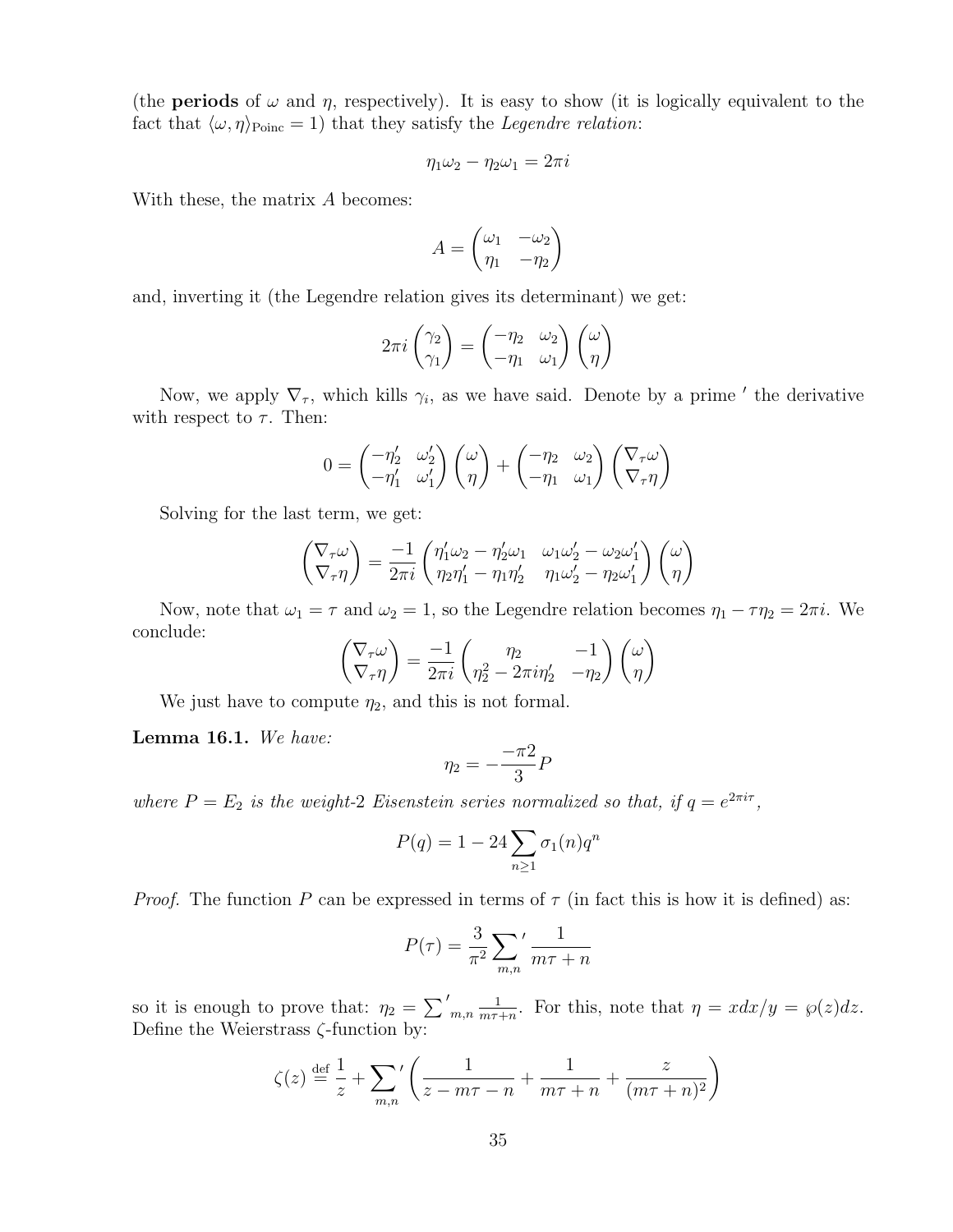and remark that  $\eta = -d\zeta(z)$ , so that:

$$
\eta_2 = \int_{\gamma_2} \eta = \int_0^1 -d\zeta(z) = \int_z^{z+1} -d\zeta(z) = \zeta(z) - \zeta(z+1)
$$

and a simplifying this expression we get the result.

Remark. By changing the order of summation in the expression of  $\zeta(z)$  we can also see that

$$
\eta_1 = \zeta(z) - \zeta(z + \tau) = -\sum_{n,m'}' \frac{\tau}{(m\tau + n)^2}
$$

This, combined with the Legendre relation  $\eta_1(\tau) - \tau \eta_2(\tau) = 2\pi i$  yields the transformation function for  $P(\tau)$ :

$$
P\left(\frac{-1}{\tau}\right) = \tau^2 P(\tau) - \frac{6i\tau}{\pi}
$$

From the previous lemma we obtain the explicit matrix for the Gauss-Manin connection:

$$
\begin{pmatrix} \nabla_{\tau} \omega \\ \nabla_{\tau} \eta \end{pmatrix} = \frac{1}{2\pi i} \begin{pmatrix} \frac{\pi^2 P}{3} & 1 \\ \frac{\pi^4}{9} P^2 - \frac{12}{2\pi i} P' & -\frac{\pi^2}{3} P \end{pmatrix} \begin{pmatrix} \omega \\ \eta \end{pmatrix}
$$

### 17 The Kodaira-Spencer Map

Given an elliptic curve  $E/R$ , we have defined so far (assuming Spec R to be smooth and one-dimensional):

- The hodge filtration:  $0 \to \underline{\omega}_{E/R} \to H^1_{\text{dR}}(E/R) \stackrel{\beta}{\to} \underline{\omega}_{E/R}^{-1} \to 0.$
- The Poincaré pairing  $\langle \cdot, \cdot \rangle_P : H^1_{dR}(E/R) \times H^1_{dR}(E/R) \to R$ , compatible with the Serre pairing.
- The Gauss-Manin connection  $\nabla: H^1_{\text{dR}}(E/R) \to \Omega^1_{R/k} \otimes_R H^1_{\text{dR}}(E/R)$ .

**Definition 17.1.** The **Kodaira-Spencer map** is the R-module homomorphism:

$$
\varphi_{\rm KS}: \qquad \qquad \underline{\omega}_{E/R}^{\otimes 2} \xrightarrow{\qquad} \Omega_{R/k}^1
$$

$$
\omega_1 \otimes \omega_2 \longmapsto \langle \omega_1, \nabla \omega_2 \rangle_{\rm Poinc}
$$

(we pair  $\omega_1$  with the deRham part of  $\nabla \omega_2$ , and we get an element in  $\Omega^1_{Y/k}$ ).

It turns out that the Kodaira-Spencer map is an isomorphism if  $C$  is the Tate elliptic curve over  $\mathbb{Z}((q))$ . For that, we just need to compute:

$$
\varphi_{\rm KS}(\omega \otimes \omega) = \langle \omega, \nabla \omega \rangle_{\rm Poinc} = \langle \omega, \frac{\pi}{6i} P d\tau \otimes \omega + \frac{1}{2\pi i} d\tau \otimes \eta \rangle_{\rm Poinc} =
$$

$$
= \frac{\pi}{6i} P d\tau \otimes \langle \omega, \omega \rangle_{\rm Poinc} + \frac{1}{2\pi i} d\tau \otimes \langle \omega, \eta \rangle_{\rm Poinc} = \frac{1}{2\pi i} d\tau
$$

(the last equality follows because  $\langle \omega, \omega \rangle_{\text{Poinc}} = 0$  and  $\langle \omega, \eta \rangle_{\text{Poinc}} = 1$ ). As  $\frac{1}{2\pi i} \in \mathbb{C}^{\times}$ , the map  $\varphi_{\rm KS}$  is an isomorphism.

 $\Box$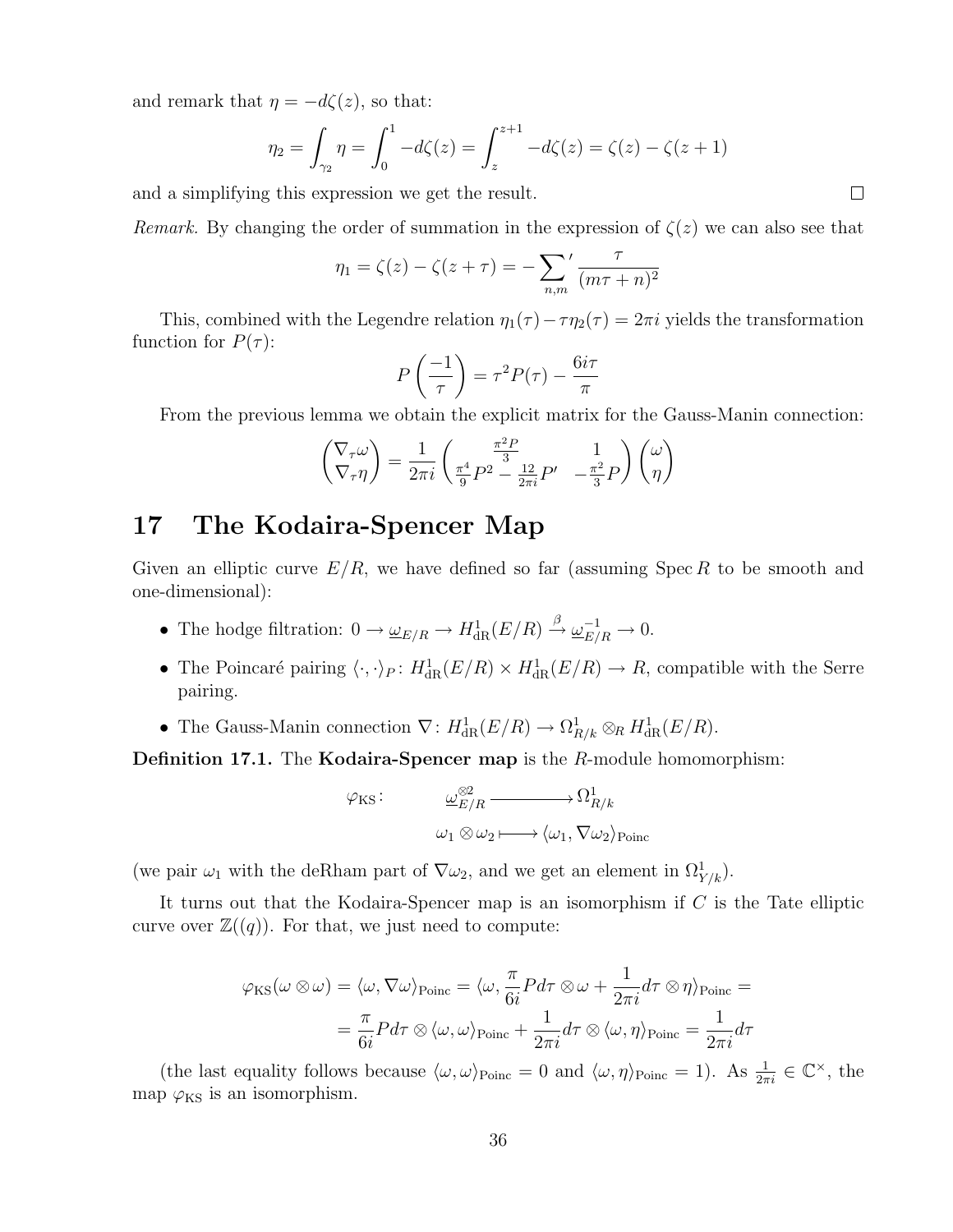# 18 Relationship between Katz's and Classical Modular Forms

#### 18.1 The Moduli Problem  $\Gamma(N)$

Fix an integer  $N \geq 3$ , and let  $\text{Sch}_{\mathbb{Z}[1/N]}$  denote the category of schemes over  $\text{Spec}(\mathbb{Z}[1/N])$ . Define a (contravariant) functor:

$$
P_N: \mathbf{Sch}_{\mathbb{Z}[1/N]} \to \mathbf{Sets}
$$
  

$$
S \mapsto \{(E, \alpha) \mid E/S \text{ is an elliptic curve }, (\mathbb{Z}/N\mathbb{Z})_S^2 \stackrel{\alpha}{\simeq} E[N]_S\}/_{\simeq}
$$

( $\alpha$  gives a level-N structure to E). Note that  $P_N(S)$  might be void (for certain schemes S there might not be such a level- $N$  structure).

The problem is to prove whether or not  $P_N$  is representable: that is, whether there exists a scheme  $Y(N)$  such that:

$$
P_N \simeq \hom_{\mathbf{Sch}_{\mathbb{Z}[1/N]}}(-, Y(N))
$$

**Theorem 18.1.** Let  $N \geq 3$ . Then  $P_N$  is represented by a fine moduli scheme, called  $Y(N)$ , defined over  $\mathbb{Z}[1/N]$ .

Proof. This is quite difficult and way beyond the scope of these notes. You can look at the original paper [KM85].  $\Box$ 

Remark. This means that there exists a universal triple  $(Y(N), E(N), \alpha_N)$  where  $Y(N)$  is a scheme over  $\mathbb{Z}[1/N], E(N)$  is an elliptic curve over  $Y(N)$ , and  $\alpha_N : (\mathbb{Z}/N\mathbb{Z})^2 \simeq E(N)[N]_{Y(N)}$ is a level-N structure, such that for every scheme S over  $\mathbb{Z}[1/N]$  and every pair  $(E, \alpha) \in$  $P_N(S)$ , there exists a unique morphism  $\varphi: S \to Y(N)$  such that  $(E, \alpha)$  is obtained by taking the fiber product:

$$
(E, \alpha) \longrightarrow (E(N), \alpha_N)
$$
  
\n
$$
\downarrow \qquad \qquad \downarrow
$$
  
\n
$$
S \longrightarrow Y(N)
$$

*Remark.* This is a very strong statement. In particular, if k is a field such that char  $k \nmid N$ , and  $(E, \alpha)$  is a pair over k, then the theorem ensures the existence of a unique point  $s \in Y(N)(k)$ (which is the image of Spec k under  $\varphi$ ) such that  $[(E,\alpha)]$  comes from it.

There exists a natural morphism

$$
Y(N) \to \operatorname{Spec}(\mathbb{Z}[1/N][j])
$$

which, on points, sends the pair  $[(E, \alpha)]$  to the *j*-invariant  $j(E)$  of E. This turns out (not obvious) to be a finite, flat morphism, and so it follows that  $Y(N)$  is affine of relative dimension 1 over  $Spec(\mathbb{Z}[1/N])$ . This natural map is also smooth, so that  $Y(N)$  is actually a curve over the  $i$ -line.

If  $\zeta'$  is a fixed primitive  $N^{\text{th}}$  root of 1, then:

$$
Y(N) \otimes_{\mathbb{Z}[1/N]\mathbb{Z}[1/N,\zeta']} = \coprod_{\zeta} Y(N)_{\zeta}
$$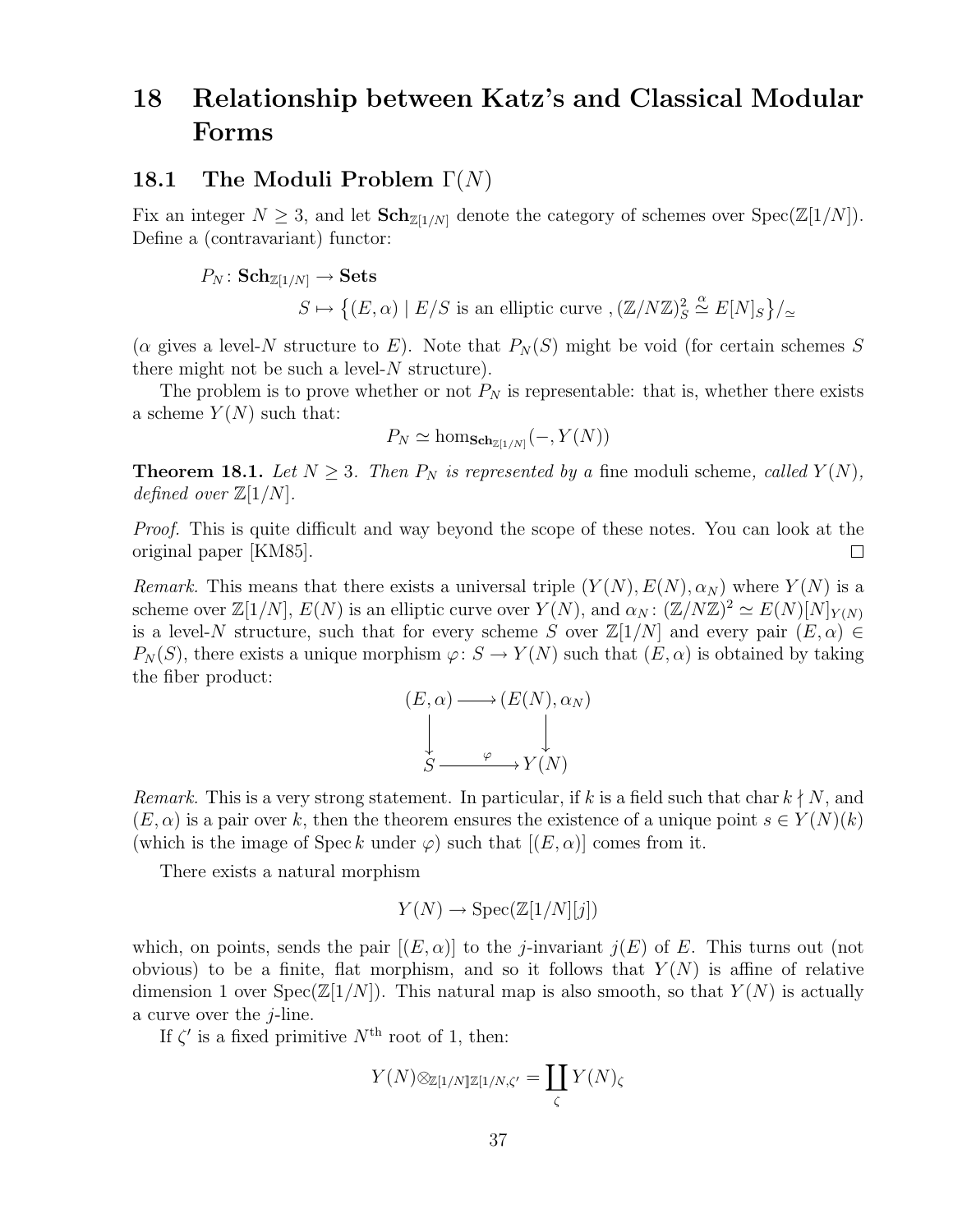(where  $\zeta$  runs over the primitive  $N^{\text{th}}$  roots of 1). Also,  $Y(N)_{\zeta}$  is smooth over  $\text{Spec}(\mathbb{Z}[1/N,\zeta])$ .

Over  $\mathbb{C}$ , we can take  $\zeta_N \stackrel{\text{def}}{=} e^{\frac{2\pi i}{N}}$ , and then

$$
(Y(N)_{\mathbb{C}})_{\zeta_N}\simeq \Gamma(N)\backslash \mathfrak{h}
$$

Moreover, we have a commutative diagram:

$$
E(N)_{\mathbb{C}, \zeta_N} \xrightarrow{\simeq} \Gamma(N) \backslash \mathbb{E}
$$
  

$$
\downarrow \qquad \qquad \downarrow
$$
  

$$
Y(N)_{\mathbb{C}, \zeta_N} \xrightarrow{\simeq} \Gamma(N) \backslash \mathfrak{h}
$$

#### 18.2 From Katz's to Classical

Let  $k \in 2\mathbb{Z}_{\geq 2}$  and let  $R_0 \stackrel{\text{def}}{=} \mathbb{C}$ . Consider  $Y(N)_{\zeta_N,\mathbb{C}}$ , which is the  $\zeta_N$  component of  $Y(N)$ base-extended to C. We have explained that this will be affine, so:

$$
Y(N)_{\zeta_N,\mathbb{C}} = \text{Spec}(R)
$$
 for some C-algebra R

Given a Katz's modular form of weight k and level N over  $R_0 = \mathbb{C}$ , we can evaluate it at the pair:

$$
(E(N)_{\zeta_N,\mathbb{C}}/R,\alpha_N)
$$

and we will obtain a section of

$$
\underline{\omega}_{E(N)_{\zeta_N,{\mathbb C}}}^{\otimes k} = \left(\underline{\omega}_{E(N)_{\zeta_N,{\mathbb C}}}^{\otimes 2}\right)^{\otimes k/2}
$$

We can apply then the Kodaira-Spencer map to get a global section of

$$
\left(\Omega^1_{R/\mathbb{C}}\right)^{\otimes k/2}
$$

This will give us a classical modular form, provided that it is holomorphic at infinity. We will deal with this issue in the next section.

#### 18.3 From Classical to Katz's

Let now g be a classical modular form of weight  $k \in 2\mathbb{Z}_{\geq 2}$  and level N. We have seen that, if we define  $\omega_g \stackrel{\text{def}}{=} g(\tau) (d\tau)^{k/2}$ , then we have

$$
\omega_g \in H^0\left(Y(N)_{\zeta_N,\mathbb{C}}, (\Omega^1_{Y(N)_{\zeta_N},\mathbb{C}})^{\otimes k/2}\right)
$$

As before, we can apply the inverse of the Kodaira-Spencer map and get an element:

$$
\omega_g \in \underline{\omega}_{E(N)_{\zeta_N,\mathbb{C}}/Y(N)_{\zeta_N,\mathbb{C}}}
$$

which, after applying the morphism  $\varphi(N)$  yields  $f^u$  (*u* for *universal*):

$$
f^u \stackrel{\text{def}}{=} \omega_g^{\varphi(N)} \in \underline{\omega}_{E(N)/\mathbb{C}}^{\otimes k}
$$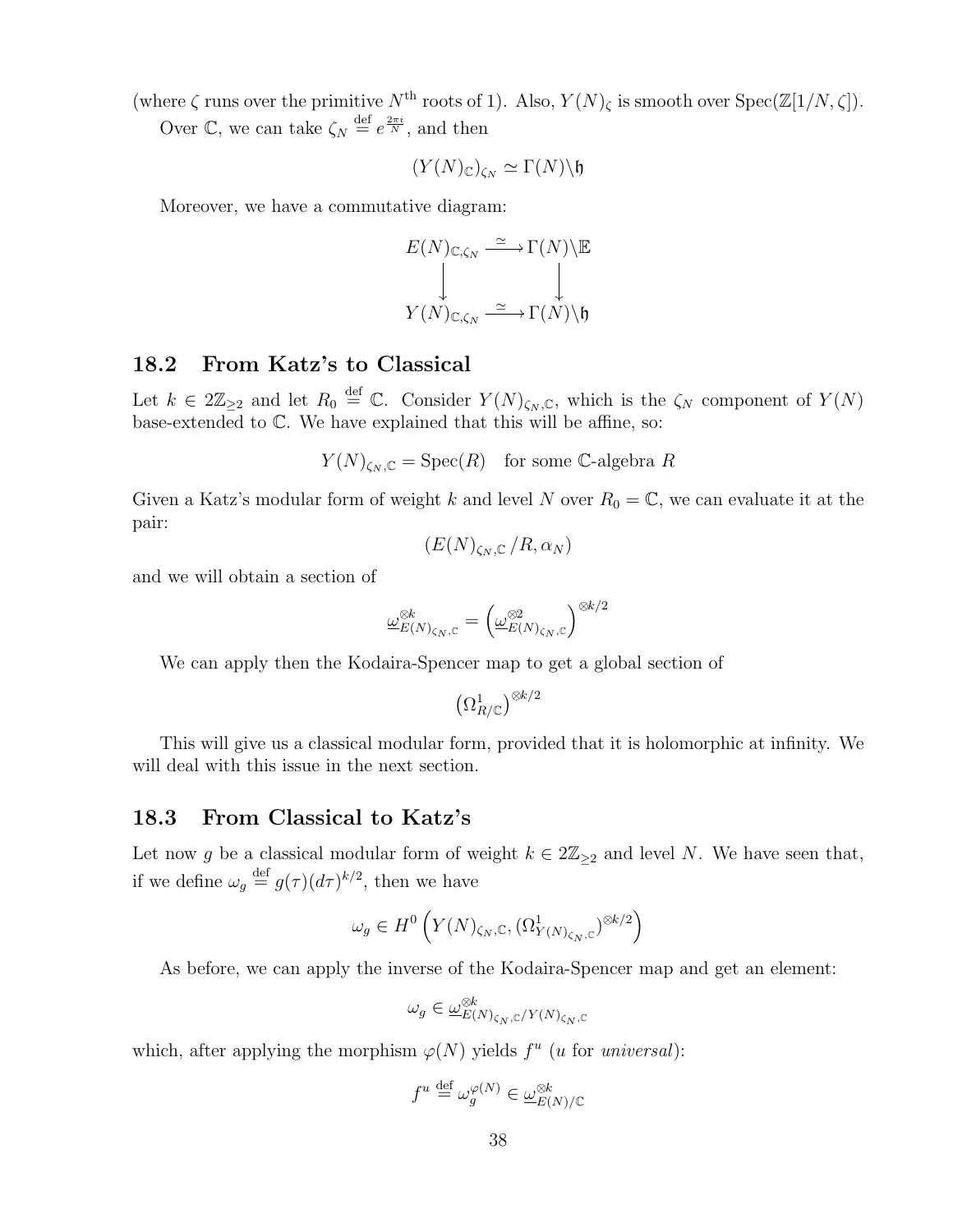Let now R be any C-algebra, and let  $(E/R, \alpha)$  be an elliptic curve together with a level-N structure (over R). Then, by representability, there exists a unique morphism  $\varphi: S \to Y(N)$ , defined over C, such that the following diagram is cartesian:

$$
(E, \alpha) \longrightarrow (E(N), \alpha_N)
$$
  
\n
$$
\downarrow
$$
  
\n
$$
S = \text{Spec } R \xrightarrow{\varphi} Y(N)
$$

In particular, we can pull  $f^u$  back to  $\underline{\omega}_{E/R}^{\otimes k}$  via the map:

$$
\varphi^* \colon \left(\underline{\omega}_{E(N)/Y(N)}\right)^{\otimes k} \to \left(\underline{\omega}_{E/R}\right)^{\otimes k}
$$

to get an element:

$$
f(E/R, \alpha) \stackrel{\text{def}}{=} \varphi^*(f^u)
$$

The assignment  $(E/R, \alpha) \mapsto f(E/R, \alpha) \in \underline{\omega}_{E/R}^{\otimes k}$  is a modular form in the sense of Katz, of weight  $k$  and level  $N$ , and it is associated (via the previous section) to the classical modular form  $q$ .

*Remark.* Note that the level- $N$  structure has only intervened for the existence and uniqueness of the morphism  $\varphi$ .

### 19 q-expansions and Holomorphicity at  $\infty$

#### 19.1 Tate Curves

Let  $\tau \in \mathfrak{h}$ , and consider its associated elliptic curve  $E_{\tau} \stackrel{\text{def}}{=} \mathbb{C}/(\tau \mathbb{Z} \oplus \mathbb{Z})$ . We have an (analytic isomorphism):

$$
E_{\tau} \xrightarrow{\simeq} \mathbb{C}^{\times}/q_{\tau}^{\mathbb{Z}}
$$

$$
z \longmapsto e^{2\pi i z}
$$

where  $q_{\tau} \stackrel{\text{def}}{=} e^{2\pi i \tau}$ , and  $q_{\tau}^{\mathbb{Z}}$  $\frac{\mathbb{Z}}{\tau}$  is defined to be the multiplicative subgroup of  $\mathbb{C}^{\times}$  generated by  $q_{\tau}$ . We can consider the formal spectrums:

$$
\mathrm{Spf}(\mathbb{C}[\![q]\!])\hookrightarrow \mathrm{SL}_2(\mathbb{Z})\backslash\overline{\mathfrak{h}}, \text{ and } \mathrm{Spf}(\mathbb{C}((q)))\hookrightarrow \mathrm{SL}_2(\mathbb{Z})\backslash\mathfrak{h}
$$

as formal neighborhoods of  $\infty$  (the second one with  $\infty$  itself removed). By pull-back we get a cartesian diagram:

$$
Tate(q) \longrightarrow SL_2(\mathbb{Z}) \backslash \mathbb{E}
$$
  
\n
$$
\downarrow \qquad \qquad \downarrow
$$
  
\n
$$
Spf(\mathbb{C}((q))) \longrightarrow SL_2(\mathbb{Z}) \backslash \mathfrak{h}
$$

We want to derive equations for Tate $(q)$ . For this, let

$$
L \stackrel{\text{def}}{=} L_{\tau} \stackrel{\text{def}}{=} 2\pi i (\tau \mathbb{Z} \oplus \mathbb{Z})
$$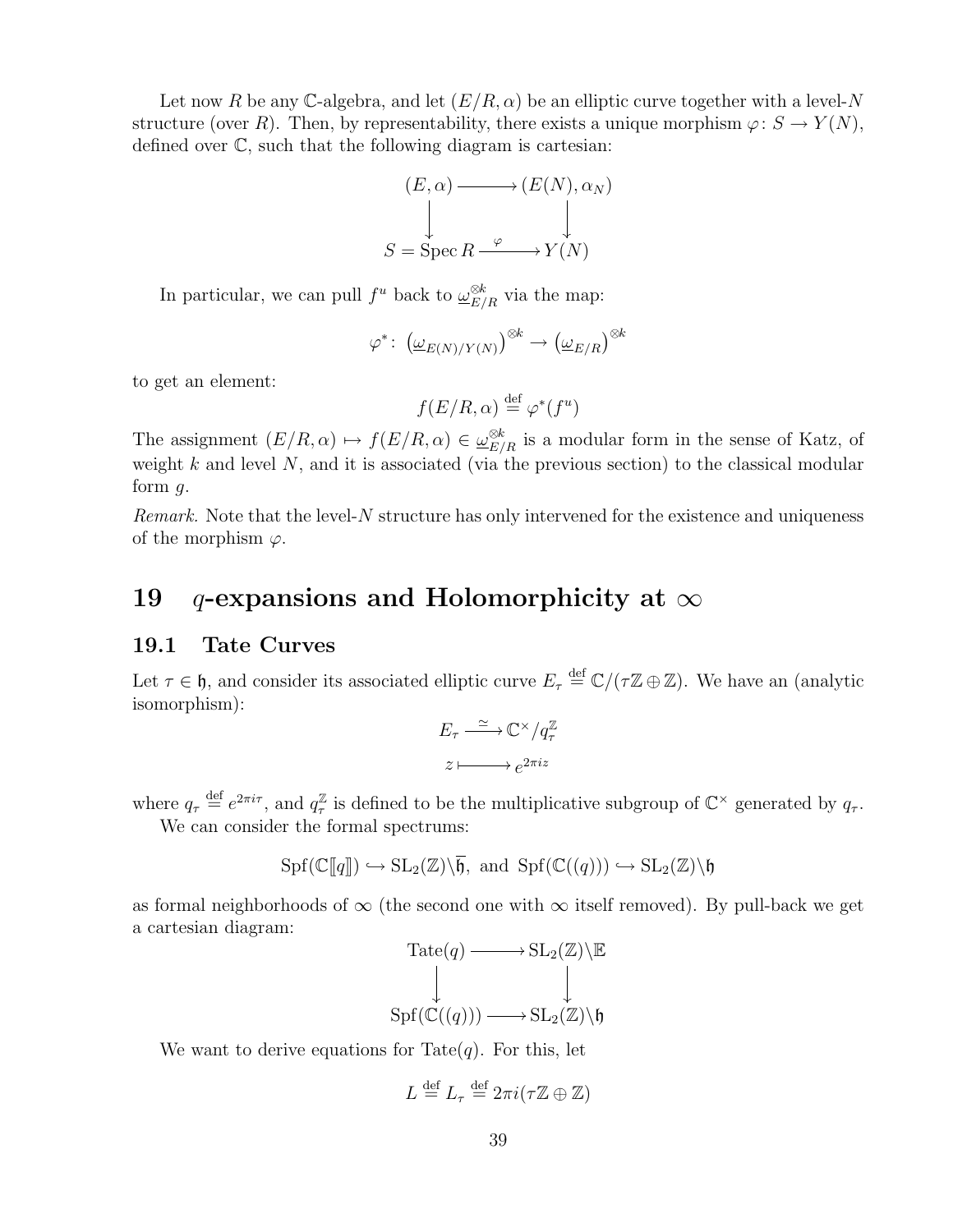and let  $X$  and  $Y$  be:

$$
X \stackrel{\text{def}}{=} \wp(2\pi i z, L), \quad Y \stackrel{\text{def}}{=} \wp'(2\pi i z, L)
$$

We get the equations:

$$
Y^{2} = 4X^{3} - g_{2}(L)X - g_{3}(L) = 4X^{3} - \frac{E_{4}(q)}{12}X - \frac{E_{6}(q)}{216}
$$

where:

$$
E_4(q) = 12(2\pi i)^4 g_4(\tau) = 12g_2(L) = 1 + 240 \sum \sigma_3(n) q^n
$$
  

$$
E_6(q) = 216(2\pi i)^6 g_6(\tau) = 216g_3(L) = 1 - 504 \sum \sigma_5(n) q^n
$$

(note that the q-expansions are in  $\mathbb{Z}[\![q]\!]$ , and hence the equation for Tate(q) is defined over  $\mathbb{Z}[1/6]((q))$ . We want to remove also these denominators. So replace  $X = x + 12$ , and  $Y = x + 2y$ , and we obtain:

$$
y^2 + xy = x^3 + B(q)x + C(q)
$$

where:

$$
B(q) = -5\frac{E_4(q) - 1}{240} = -5\sum \sigma_3(n)q^nC(q) = \frac{1}{12}\left(-5\frac{E_4(q) - 1}{240} - 7\frac{E_6(q) - 1}{504}\right) = -\sum \frac{5\sigma_3(n) + 7\sigma_5}{12}
$$

It's an elementary number theoretic calculation to show that  $C(q)$  has coefficients in  $\mathbb Z$ as well (won't do the embarrassingly easy high-school number theory exercise).

So we arrive at the definition of the Tate curve:

**Definition 19.1.** The **Tate curve** over  $\mathbb{Z}((q))$  is the elliptic curve given by the equation  $y^2 + xy = x^3 + B(q)x + C(q)$ , together with the canonical differential  $\omega_{\text{can}} \stackrel{\text{def}}{=} \frac{dx}{x+2}$  $\frac{dx}{x+2y}$ .

Similarly define, for  $N\geq 3:$ 

**Definition 19.2.** The level-N Tate curve over  $\mathbb{Z}((q))$  is the elliptic curve given by the equation  $y^2 + xy = x^3 + B(q^N)x + C(q^N)$ , together with the canonical differential  $\omega_{\text{can}} \stackrel{\text{def}}{=} \frac{dx}{x+2}$  $\frac{dx}{x+2y}$ .

Note that the level- $N$  Tate curve fits in the cartesian diagram (the lower map induced by the mapping  $q \mapsto q^N$ :

$$
(\text{Tate}(q), \omega_{\text{can}}) \longleftarrow (\text{Tate}(q^N), \omega_{\text{can}})
$$
  
\n
$$
\downarrow \qquad \qquad \downarrow
$$
  
\n
$$
\text{Spf}(\mathbb{Z}((q))) \longleftarrow \text{Spf}(\mathbb{Z}((q^N)))
$$

Note also that the map  $\mathbb{Z}((q)) \to \mathbb{C}$  given by mapping  $q \mapsto e^{2\pi i \tau}$  induces a cartesian diagram:

$$
(\mathbb{C}^{\times}/q_{\tau}^{\mathbb{Z}}, dt/t) \longrightarrow (\text{Tate}(q), \omega_{\text{can}})
$$
  
\n
$$
\downarrow \qquad \qquad \downarrow
$$
  
\n
$$
\text{Spf}(\mathbb{C}) \longrightarrow \text{Spf}(\mathbb{Z}((q)))
$$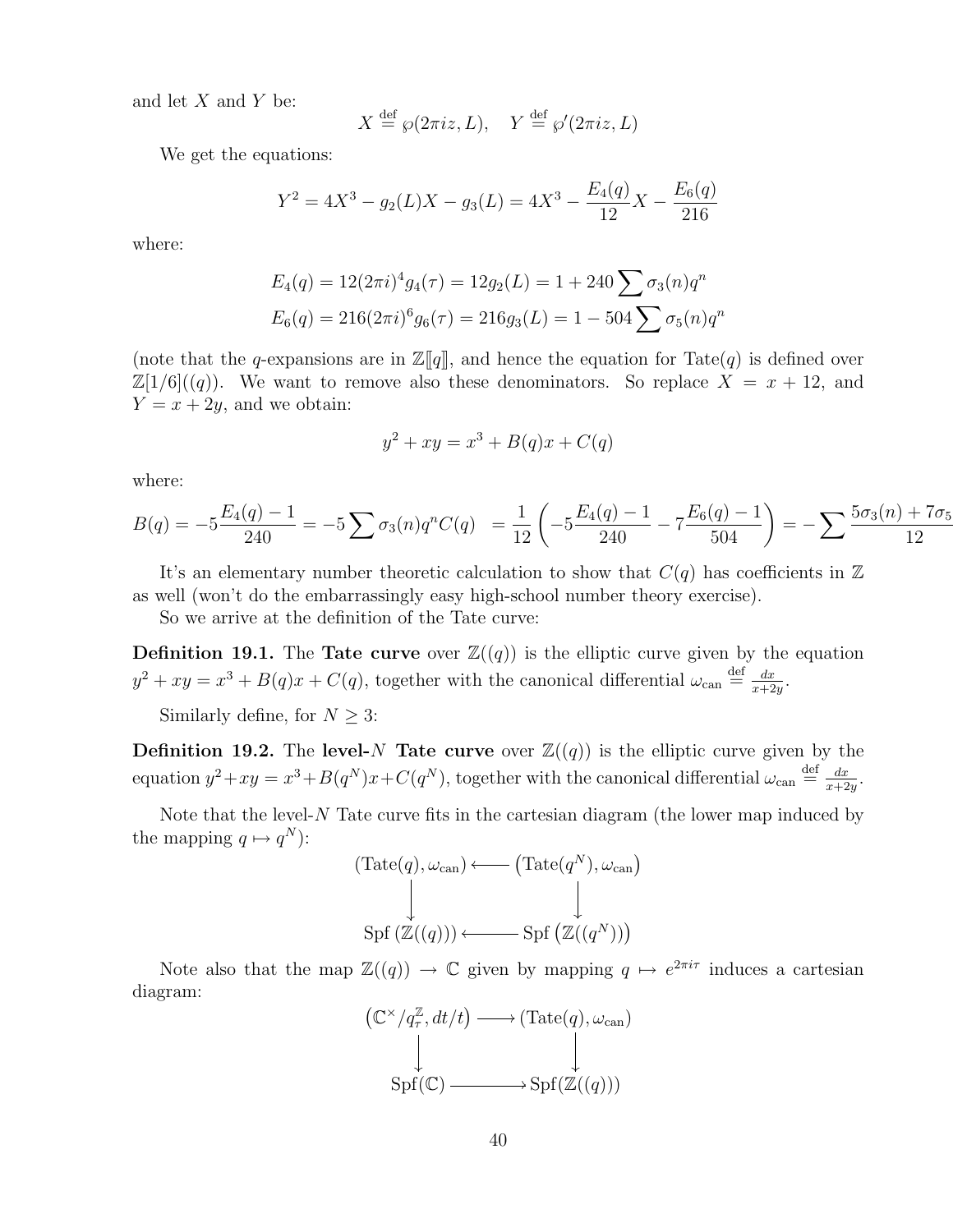#### 19.2 Tate Curves (formal-schemes-free version)

In this subsection we partly redo the previous section without mentioning formal schemes. This wasn't assumed initially as required background, so the previous subsection is not necessarily understandable.

consider  $q \stackrel{\text{def}}{=} e^{2\pi i \tau}$ , and  $q^N = e^{2\pi i N \tau}$ , and  $E_\tau = \mathbb{C}^\times/(q^{N\mathbb{Z}})$ . Then its N-torsion group is:

$$
E_{\tau}[N] = \{ \zeta^q q^b \mid 0 \le a, b \le N - 1 \}, \quad \zeta \text{ a primitive } N^{\text{th}} \text{ root of } 1
$$

A level-N structure is then an ordered basis  $\alpha = (e_1, e_2)$  of  $E_\tau[N]$ , as a  $\mathbb{Z}/N\mathbb{Z}$ -module. Note that if  $e_1 = \zeta^a q^b$  and  $e_2 = \zeta^c q^d$ , then  $\alpha$  is a basis if, and only if,

$$
\delta \stackrel{\text{def}}{=} \det \begin{pmatrix} a & b \\ c & d \end{pmatrix} \in (\mathbb{Z}/N\mathbb{Z})^{\times}
$$

Moreover, the Weil pairing is easy to compute:

$$
\langle e_1, e_2 \rangle_{\text{Weil}} = e^{\frac{2\pi i \delta}{N}}
$$

so that the  $\zeta_N$  component corresponds to those bases  $\alpha = (e_1, e_2)$  such that  $\begin{pmatrix} a & b \\ c & d \end{pmatrix} \in$  $SL_2(\mathbb{Z}/N\mathbb{Z})$ .

From all this we can deduce that there is a one-to-one correspondence between level-N structures on Tate $(q^N)$  and cusps of  $X(N)$ . More on this can be found in [Sil86].

Fix now Tate $(q^N)/\mathbb{C}((q))$ , together with  $\omega_{\text{can}}$  and a level-N structure  $\alpha$ . We have just seen that  $\alpha$  corresponds to a cusp  $x_{\alpha} \in X(N)_{\zeta}$  (if  $\alpha$  corresponds to the primitive N<sup>th</sup> root of unity  $\zeta$ ).

We have then an embedding of  $Y(N)_{\zeta} = \text{Spec}(R_{\zeta})$  into  $X(N)_{\zeta}$ , because  $R_{\zeta}$  is a C-algebra of finite type, and an integral domain. So we can take its fraction field  $K_{\zeta} \stackrel{\text{def}}{=} Q(R_{\zeta}) =$  $\mathbb{C}(Y(N)_{\mathcal{C}}) = \mathbb{C}(X(N)_{\mathcal{C}}).$ 

As  $R_{\zeta} \subseteq K_{\zeta}$ , then  $x_{\alpha}$  will correspond to a discrete valuation  $v_{\alpha}$  on  $K_{\zeta}$ . Let  $\hat{K}_{\zeta}$  be the completion of  $K_{\zeta}$  with respect to the valuation  $v_{\alpha}$ , and let  $q_{\alpha} \in K_{\zeta}$  be a uniformizer.

As  $X(N)_{\zeta}$  is smooth, we have:

$$
\hat{K}_{\zeta} \simeq \mathbb{C}((q_{\alpha})) \simeq \mathbb{C}((q))
$$

Hence we have a C-algebra homomorphism  $R_{\zeta} \to \mathbb{C}((q))$ , which is given by inclusions depending on the level- $N$  structure. This yields a map:

$$
Spec\left(\mathbb{C}((q)\right)) \to Y(N)_{\zeta}
$$

as we had in the previous subsection.

#### 19.3 The q-expansion of a Modular Form

Let  $N \geq 3$ , and  $k \in \mathbb{Z}_{\geq 0}$ . Let  $R_0$  be a  $\mathbb{Z}[1/N]$ -algebra, and assume that  $R_0$  contains a primitive  $N<sup>th</sup>$  root of 1. Let f be a Katz's modular form of weight k and level N defined over  $R_0$ . Fix  $\alpha$  a level-N structure of Tate $(q^N)$  over  $\mathbb{Z}((q)) \otimes_{\mathbb{Z}} R_0$ .